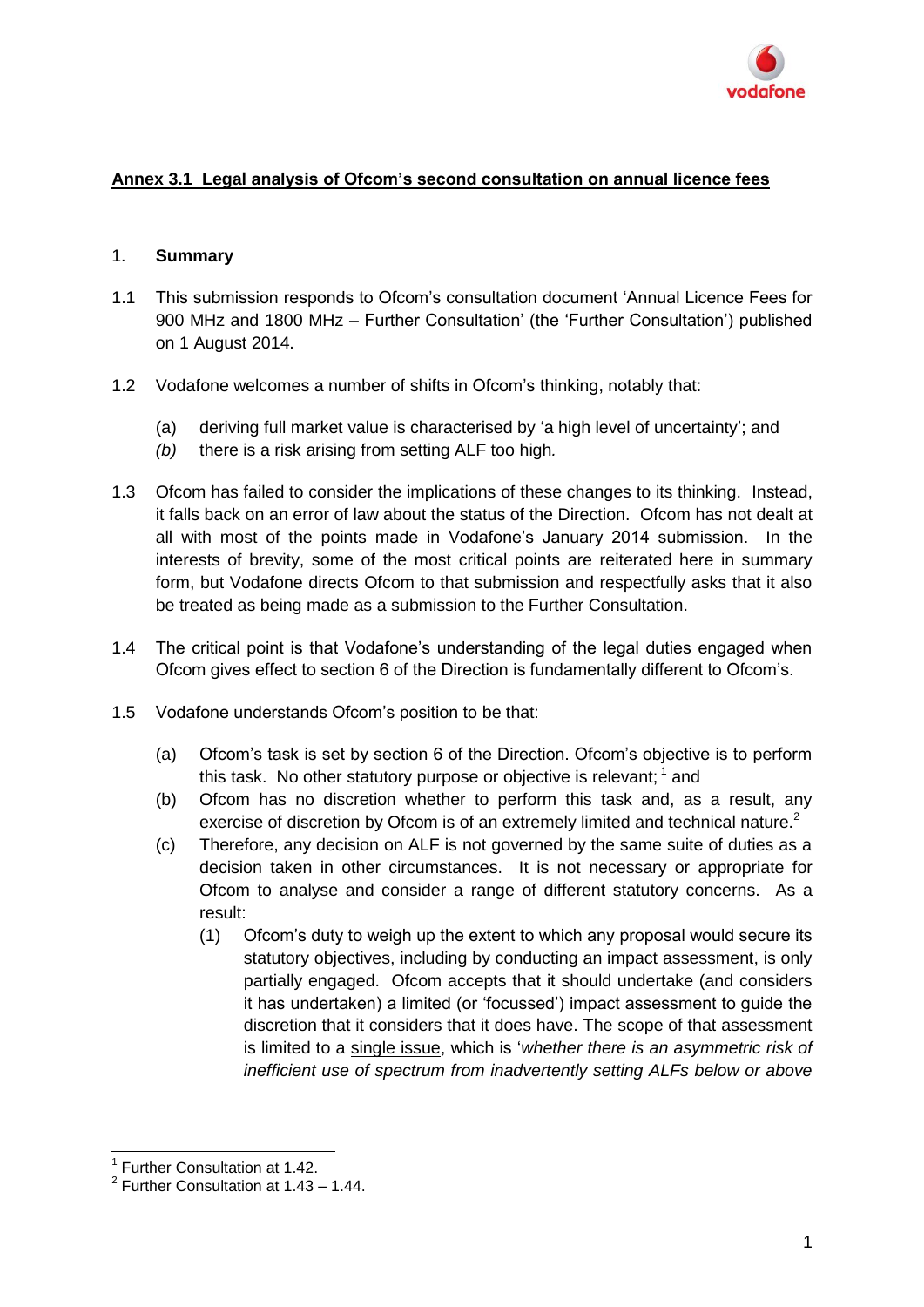*market value*<sup>'.3</sup> Ofcom has decided that no impact assessment of the type described in Ofcom's guidelines will be undertaken; and

- (2) no other provisions of UK or EU law (for example, those dealing specifically with the setting of spectrum licence fees) are engaged. In essence, the Direction trumps all.
- 1.6 Ofcom's two premises at (a) and (b) are each wrong in law and, as a result, Ofcom's conclusion at (c) – that it should, in effect, sidestep any assessment of the merits of its proposals in terms of its wider duties (whether framed as an 'impact assessment' or otherwise) – is a fundamental error of approach.
- 1.7 Ofcom's premises are wrong because:
	- (a) The duty imposed on Ofcom by section 6 of the Direction does not exist in a vacuum – it is part of the Direction, and the Direction is an element of the wider European Common Regulatory Framework for electronic communications ( $CRF$ ).<sup>4</sup> As with all decisions taken by an NRA, spectrum licence fees must be set in a way that is consistent with the CRF, including only taking action to the extent it is necessary to do so to achieve a defined statutory purpose.<sup>5</sup> Ofcom's analysis does not recognise the distinction between the *task* Ofcom is required to undertake and the *purpose* for which that task is being undertaken. As a result, Ofcom fails to identify any objective or purpose advanced by its proposals, beyond (by implication) giving effect to the Direction. But the Direction itself sets out its purposes and section 5 of the WTA06 provides that when giving effect to the Direction, Ofcom must act with a view to securing those purposes. Ofcom's other statutory purposes, particularly to secure efficient use of spectrum, also remain relevant and need to be taken into account. These purposes should inform Ofcom's approach to setting ALFs to reflect full market value. They are not dealt with adequately in either of Ofcom's consultations.
	- (b) Ofcom's assessment that there is little or no discretion left to it by section 6 of the Direction is wrong on the face of Ofcom's own consultations, which reveal the very considerable discretion left to Ofcom at each stage of Ofcom's reasoning. The same finding also flows from the proper construction in law of the Direction (much of which is expressed in open language and requires interpretive judgements to be reached in giving effect to it, in relation to ALF as with other sections). Ofcom has confused a lack of discretion about *whether* to revise ALFs for a lack of discretion about *how* that task is to be done (and the outcome).

<sup>-</sup>3 Further Consultation, paragraph A5.1.

<sup>4</sup> The Common Regulatory Framework comprises the Framework Directive ('FD') (Directive 2002/21/EC), the Authorisation Directive (Directive 2002/20/EC), the Access Directive (Directive 2002/19/EC), the Universal Service Directive (Directive 2002/22/EC) and the Directive on privacy and electronic communications (Directive 2002/58/EC), as amended by the Better Regulation Directive (Directive 2009/140/EC).

Article 8, FD.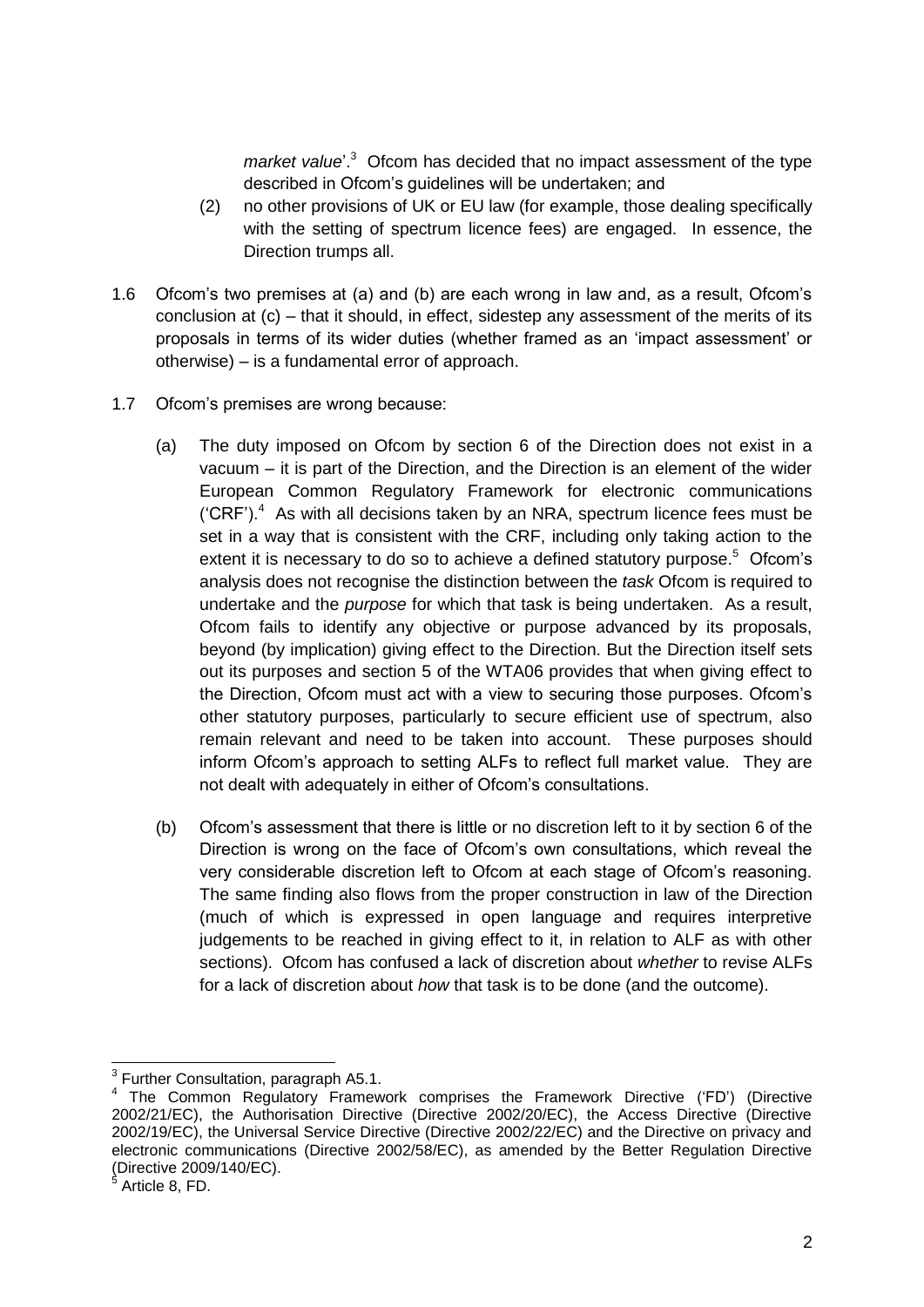- 1.8 Therefore, any decision on ALFs needs to comply with the Direction and give effect to it, but in so doing, Ofcom remains governed by the other applicable duties imposed on NRAs under the CRF. This includes the duty to equip itself with sufficient evidence of the impact of its proposals to meet the requirements of section 7 CA03. Ofcom has decided not to do so.<sup>6</sup>
- 1.9 Therefore, any decision on ALF Ofcom now takes will be *ultra vires*.
- 1.10 Nor does the Direction suppress or exclude the rest of the CRF. For example, Ofcom remains bound by duties applicable under EU law in relation to spectrum licence fees – specifically, that any decision to set fees is proportionate. The Direction does not (and, as a matter of law, could not) abrogate protection under these provisions afforded to Vodafone under European law.
- 1.11 To the extent that these various provisions could be in conflict, Ofcom should act to resolve the conflict, not ignore it or give primacy to the Direction without proper analysis. To the extent it lawfully can, Ofcom should be giving effect to all its relevant duties, not a subset of them. If Ofcom's view of the Direction is that it requires Ofcom to act in a way that is inconsistent with the other provisions of the CRF, then the Direction ought to be read so as to render it consistent with the CRF.<sup>7</sup>
- 1.12 Ofcom's error of approach has led it into a procedural irregularity, namely the decision to decide not to conduct the impact assessment which Vodafone and other stakeholders had previously pointed out was required, with no adequate reasoning for that decision.
- 1.13 Until this error of approach is remedied, Ofcom is not in a position to conclude that its approach to setting spectrum fees attains its duties under the CRF, including achieving the purposes of the Direction. In the absence of this analysis, Ofcom is setting fees in a regulatory vacuum with no wider purpose in mind.
- 1.14 Nowhere is the problem of Ofcom failure to assess the impact of its proposals more clearly illustrated than in relation to how to phase in Ofcom's revised ALFs. Ofcom appears to accept the submission, made by Vodafone and others, that the magnitude of the proposed changes means that some phasing-in is appropriate. But unlike other similar situations (such as setting the glide-path in a charge control) Ofcom does not equip itself with any analysis of the impact of its proposals. Are the interests of consumers best served by a shorter transition? A longer transition? Is there any relationship between the speed of the transition and any risk of inefficient use of spectrum? What would be the potential risks to competition? Ofcom has no idea. The limited analysis that it has undertaken (concluding 'we should be conservative') provides little useful steer. Ofcom opts to propose an arbitrary two year phasing,

 6 Further Consultation, paragraph 1.43

<sup>&</sup>lt;sup>7</sup> Applying the principle set out in Marleasing SA v.La Comercial Internacional de Alimentacion SA [1990] ECR 1-4135 at paragraph 8. For a discussion of this principle specifically in relation to the application of the spectrum regime, see for example Ofcom v Floe [2009] EWCA Civ 47 at 86-7.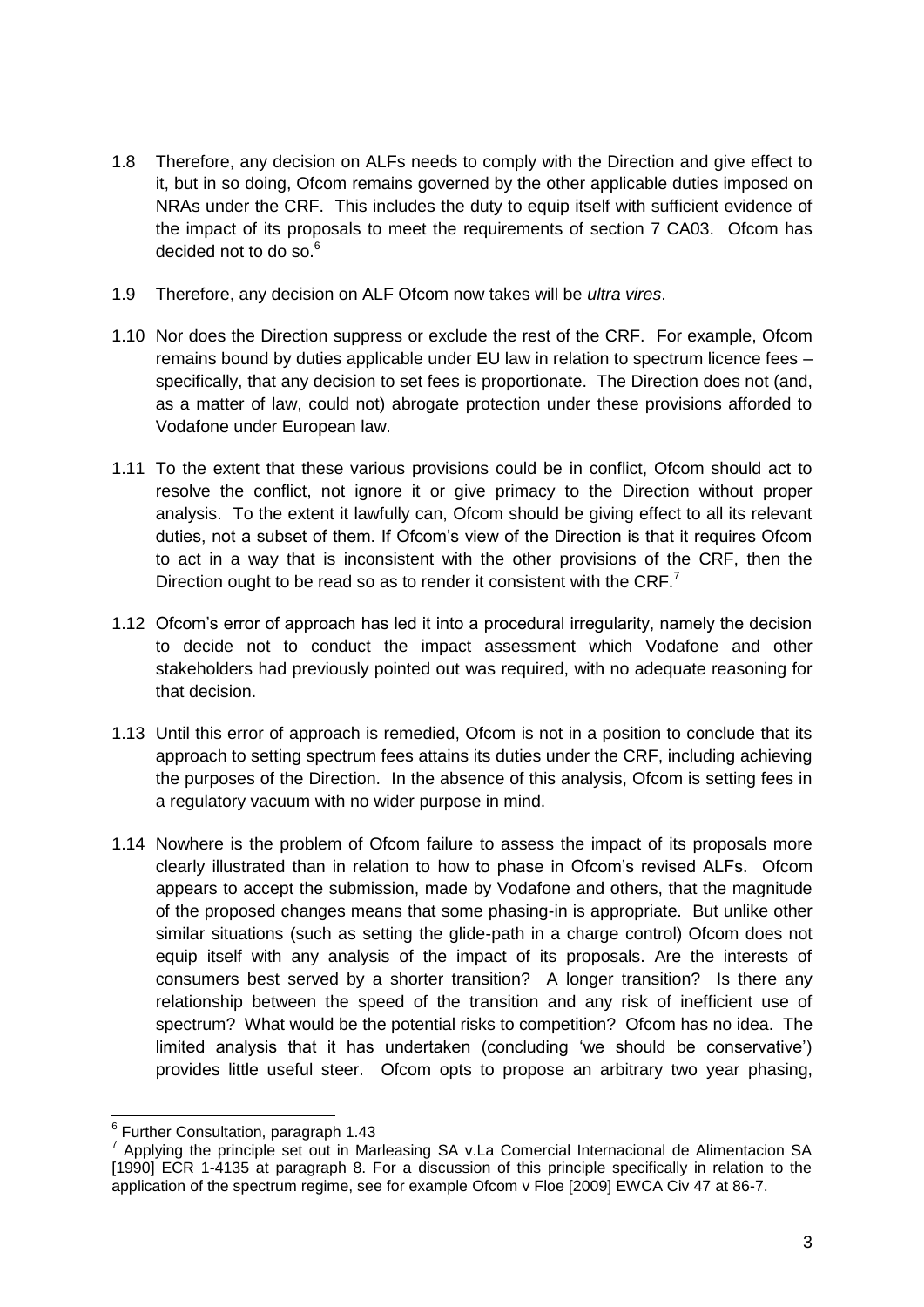without any objective justification or understanding of the implications. However without an objective, or any sense of impact, this proposal is simply a stab in the dark.

- 1.15 A better approach and the obvious and lawful one would be to revise ALFs in a way that is consistent with the approach that Ofcom brings to many tasks, which is to analyse its relevant duties, and to frame its proposals in terms of securing its statutory objectives and outcomes. To do so would be to act consistently with the approach that Ofcom has taken to implementing other parts of the Direction (it conducted an impact assessment to assist it in exercising its discretion to design the combined auction, for example) and in other parts of the CRF. Ofcom offers no reason for failing to adopt this well-established approach in this case.
- 1.16 This submission is divided into six sections:
	- (a) This section 1, the executive summary;
	- (b) Section 2, which discusses the core concern about Ofcom's duties, an issue that remains unaddressed following Ofcom's consultation and Vodafone's January 2014 submission;
	- (c) Section 3, which identifies the changes to Ofcom's analytical framework that are welcomed by Vodafone;
	- (d) Section 4, which discusses the consequences of Ofcom's decision not to undertake an impact assessment;
	- (e) Section 5, which discusses how Ofcom ought to view the role of regulation in a forward-looking assessment of ALFs (for example, whether it should assume anything about the presence of spectrum caps); and
	- (f) Section 6, which discusses the issues in relation to the phasing-in of any changes to ALFs.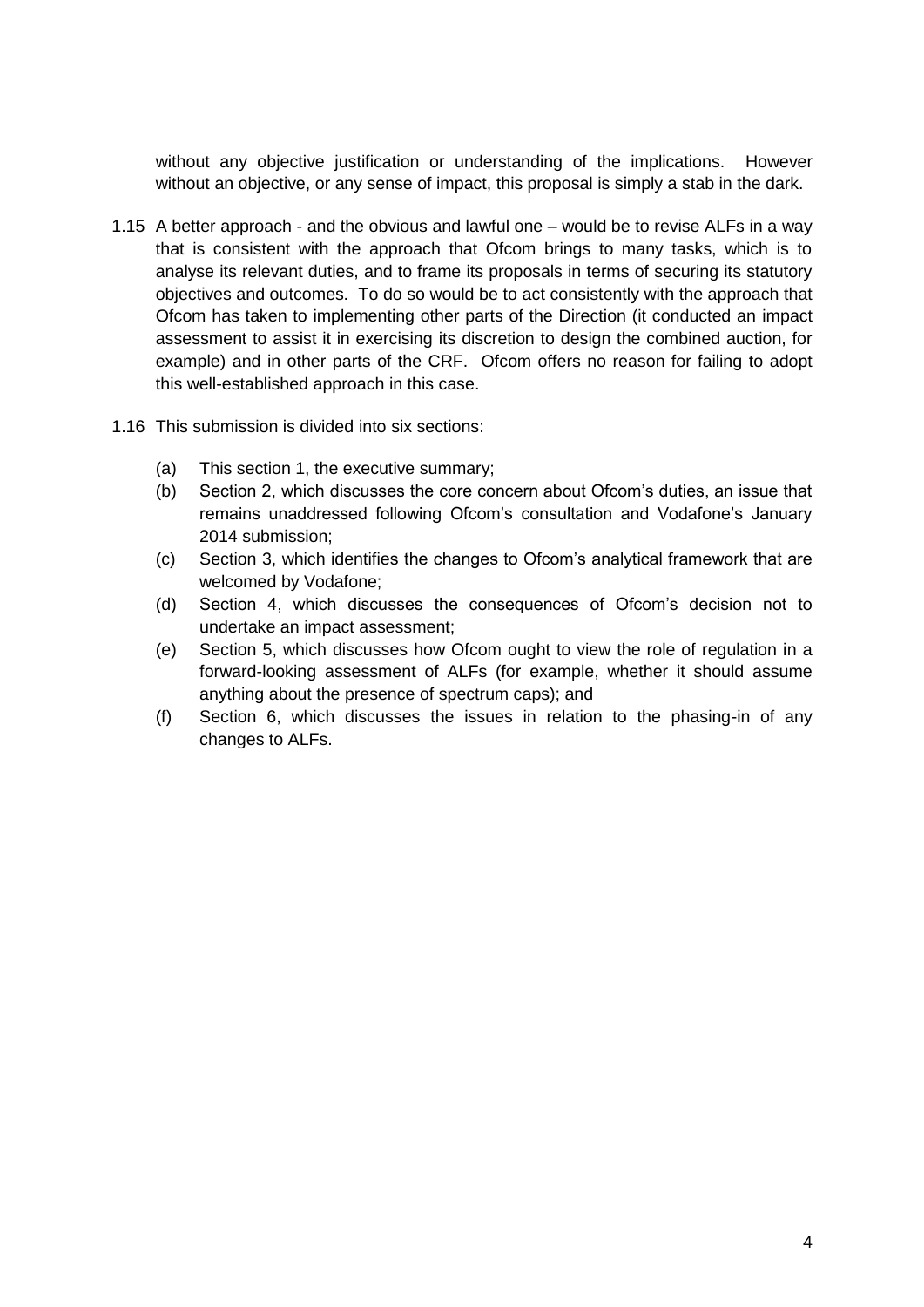## 2. **The basic error in Ofcom's approach**

- 2.1 This section 2 deals with deficiencies in Ofcom's procedure and analytical framework that remain following our response of January 2014 including Ofcom's error in law in the status and operation of the Direction, specifically, the failure to place the Direction in the context of the wider CRF.
- 2.2 As a result of its basic error in approach, Ofcom is not in a position to form any safe conclusions about whether its proposals for revising ALFs would meet its duties or be consistent with its obligations under the CRF (which it is obliged to do).

### **Construction of the Direction**

-

- 2.3 Vodafone has previously identified in detail the relevant legal duties applicable to Ofcom and directs Ofcom to Annex 2 of its submission to the earlier consultation. This submission sets out in summary form the chain of logic illustrating the error of Ofcom's approach, but Vodafone reiterates the points made in Annex 1 of its previous submission which, in substance, have been ignored by Ofcom.
- 2.4 Ofcom's first step in a legal analysis of its duties when giving effect to the Direction ought to be the statutory context that governs the exercise of Ofcom's relevant powers to set spectrum licence fees under section 12 of the WTA06.
- 2.5 The second step in the analysis should be to ask: how does the Direction affect the exercise of these powers?
- 2.6 The proper outcome of that analysis is that the Direction fetters Ofcom's discretion whether to undertake a revision of ALFs, but it is not necessary to read the Direction as excluding the other duties imposed on Ofcom when it exercises its powers to set spectrum licence fees. In other words, the Direction determines *what* Ofcom must do – specifically, which powers Ofcom must exercise – but reveals no basis for departing from Ofcom's established practices and policy in relation to *how* those powers are used to set spectrum licence fees.

### *Step 1: Ofcom's general duties in relation to setting spectrum licence fees*

- 2.7 Setting spectrum licence fees is one of Ofcom's radio spectrum functions. $8$  It follows that, in the event that when Ofcom is setting or revising spectrum licence fees in the normal course of its work:
	- (a) Ofcom's general duties that apply to all of Ofcom's functions are engaged. $9$ These include:
		- (1) Ofcom's primary duty to act to further the interests of citizens and consumers, including where appropriate by promoting competition;

<sup>8</sup> Section 115(1) of the WTA06 provides that "radio spectrum functions", in relation to OFCOM, means their functions under the enactments relating to the management of the radio spectrum'. <sup>9</sup> Section 3 CAO3.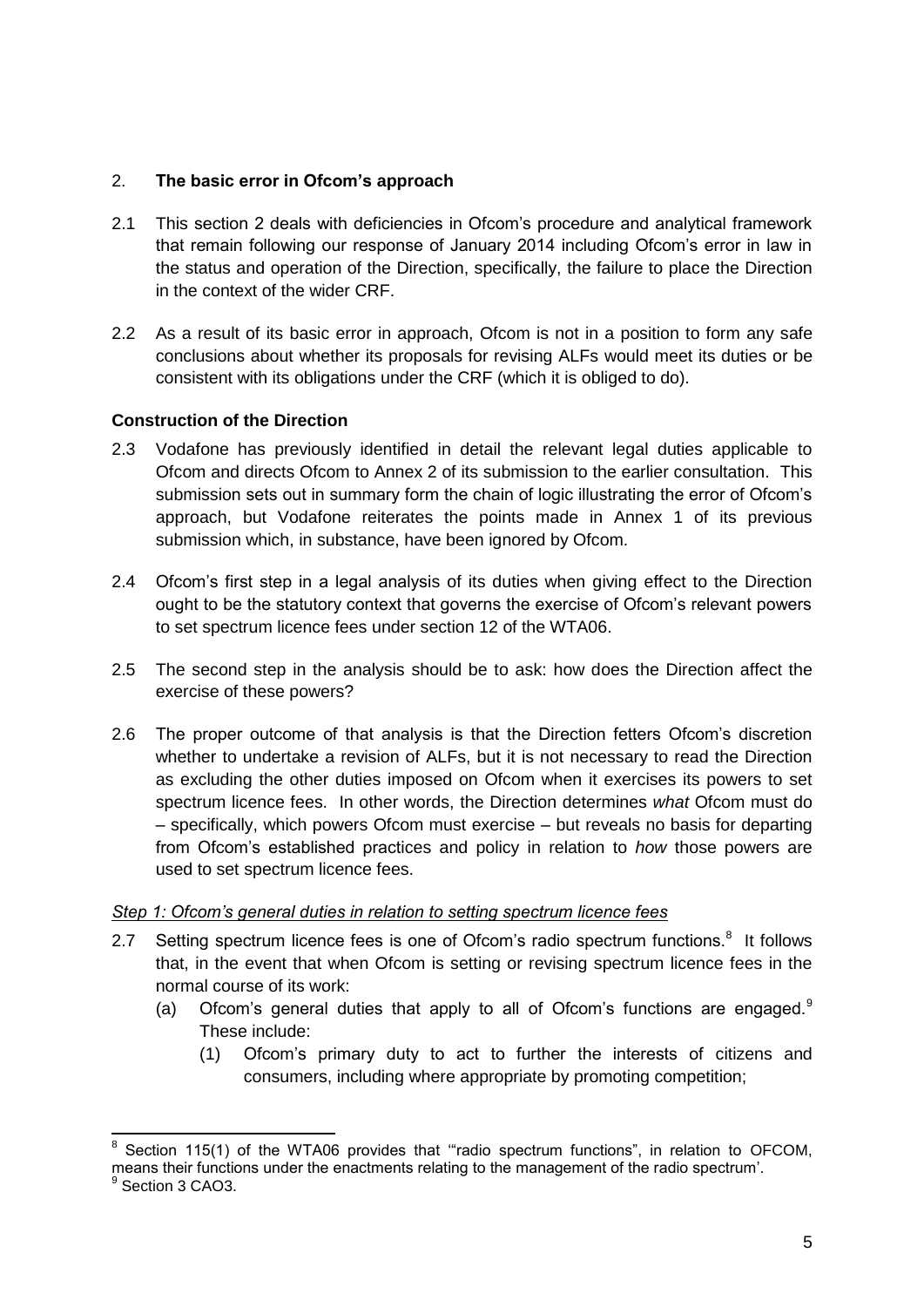- (2) Ofcom's duty to secure in the exercising of its functions the optimal use for wireless telegraphy of the electro-magnetic spectrum<sup>10</sup>; and
- (3) Ofcom's duty to act, in all cases, in a manner that is transparent, accountable, proportionate, consistent and targeted only at cases in which action is needed, and in line with the best regulatory practice.<sup>11</sup>
- (b) Ofcom's duties imposed on their radio spectrum functions generally are engaged.<sup>12</sup>
- (c) Ofcom is bound to act in accordance with the six Community requirements (which give effect to Article 8 FD).<sup>13</sup> The first requirement is to promote competition.
- (d) Ofcom is required to undertake an impact assessment, unless the urgency of the case demanded otherwise, in a situation where Ofcom proposes to do anything for the purposes of, or in connection with, the carrying out of their functions.<sup>14</sup>
- 2.8 Ofcom's power to set licence conditions requiring the payment of spectrum licence fees is provided for in the WTA06. Ofcom may, if they think fit in light (in particular) of the matters to which they must have regard under section 3, prescribe sums greater than those necessary to recover costs incurred by them in connection with their radio spectrum functions.<sup>15</sup> It follows that Ofcom may not impose spectrum licence fees above recovery of Ofcom's costs except in circumstances where Ofcom has had regard to those matters.
- 2.9 Ofcom's power to set spectrum licence fees and the applicable provisions under UK law governing the setting of spectrum licence fees gives effect to the relevant provisions of the CRF and so in interpreting these duties, Ofcom would be required to interpret those provisions consistent with the Directives. This includes ensuring that:
	- (a) The UK regime operates so as to ensure that spectrum licence fees are '*objectively justified, transparent, non-discriminatory and proportionate in relation to their intended purpose and shall take into account the objectives in Article 8*  $[FD]'$ .<sup>16</sup>
	- (b) Spectrum licence fees must '*not hinder the development of innovative services and competition in the market*'.<sup>17</sup>
- 2.10 It follows from this analysis that in setting or revising spectrum licence fees:
	- (a) Ofcom must act with an intended purpose in mind (an objective, beyond simply undertaking the task of setting spectrum licence fees);

 $\overline{a}$  $10$  Section 3(2)(a) CA03.

 $11$  Section 3(3) CAO3.

 $12$  Section 3 and section 13 WTA06.

<sup>&</sup>lt;sup>13</sup> Section 4(1)(b) applies the six Community requirements to Ofcom's radio spectrum functions and section 4

<sup>&</sup>lt;sup>14</sup> Section 7 CA03.

<sup>15</sup> Section 13(2) WTA06.

<sup>&</sup>lt;sup>16</sup> Article 13 FD.

<sup>&</sup>lt;sup>17</sup> Recital 32 FD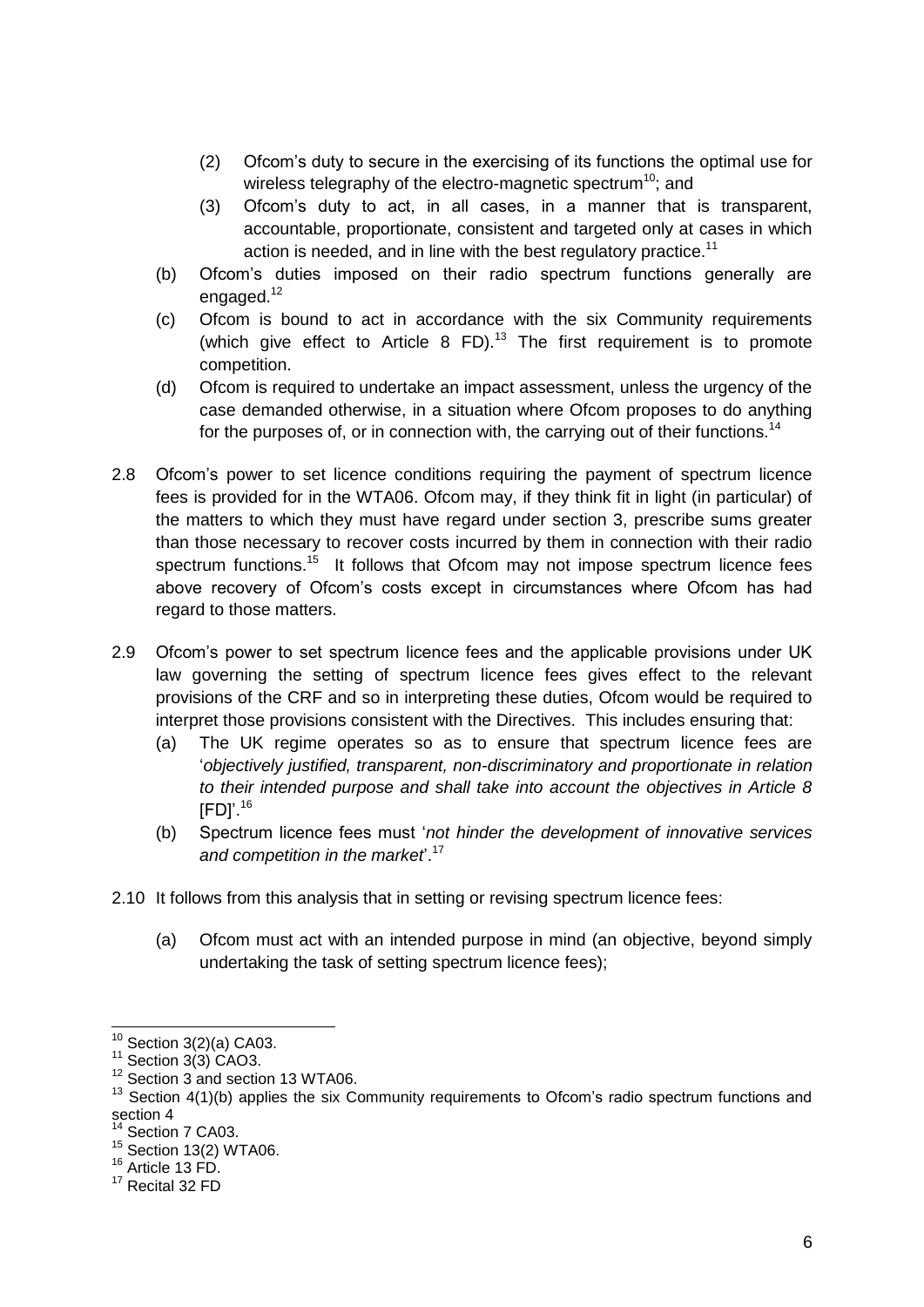- (b) The decision to set or revise the fee would need to be judged to be proportionate to that purpose;
- (c) The matters that Ofcom must have regard to in making proposals would be those contained in section 3 of the WTA06 and, more broadly, section 3 of the CA03;
- (d) The evidence that Ofcom would be obliged to equip itself with would relate to the impacts on, amongst other things, consumers, competition, investment and innovation; and
- (e) In weighing up impacts, Ofcom must use that analysis to ensure that it avoids a number of specific harmful effects, in relation to any action that could hinder the development of innovative services, competition, and so on.
- 2.11 This approach is, we think, uncontroversial in circumstances where Ofcom is setting spectrum licence fees in other contexts. Consider this discussion from Ofcom's discussion in SRSP 2010, a document which sets out 'policy and practice' in relation to spectrum licence fees:

*3.8 The Authorisation Directive states in Article 13 that Member States may impose fees for the rights of use of radio frequencies which reflect the need to ensure the optimal use of that resource. The WT Act, therefore, permits us to recover sums greater than those necessary to recover the costs incurred in connection with our radio spectrum functions. If we do so, we are required to have regard, in particular, to:*

- *the extent to which the spectrum is available;*
- *present and likely future demand;*
- *the desirability of promoting:* 
	- o *efficient management and use of the spectrum;*
	- o *economic and other benefits;*
	- o *innovation; and*
	- o *competition.*

*3.9 We are also required to have regard to our general duties and the Community requirements set out in sections 3 and 4 of the Act respectively. Our primary duties are to further the interests of citizens in relation to communications matters, as well as the interests of consumers in relevant markets, where appropriate by promoting competition. Section 3(2)(a) of the Act requires Ofcom to secure the optimal use for wireless telegraphy of the electro-magnetic spectrum.*

2.12 Ofcom also recognises in such cases the importance of including an assessment of the impact on particular stakeholders or interests of their proposals – again, specifically in the context of setting spectrum licence fees:

*3.19 Given our belief that efficient use will promote maximum benefits for*  society from the use of spectrum, we aim to identify fee levels that will *promote efficient use. However, we also need to consider the interests of particular groups in society, as set out in our general duties (and as required*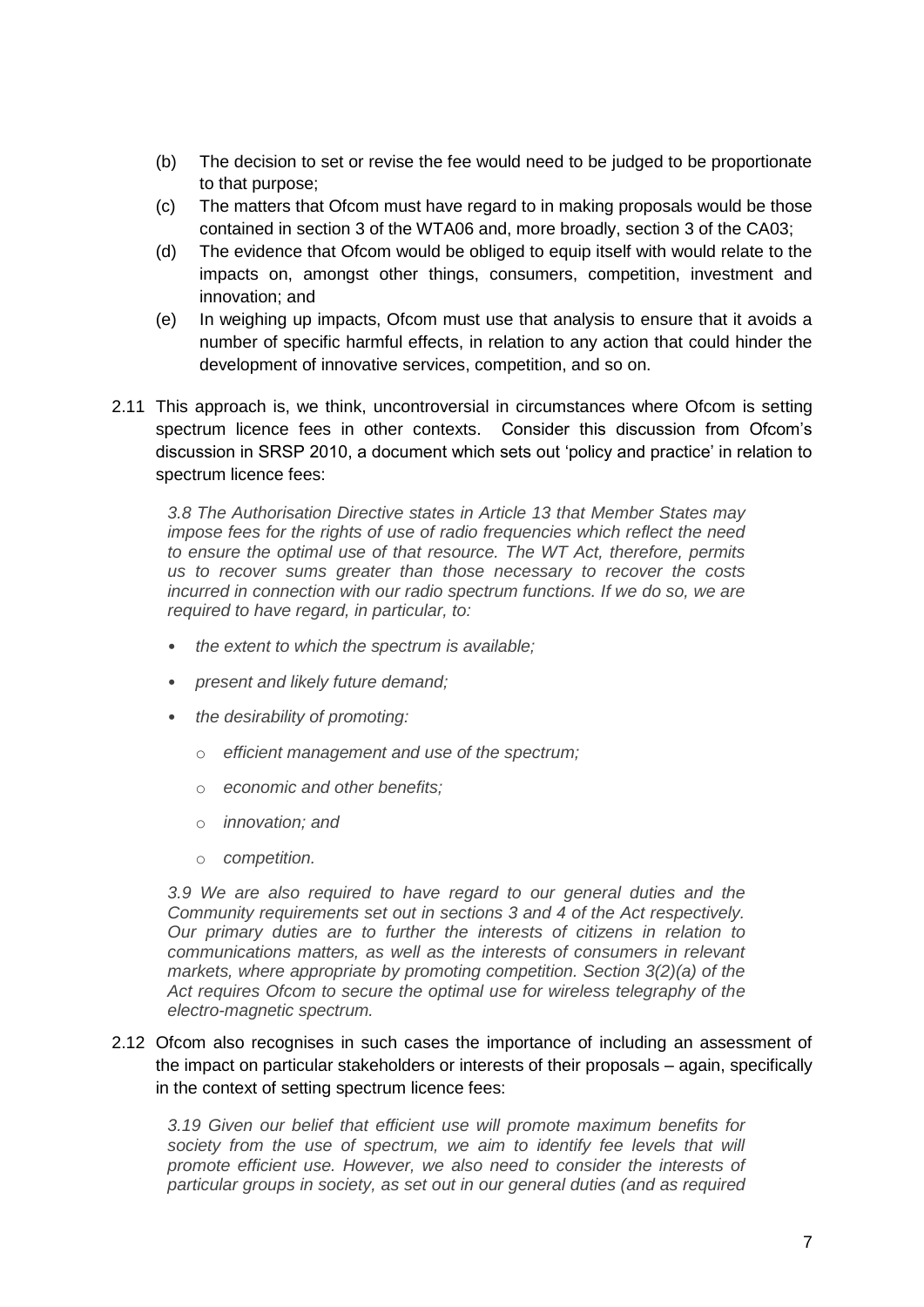*under our duty to conduct an Impact Assessment including an Equality Assessment). Put simply, if efficient use can only be secured at a significant cost to a particular group of citizens or consumers, then while securing that increase might be efficient, it may not be optimal.* 

*3.20 We would therefore consider the potential impacts on particular groups of citizens and consumers (as required by our general duties) before making fee proposals for consultation.*

- 2.13 This statement makes it clear that it is Ofcom's express policy to undertake the sort of balancing of statutory interests urged by Vodafone and others in relation to the exercise of its powers under section 12 WTA06 generally.
- 2.14 In the SRSP 2010 statement, Ofcom also noted the events that would ultimately lead to the Direction being issued, and laid the ground for taking a different approach in light of the Direction, once it was issued:

*3.52 Stakeholders should also note that the Government has recently laid a draft direction in Parliament which, if made, would require us to revise the level of annual licence fees applying to existing 900MHz and 1800MHz mobile licences to reflect the full market value of the frequencies in those bands. If the direction is made we would expect to consult, in due course, on our proposed approach to the implementation of this element of the direction. We would expect the details of our methodology to set annual licence fees to be specific to the requirements of the Government's direction, which could differ from some of the approaches set out in this statement for AIP.*

- 2.15 As this extract makes clear, the SRSP 2010 approach represents Ofcom's policy with respect to setting spectrum licence fees generally, at the time that the Direction was issued and today. Ofcom's application of that policy in relation to setting ALFs for 900 and 1800 MHz spectrum pursuant to the Direction is (and has been since the SRSP 2010 statement) subject to the significant proviso that policy may be required to be adapted in light of the Direction. It is reasonable that Ofcom therefore flagged that once the final form of the Direction was known its approach could differ from that set out in the 2010 Statement. Implicit in Ofcom's position (and flowing logically from Ofcom's duties) is the premise that any such deviation from Ofcom's existing policy with respect to the setting of spectrum licence fees would occur only to the extent necessary to give effect to the Direction. Furthermore there is the implication that to the extent that it remained free to do so, the policy positions and approaches set out in the SRSP would be adopted in all other respects (or at least, any material deviation explained).
- 2.16 Across the two ALF consultations, Ofcom does make reference, in a single paragraph, to the various duties that govern the exercise of its powers. Ofcom recites the various duties (including those noted above) and then notes that:

*3.35 In this document we set out our proposals for implementing the requirement in the Direction that we revise the fees for licences in the 900 MHz and 1800 MHz bands so that they reflect full market value, having particular regard to the sums bid for licences in the 4G Auction. In making these proposals we have considered our principal duty to further the*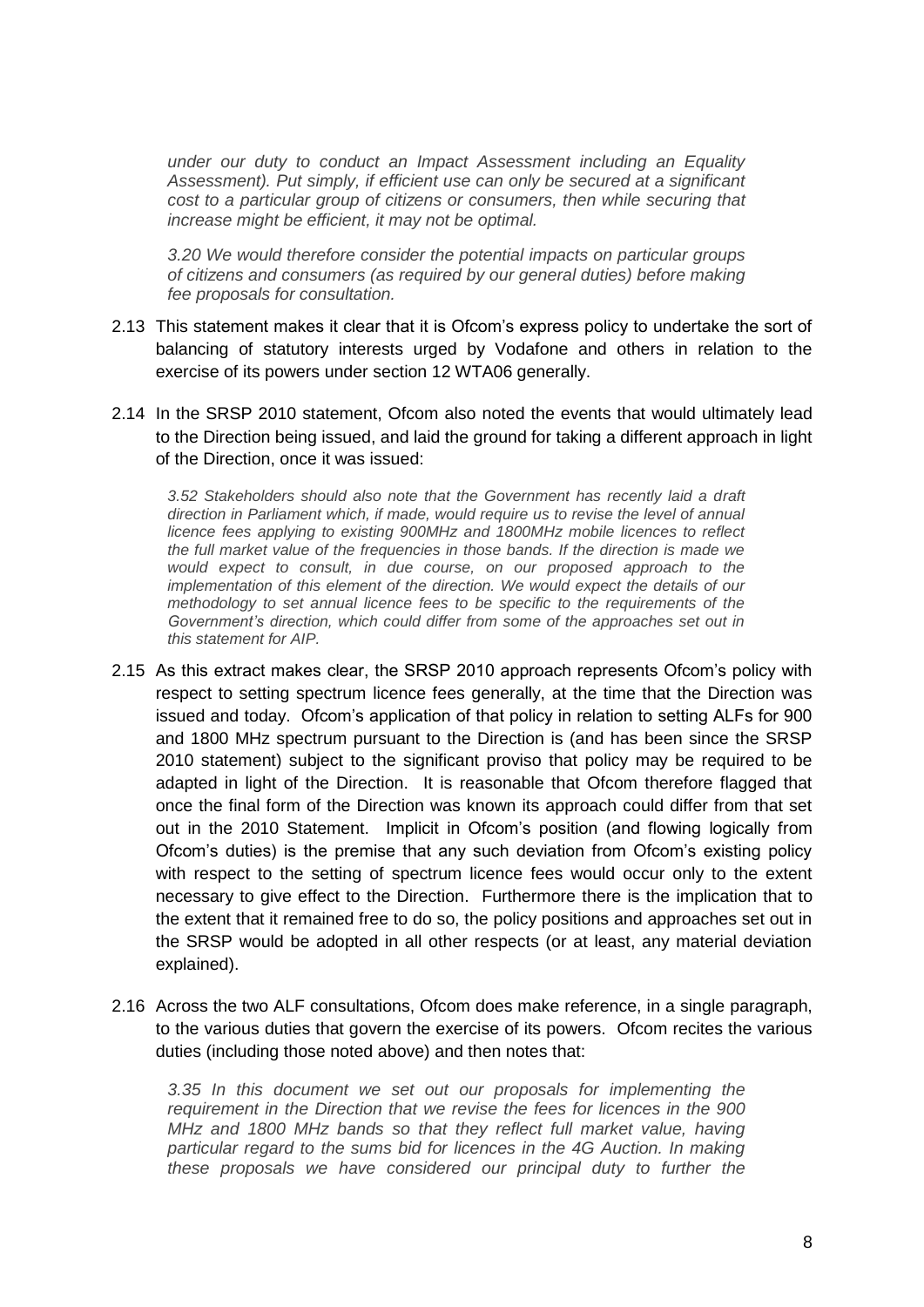*interests of citizens, and the interests of consumers where appropriate by promoting competition, and we have considered our duties relating to the optimal use for wireless telegraphy of the electro-magnetic spectrum, the desirability of encouraging investment and innovation, the desirability of encouraging competition, having regard to the interests of consumers in respect of choice, price, quality of service and value for money. We consider that our proposals for implementing the requirement in the Direction are consistent with our statutory duties.* 

2.17 These three sentences repeat the cursory assurance that Ofcom was 'satisfied' that its approach to ALF was consistent with its duties in the January 2012 consultation<sup>18</sup> and the 4G auction statement in response to Vodafone's concerns, raised consistently over a sequence of consultations, that Ofcom appeared set to adopt an approach to ALF that did not provide sufficient consideration of Ofcom's relevant statutory duties. In the 4G auction statement, Ofcom noted that:

*A12.55 We remain of the view that our proposals (which we note will be subject to further consultation by us before we make any final decisions on revised licence fees) are consistent with our obligations both under the Direction as set out above, and the European framework which permits us to set fees which reflect the need to ensure optimal use of spectrum, provided that we do so in an objectively justified, transparent, nondiscriminatory and proportionate manner. We agree with Vodafone that the Direction must be interpreted consistent with the European framework. We do not however consider that the requirements of the Direction, nor our intention to set ALF after the Auction, are inconsistent with those European law requirements.* 

2.18 It is not clear however how Ofcom reaches this conclusion. No analysis has been provided to support these statements and it is not clear that Ofcom has, in fact, conducted any assessment of, for example, whether the interests of consumers are furthered as a result of the judgements Ofcom reaches about how to revise ALFs. Nor has it undertaken any consideration of any of the specific concerns listed, other than spectrum efficiency (which is very important, but does not exclude the need to consider the others). In particular, Ofcom does not undertake any sufficient assessment of competition (and to the extent that competition issues arise, Ofcom does not take any steps to update the assessment that was published over two years ago, building on analytical foundations laid in the consultations published in 2010 and 2011.<sup>19</sup>

#### *Step 2: What is the effect of the Direction?*

 $\overline{1}$ 

- 2.19 So how and to what extent does the Direction require Ofcom to *change* its existing approach to setting spectrum licence fees? Ofcom does not ask itself this question in its consultations, but it is a critical step in understanding how Ofcom ought to proceed.
- 2.20 The following sections of the Direction are most relevant to that question:

 $18$  January 2012 consultation, Annex 13, paragraph A13.89 notes that 'We consider that our proposals for calculating ALFs, which amongst other things take account of article 6 of the Direction, are compatible with our statutory duties under the domestic and EU legislative framework. *As we have said, we will consult on our exact proposal for calculating ALFs after the auction*.' (emphasis added).

<sup>&</sup>lt;sup>19</sup> See Ofcom's First Competition Assessment, Second Competition Assessment and 4G statement.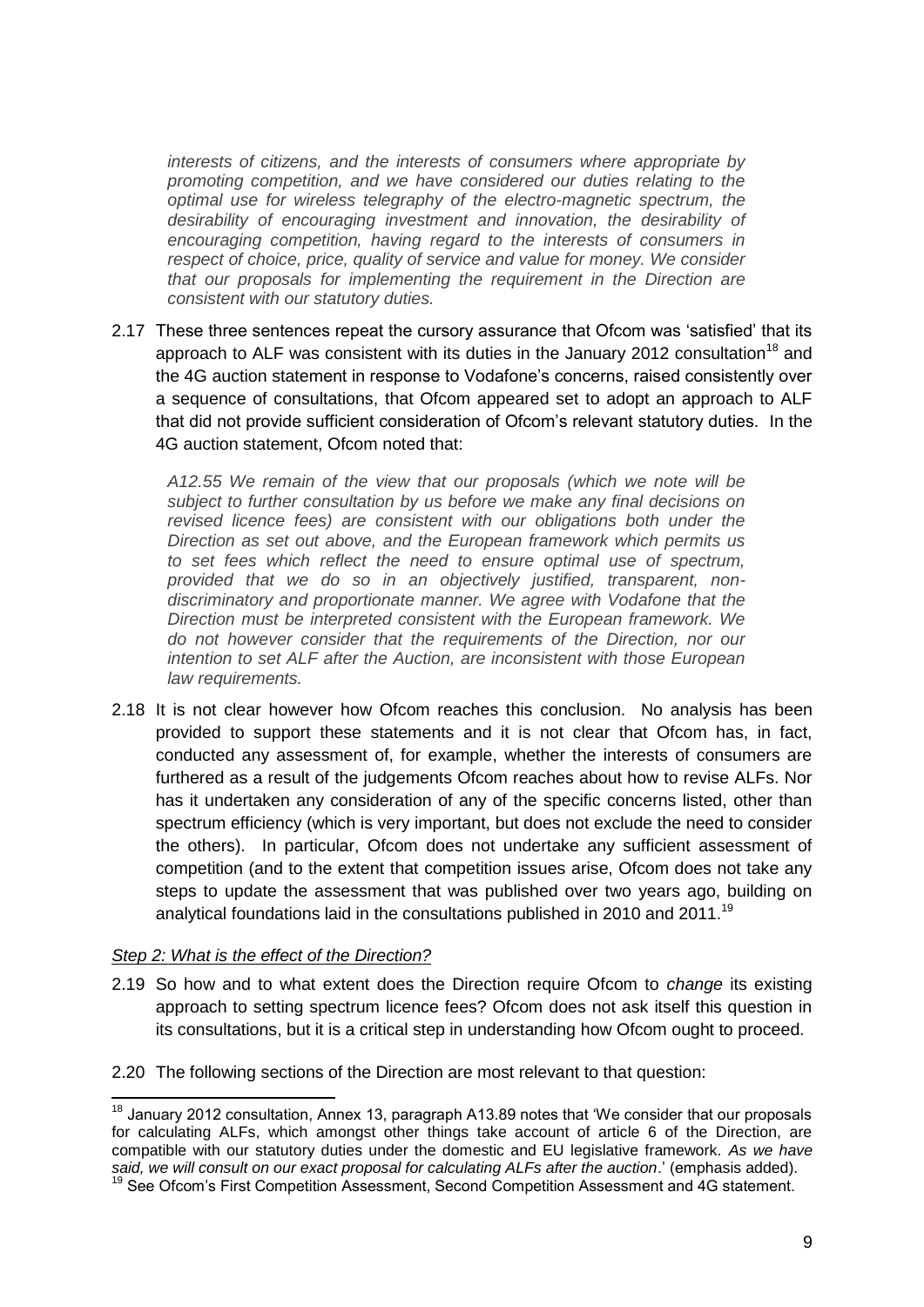- (a) Section 2 of the Direction sets out the purposes of the Direction; and
- (b) Section 6 imposes the operative obligation on Ofcom to revise ALFs so that they reflect full market value.
- 2.21 Both these sections are relevant to Ofcom's exercise of its power to revise spectrum licence fees pursuant to the Direction. Ofcom errs in its treatment of each of them, by ignoring section 2 entirely and by over-reading section 6 as excluding for the most part any exercise of any discretion as to how it exercises its powers.
- 2.22 The legislative purpose of the Direction is important because:
	- (a) where a direction under section 5 WTA06 '*specifies*' one or more purposes, that direction may require Ofcom to act '*with a view to achieving*' those purposes, when giving effect to the Direction; and
	- (b) more broadly, the legislative purpose is widely recognised as an important touchstone in interpreting statutory instruments such as the Direction, especially where there is significant ambiguity or discretion in construing the relevant instrument.<sup>20</sup>
- 2.23 The purposes identified in section 2 of the Direction are '*purposes … specified in, or determined by the Secretary of State in accordance with, the order*' (i.e. the Direction). Section 5(3) provides that a direction *may* require Ofcom to act '*with a view to achieving such purposes*' as may be so specified.
- 2.24 Logically, there is an additional step, which is whether in practice the Direction really *does* have the effect that section 5 provides that it *may* have. We think there is no real argument that the Direction ought to be read as having that effect. The relevant interpretive points to consider in reaching that conclusion are:
	- (a) The Secretary of State has identified the purposes that the Direction aims to achieve, as well as the tasks that Ofcom is to undertake to achieve those purposes. Section 2 ought to be read so as to have an operative effect. To interpret the Direction as not requiring Ofcom to act with a view to achieving those stated purposes therefore defeats the evinced legislative purpose of the Secretary of State in including the statement of purpose in section 2.
	- (b) In any event, Ofcom is still required to act for a stated purpose (as a result of the demands placed on it by the CRF, including that it only act where it is proportionate to achieve a statutory purpose). Therefore, even if the purposes set out in section 2 of the Direction are not applied by virtue of section 5(3)(d), as interpretive tools to understand the Direction, they ought to be considered by Ofcom in any event alongside Ofcom's other relevant statutory purposes.
- 2.25 The simplest and most straightforward conclusion, consistent with giving effect to the legislative intent evident in the drafting of section 2 of the Direction, is that, to the

<sup>-</sup><sup>20</sup> See, for example, Fordham, 'Judicial Review Handbook' (5<sup>th</sup> ed) at Principle 53, at 53.1, which cites a sequence of cases summarised in support of the legal principle that 'Statutes are to be interpreted by reference to their purpose, and statutory powers must be exercised for the purpose for which they are conferred'.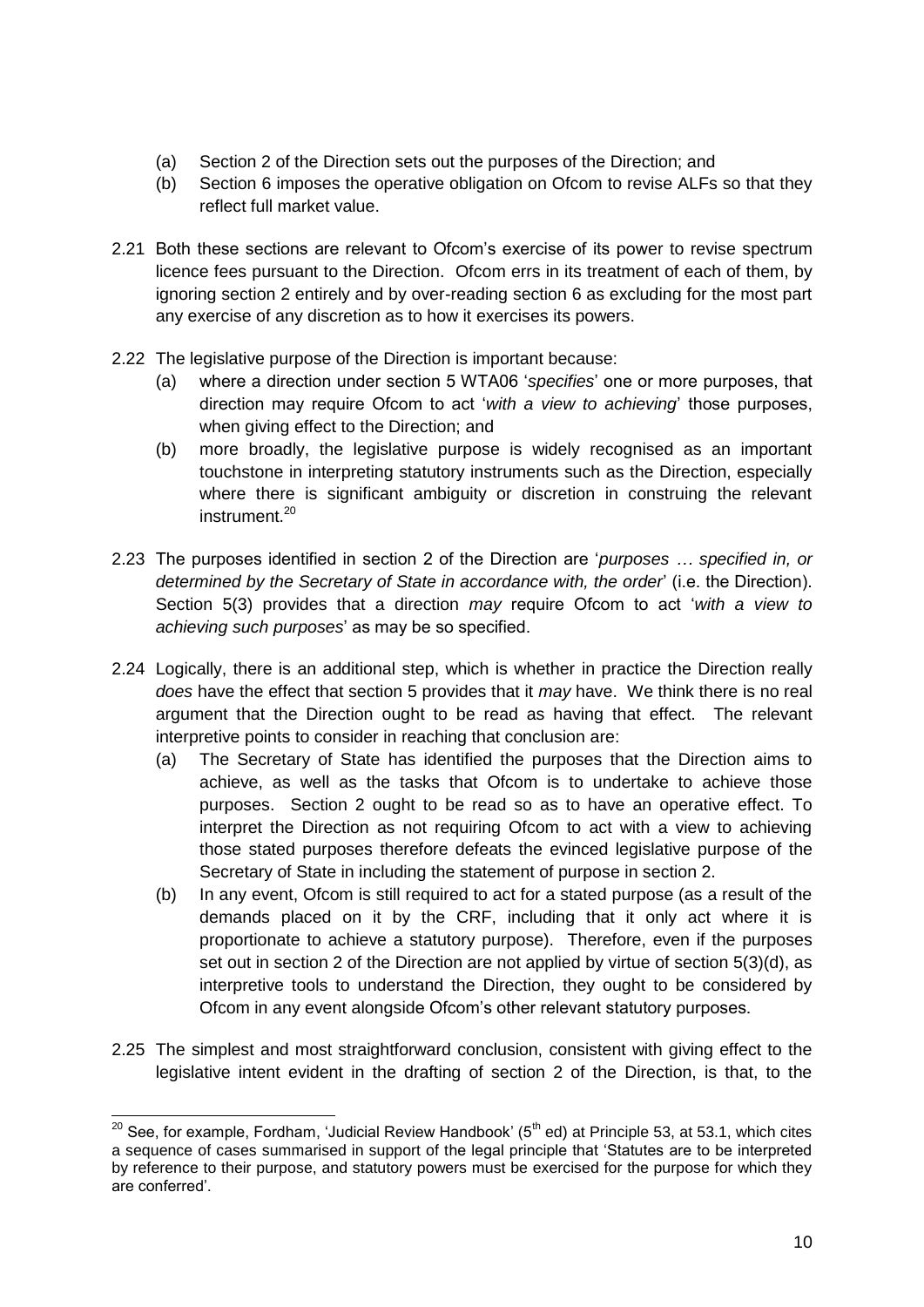extent that it exercises discretion or regulatory judgment, the Direction requires Ofcom to act with a view to achieving the purposes specified in section 2 of the Direction when it undertakes the actions it is required to undertake by the Direction.

- 2.26 Those purposes are:
	- (a) ensuring the release of additional electromagnetic spectrum for use by providers of next generation wireless mobile broadband;
	- (b) allowing early deployment and maximising the coverage of those services; creating
	- (c) greater investment certainty for operators; and
	- (d) implementing the Liberalisation Directive and Decision on the liberalisation of frequencies in the 900MHz and 1800MHz bands.<sup>21</sup>
- 2.27 These purposes are clearly relevant to the policy context for the revising of ALF for 900 and 1800 MHz spectrum.
- 2.28 This point was raised by Vodafone in its January 2014 submission. Ofcom does not consider this issue at all in its proposals.
- 2.29 Setting that issue to one side, the other relevant question is: what does section 6 require?
- 2.30 Section 6 provides that:

*Licence fees*

*6.—(1) After completion of the Auction OFCOM must revise the sums prescribed by regulations under section 12 of the WTA for 900MHz and 1800MHz licences so that they reflect the full market value of the frequencies in those bands.*

*(2) In revising the sums prescribed OFCOM must have particular regard to the sums bid for licences in the Auction.*

2.31 Section 6 does not determine the level at which ALFs must be set, nor does it precisely determine the basis on or the method by which they must be set. Prior to the auction, Ofcom was at pains to emphasise the discretion that it had over the way in which ALFs might be calculated pursuant to the Direction:

*12.13 We have also considered whether it would be appropriate to specify a precise methodology for how we will set ALF after the Auction. However, to the extent that this drew on bids in the Auction (as required by the Direction), this would risk re-introducing a mechanistic approach, which, as* 

 $21$ <sup>21</sup> Direction, section 2. The Liberalisation Directive and Decision are Directive 2009/114/EC of the European Parliament and of the Council amending Council Directive 87/372/EEC on the frequency bands to be reserved for the coordinated introduction of public pan-European cellular digital landbased mobile communications in the Community and the Commission Decision 2009/766/EC on the harmonisation of the 900MHz and 1800MHz frequency bands for terrestrial systems capable of providing pan-European electronic communications services in the Community.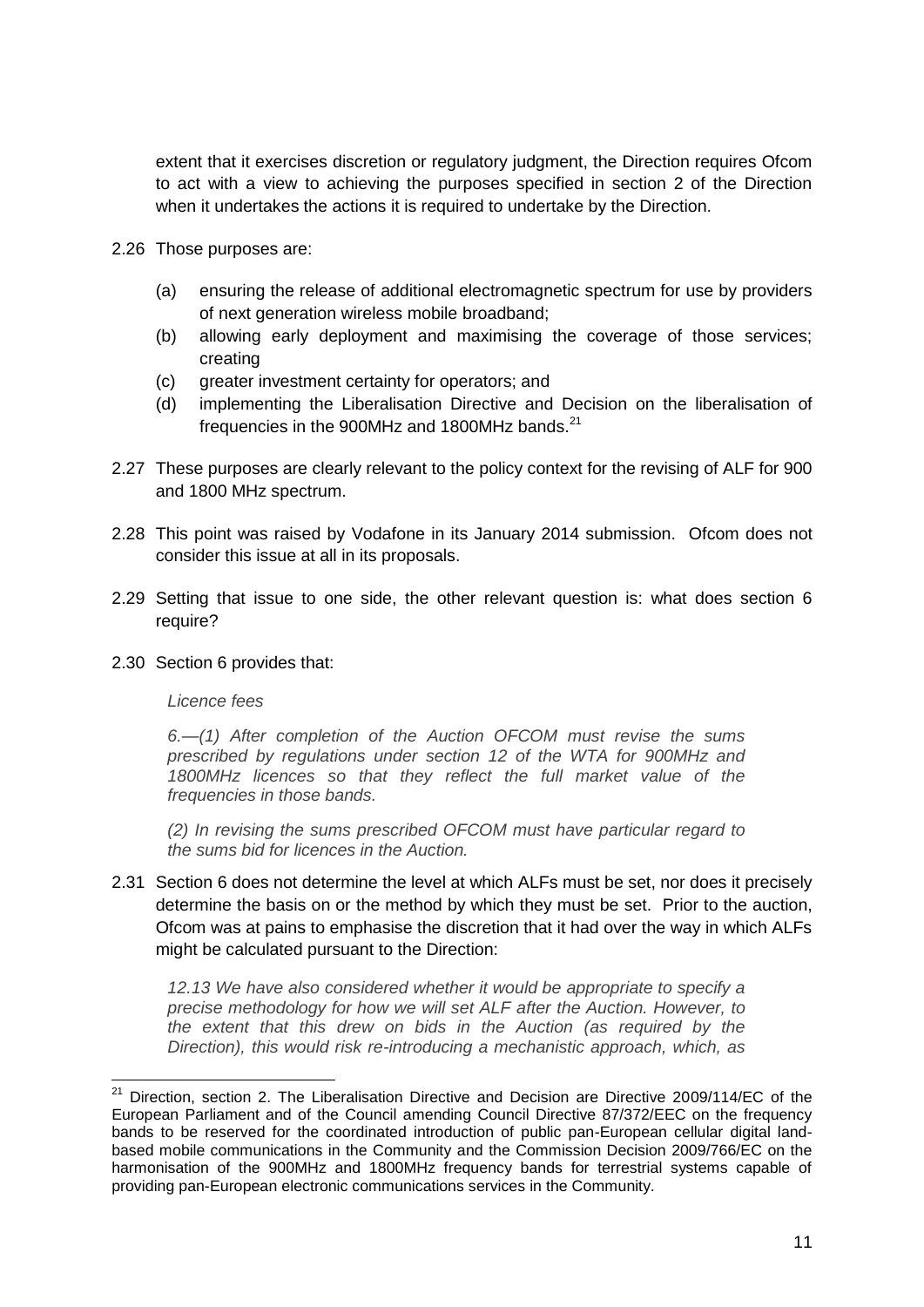*explained above, could distort bids in the Auction. We also consider that committing to a particular approach now would risk fettering our discretion to take account of all relevant factors or available evidence after the Auction.*

*12.14 We therefore consider that an appropriate way to balance these risks is to review the possible methodologies for setting ALF after the Auction, drawing on a range of different information whilst recognising the potential limitations of each source of such information. This will allow us to take account of all the factors that appear to us to be relevant at the time. In so doing, we consider that we are appropriately reducing the risk of inefficiency in the Auction by ensuring that there is no mechanistic link between Auction bids and ALF.<sup>22</sup>*

- 2.32 But section 6 clearly does impose a duty on Ofcom to undertake a revision of ALFs '*so that they reflect the full market value of the frequencies in those bands*'. As Ofcom points out, it has no discretion whether or not to undertake that task.
- 2.33 However, as with other provisions in the Direction, section 6 leaves a great deal to be resolved by Ofcom in the process of implementation. Sections 8 and 9, for example, provide a clear requirement that Ofcom was to conduct the combined auction, but left significant decisions and judgements to be taken by Ofcom (as set out in Ofcom's decision). If there were any doubt as to the significant element of judgement involved in weighing up the different options open to Ofcom in revising ALFs, the evidence of Ofcom's first and further consultation makes the point.
- 2.34 Issues relevant to the questions that the Direction does not determine, and that are thus left for Ofcom to resolve include:
	- (a) the ultimate level of revised ALFs
	- (b) the precise method used to assessment 'full market value'
	- (c) the nature of the relationship between full market value and the ALF (i.e. what it means that one 'reflects' the other); and
	- (d) how to implement revised ALFs.
- 2.35 As a result of these open issues and questions, the range of possible revised ALFs that Ofcom might consider is very wide. The significant variation between Ofcom's first and second set of proposals emphasises this wide ambit of discretion.
- 2.36 Weighed against the evidence set out in Annex 1 to this submission, Ofcom's assertion that it has 'no discretion' in relation to the revision of ALFs is revealed as true only in a technical and misleading sense. While there is no precise scale as to degrees of discretion, it is clear that in giving effect to the Direction, there are important issues left to Ofcom to resolve – not just matters that are ancillary or mere detail, but substantial questions, the answers to which have a material impact on the possible outcome of Ofcom's calculation of the revised ALFs.

 $\overline{a}$  $22$  4G statement, paragraphs 12.13 – 12.14. Emphasis added.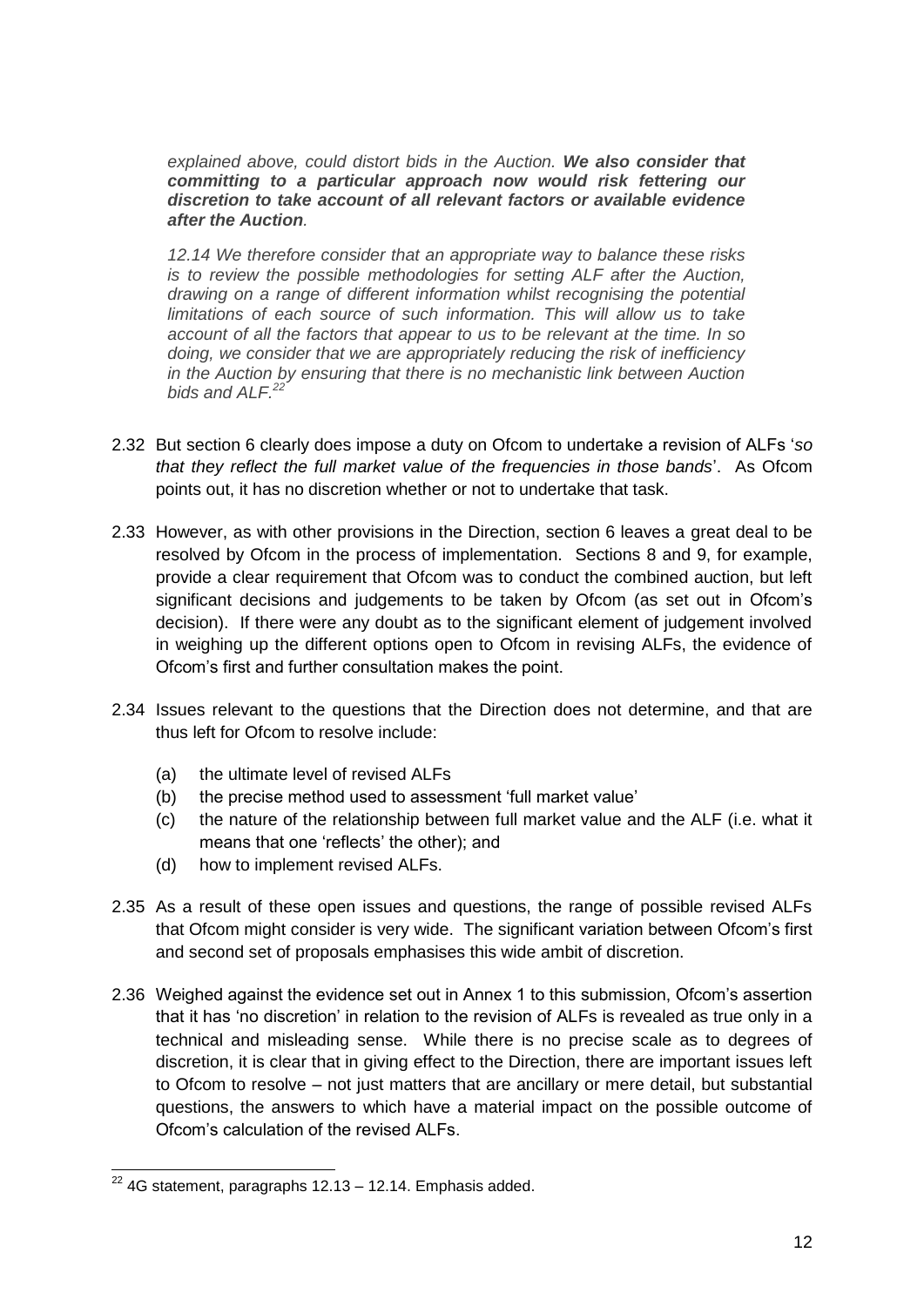- 2.37 Vodafone's submission is a simple one. In reaching those judgments, Ofcom ought to be acting consistent with its general set of duties that are applicable to the exercise of its powers under section 12 WTA06. One of those requirements is that - as it is in relation to all its actions – Ofcom does no more than is necessary to achieve its objective.
- 2.38 But what is that objective? Ofcom seems almost deliberately to avoid the issue and at no point sets out explicitly a view of their purpose or objective. But as a matter of substantive construction, it would appear that Ofcom's 'purpose' is 'to set ALFs to reflect full market value'. This is the sense in which Ofcom refers to ALF-setting as a purpose in itself (as seen in the numerous references to changing approaches on particular points of detail 'for the purposes of ALF', for example).
- 2.39 But referring to revising ALFs as a purpose in itself is a legal misnomer; it is not a 'purpose' in law that Ofcom could adopt to enable itself to assess the proportionality of its actions.
- 2.40 One obvious purpose (required to be adopted by statute and revealed as relevant on the face of the policy record) is to ensure efficient use of spectrum. Ofcom's 'focussed' impact assessment approach tacitly adopts this purpose (since it deals with risks to spectrum efficiency, not a range of impacts across different stakeholder groups).<sup>23</sup> Ofcom is duty-bound to secure spectrum efficiency as a matter of European and UK law. And yet in exercising regulatory judgement between, for example, different views of international benchmark data, Ofcom does not consider at all whether the approaches they adopt will achieve this purpose or not. Instead, Ofcom remains focused on revising ALFs as an end in itself.
- 2.41 In the first consultation, Ofcom did not address this contradiction, which was characterised in one submission as Ofcom seeking to 'have its cake and eat it, too':

*"Ofcom argue that ALF is necessary to promote spectrum efficiency but their own assessment of the impact of the proposed ALF indicate there is little or no impact on services to consumers, competition, investment, innovation and spectrum trading. These arguments do not seem internally consistent.* 

*We analyse Ofcom's arguments alongside other evidence and reach the opposite conclusion, namely that ALF would not promote (and may actually harm) spectrum efficiency and would likely reduce investment and/or raise prices. Therefore the proposed ALF would involve harm rather than benefits.*<sup>24</sup>

- 2.42 Could 'revising ALFs to reflect full market value' alone constitute Ofcom's purpose, in law? Vodafone does not think it could for two reasons:
	- (a) First, because the Direction has a set of purposes, and sets out what they are.

<sup>-</sup> $^{23}$  Annex 5.

<sup>&</sup>lt;sup>24</sup> Plum Consulting, Report for EE (forming Annex 2 of EE's submission to the First Consultation) at page 1.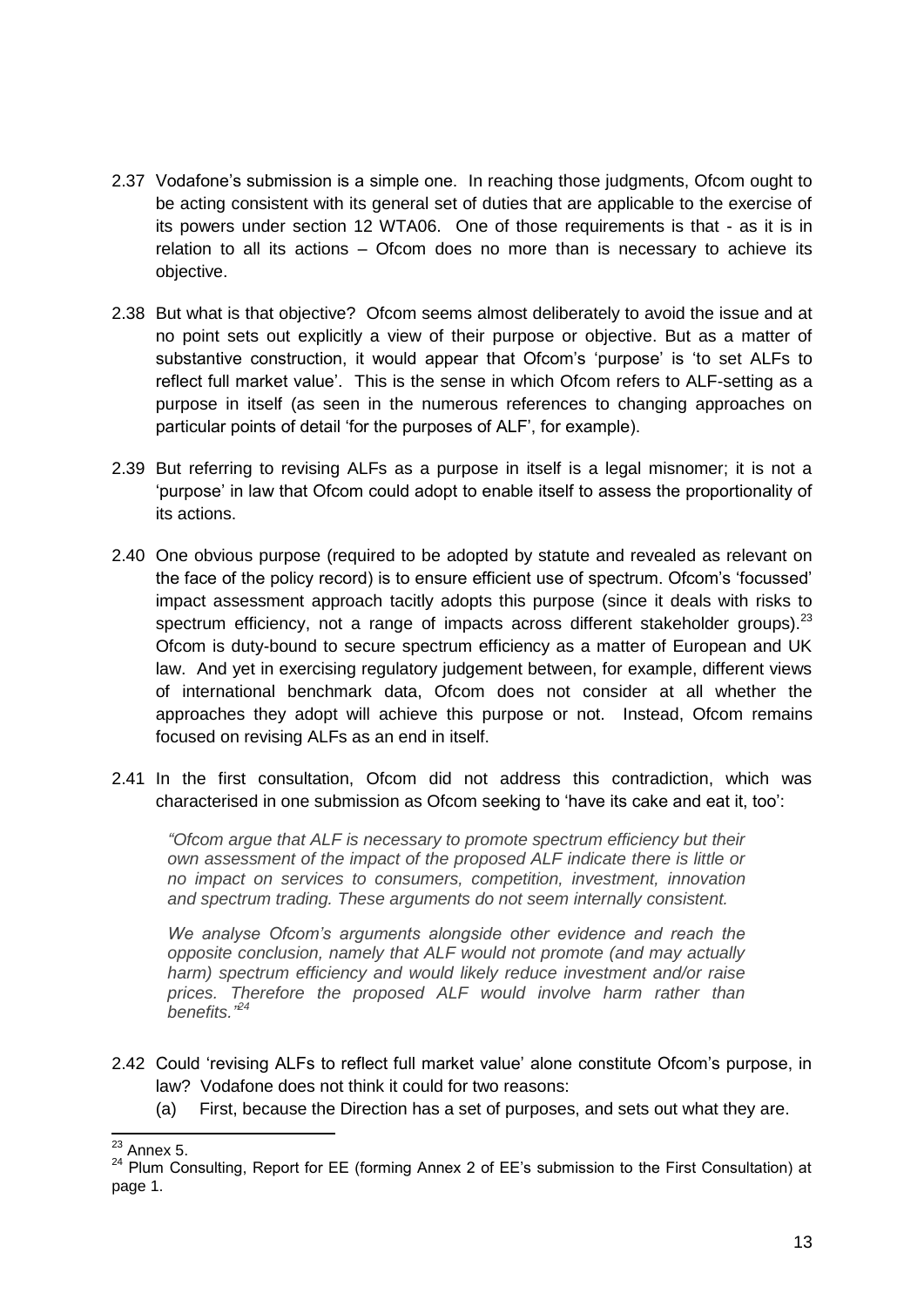- (b) Second, because even if the Direction were silent on the question of its purpose, Ofcom's purpose should be derived from its wider statutory duties, which remain applicable.
- (c) Third, because even if 'revising ALFs to reflect full market value' were an end in itself, Ofcom does not assess whether or not its actions are necessary to achieve that objective. For example, Ofcom does not identify any mechanism to assess the proportionality of its proposals. Accordingly, even accepting that Ofcom's approach of condensing the consideration of a proper impact assessment into the single notion of being 'conservative', proportionality is still required. This raises the question: has Ofcom been conservative enough? Without an impact assessment, Ofcom cannot judge.
- 2.43 Ofcom has in any event already expressed a view on these questions and the likely impact of ALF – advising Government in 2010 that, far from being an urgent or pressing priority, adjustment to the ALF of 900 MHz spectrum was a residual action that would only be necessary in the event that a competitive distortion arose as a result of liberalisation of that spectrum:

*1.15 As regards any concern that the likely lower costs of providing 3G UMTS services using 900MHz spectrum, as compared with higher frequencies, might indirectly give rise to a competitive distortion (for example by virtue of a windfall gain to those operators with 900MHz licences), we firstly note that charging annual licence fees for 900MHz spectrum that reflect the full market value of that spectrum ought to mitigate if not entirely eliminate any such distortion. Furthermore, even if annual licence fees were not accurately to reflect full market value (and in particular the differential in value between 900MHz and higher frequency spectrum) we consider the impact on consumers to likely be limited. This is*  because we consider it unlikely that any difference in cost would have a *material effect on competition, for the reasons set out in our February 2009 Consultation, and almost certainly would not lead to any existing player having to exit the market before alternative spectrum becomes available.*

2.44 This echoes a point Ofcom made in the First Consultation in the context of implementation (making the point the other way round – this time saying that even if ALFs were set to full market value, the effect on consumers would be limited).<sup>25</sup> The fact that Ofcom has made both these points without any material assessment of those impacts simply illustrates the problem: it is critical to assess that impact (which may be small) to inform the extent to which it is necessary, for example, or proportionate, to invest time and effort in pushing ALF proposals when the benefits to consumers may be limited. (And in event, in the case of the advice to Government, given that this view was expressed in 2010, it would not be appropriate to rely on this statement alone in the context of a decision on ALF, but it makes it clear that there is no particular difficulty associated with assessing the impact of these proposals).

 $\overline{\phantom{a}}$ <sup>25</sup> From the First Consultation, paragraph 6.19: '*In view of this, we consider it unlikely that the absence of a phase-in period will create shocks which are so out of line with the broad expectations of the licensees such that these might have harmful impacts on delivery of services to customers*'.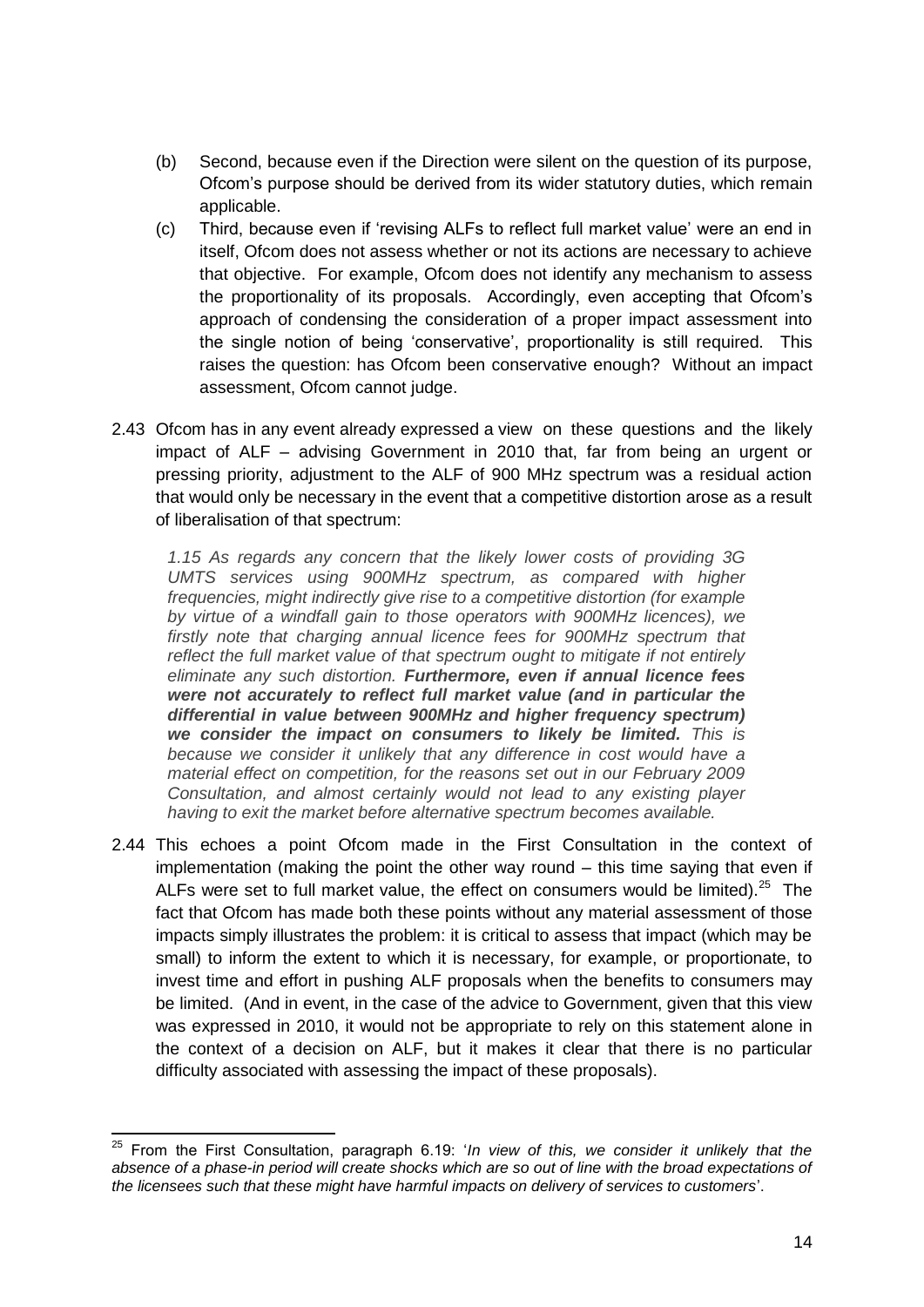- 2.45 Most importantly, it also makes it clear that revising ALFs is not undertaken in a vacuum and, in policy terms, it has an 'intended purpose' – that is, to balance the impact of incentives provided by ALFs and/or amounts paid at auction (all of which are an incentive to spectrum efficiency) on licensees in different spectrum bands. Given that this is (self-evidently) an exercise of Ofcom's functions for a purpose related to competition, this underscores the need to act with the benefit of a proper impact assessment.
- 2.46 The conclusion that flows from this analysis is that:
	- (a) Far from removing all discretion and suspending the operation of 'policy business as usual', the Direction does not require a major departure from Ofcom's statutory framework; and
	- (b) In fact, the opposite point becomes apparent: rather than Ofcom's general duties and considerations of the impact of its proposals being unimportant or irrelevant (as Ofcom seems to believe), the proper construction of section 6 of the Direction leads Ofcom directly to the types of exercises of discretion and judgement where a consideration of Ofcom's wider duties are most important to guide it as it considers complex questions of methodology and regulatory technique.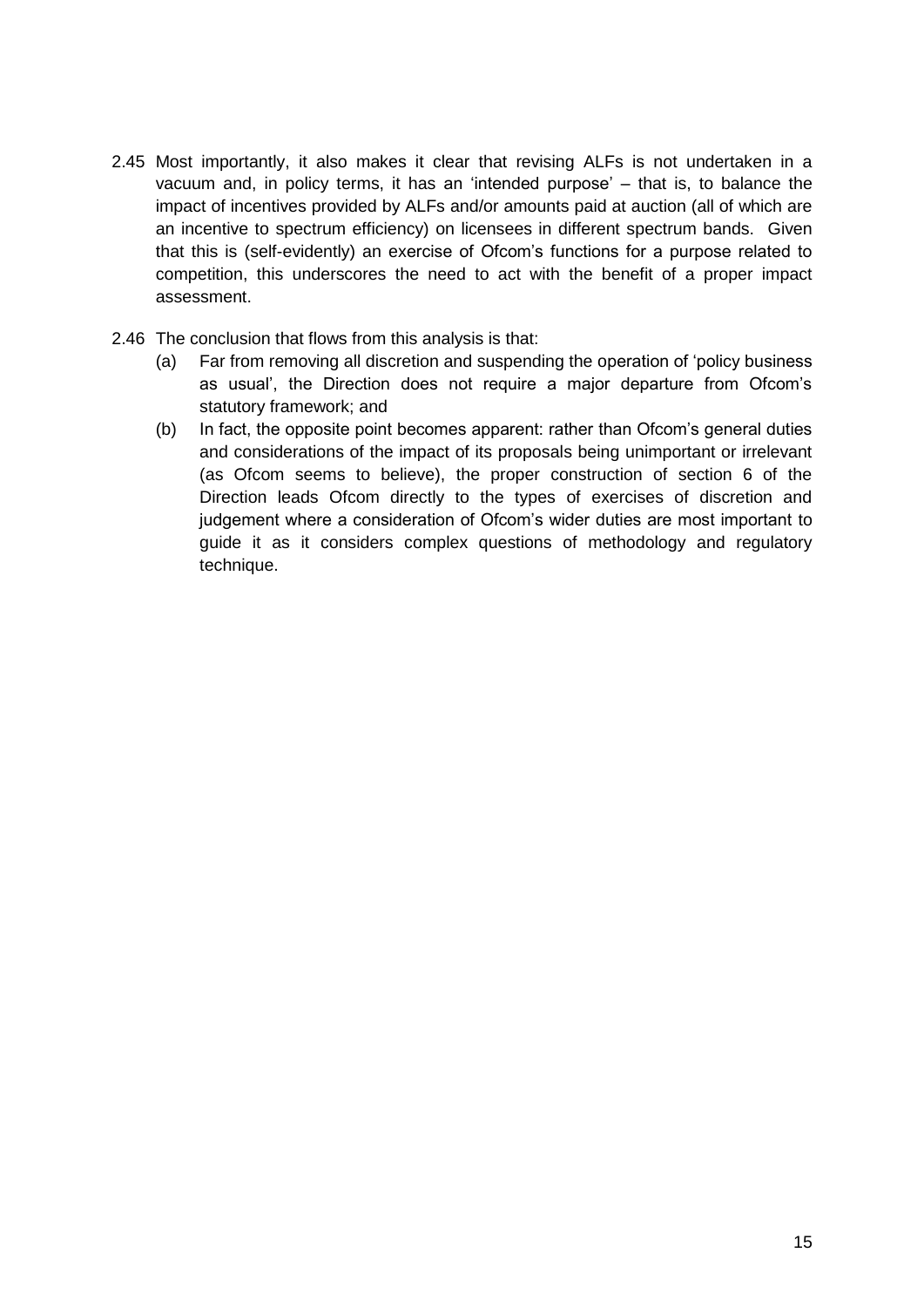# 3. **Changes in Ofcom's analytical framework that we welcome**

- 3.1 There are a number of points in Ofcom's analysis that Vodafone considers to be a significant step forward, and that ought to be preserved in any further policy consideration of ALFs:
	- (a) Deriving market value for the purposes of the Direction is characterised by a high level of uncertainty;
	- (b) Ofcom's recognition of the uncertainty in deriving market value recognises that there could be a range of values that 'reflect' full market value;
	- (c) Ofcom's recognition that there is a risk of inefficient use of spectrum resulting from ALF being set too high (and that this risk is asymmetric) and the need to be correspondingly conservative in when setting the level of ALF; and
	- (d) Implicit Ofcom acceptance that the Direction allows (in fact, requires) it to take a conservative approach to the evidence when setting a full market value is a recognition that the Direction must be read in a way that gives effect to the objectives and principles of the CRF governing the management of radio spectrum.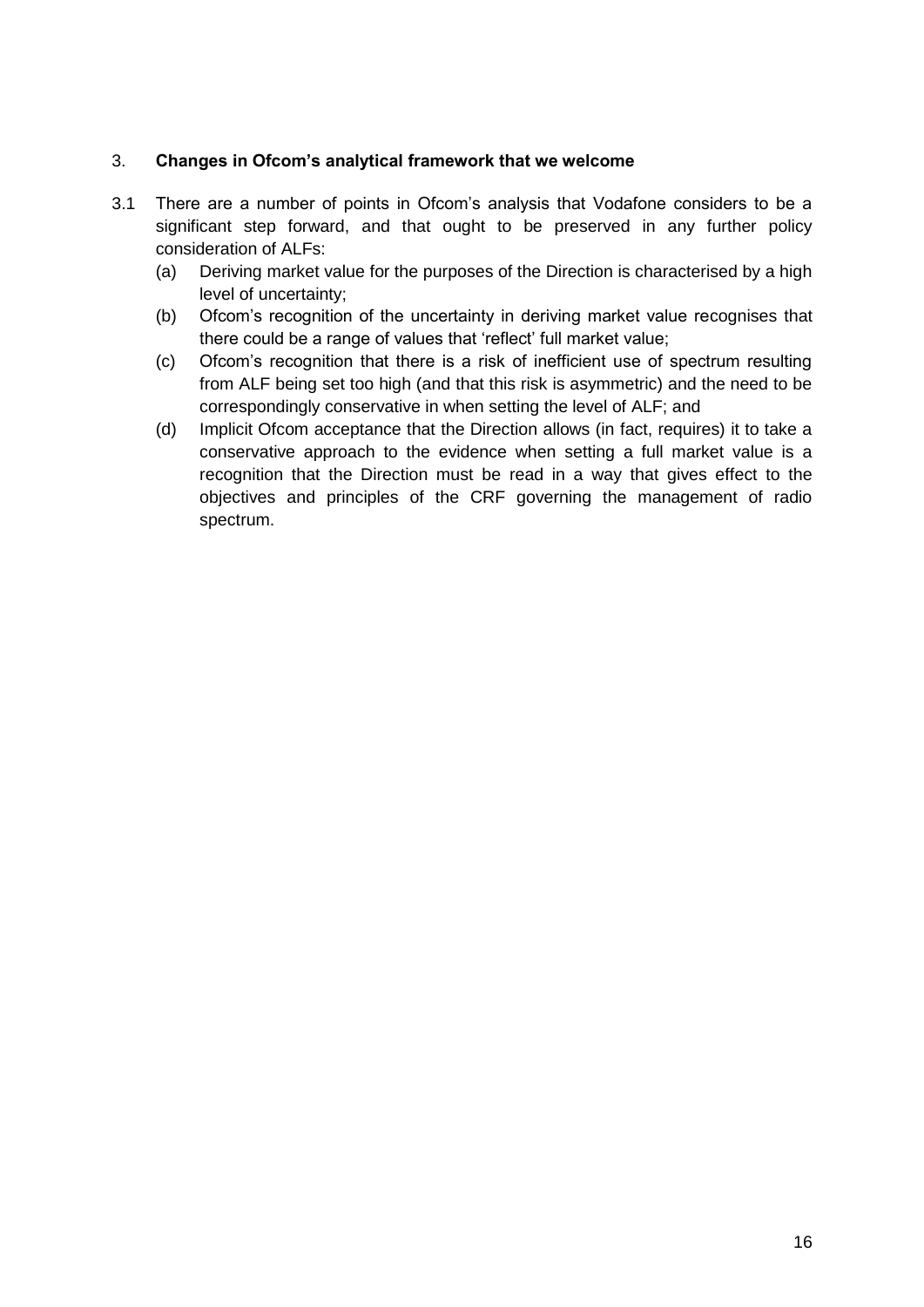# 4. **Ofcom's decision not to undertake an impact assessment.**

- 4.1 As described in section 2 of this annex, revising ALFs to reflect full market value is not a mechanistic exercise, but one that ought properly to be understood as seeking to secure one or more statutory purposes, namely to ensure that spectrum is in the hands of the holder who will value it most (as provided for in the Direction).
- 4.2 Given that Ofcom recognises that there is considerable uncertainty in deriving values for ALF and that there is a risk of ALF being too high, it follows that:
	- (a) There is a range of potential values for ALF prospectively;
	- (b) Values at the higher end of the range for the 900MHz band could have adverse effects as a result of spectrum lying fallow;
	- (c) Ofcom is right to say that it must form a view as to the level of ALF in its statement – we do not reject that proposition at all;
	- (d) But that proposition does not enable Ofcom to say that it is unable to conduct a full impact analysis and do little more than what is contained in Annex 5 on the basis that the Direction precludes it from so doing;
	- (e) As previously noted, that approach reflects a continuing error in law about the Direction and is not what is clearly implied by Ofcom's own acknowledgements about uncertainty and asymmetry of risk;
	- (f) Ofcom's duty when faced with a potential range of values is to stress test which value is most apt to attain its duties and obligations.
- 4.3 As Vodafone pointed out in its January submission, an impact assessment is the obvious (and correct) way to do this.
- 4.4 This section 4 discusses the consequences and context of Ofcom's decision not to conduct an impact assessment.<sup>26</sup>

### *Impact assessments*

- 4.5 An impact assessment is a statement setting out how, in Ofcom's opinion, the performance of their general duties (those duties set by section 3 CA03) is secured or furthered by or in relation to what they propose to  $do.<sup>27</sup>$  The role of regulatory impact assessment in decision-making is widely-recognised as critical to the proper exercise of authority and to assist in avoiding regulatory error.
- 4.6 The minimum legal requirement is that Ofcom must conduct an impact assessment in relation to matters that are 'important', unless urgency makes that impractical or inappropriate.<sup>28</sup> Beyond this minimum requirement, Ofcom has adopted a policy that it will undertake an impact assessment in significant projects in any event. This policy

-

 $26$  This section, and this submission generally, is for the purpose of assisting Ofcom in formulating its ALF proposals and is made without prejudice to Vodafone's position with respect to Ofcom's decision not to undertake an impact assessment. Vodafone's position in respect of that decision remains reserved in all respects.

 $27$  Section 7(4) CA03.

 $28$  Section 7(1) CA03.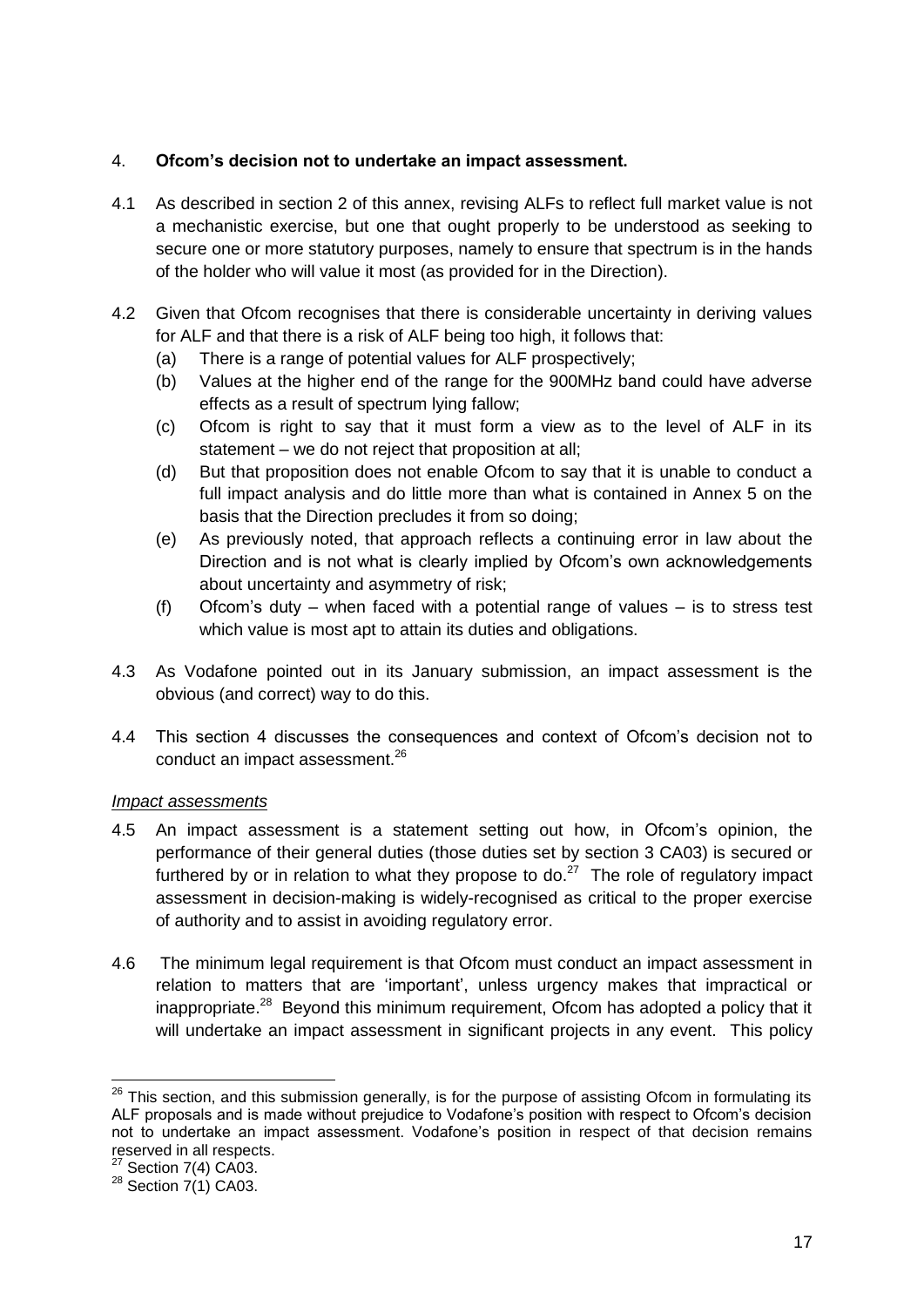has been adopted because Ofcom recognises that undertaking an impact assessment leads to (as Ofcom titled its guidelines on the subject) 'better policy-making'.

4.7 Ofcom's statement in relation to its general policy when setting spectrum licence fees is an unremarkable example of the statement that Ofcom generally makes on the subject of impact assessments:

*2.10 We are required to carry out an impact assessment where our proposals would be likely to have a significant effect on businesses or the general public, or when there is a major change in Ofcom's activities. However, as a matter of policy, we are committed to carrying out impact assessments in relation to the great majority of our policy decisions. For further information about our approach to impact assessments, see the guidelines, 'Better policy-making: Ofcom's approach to impact assessment', which are on our website.<sup>29</sup>*

### *Ofcom's decision*

 $\overline{\phantom{a}}$ 

- 4.8 Ofcom accepts that revising ALF is a matter that is 'important' and therefore, Ofcom is obliged to undertake an impact assessment in relation to ALF unless they decide that it is not necessary to do so.
- 4.9 Unlike other material decisions, Ofcom's decision is not set out in a stand-alone document but is set out in a single paragraph of Ofcom's Further Consultation. That decision is, in full (and read in context):

*1.42 In response to our October 2013 consultation, a number of stakeholders said that we should carry out a full impact assessment of our proposals for revising ALFs. In essence, their view was that we should not revise ALFs to reflect full market value unless we could demonstrate that taking this approach to setting ALFs (and the specific levels of ALF that we propose) was necessary to promote efficient use of spectrum, and that the potential benefits in terms of spectrum efficiency would outweigh any potential adverse effects on consumer prices, investment in infrastructure, innovation and competition. They considered that unless we did carry out such an impact assessment any decision we made would be unlawful.*

*1.43 We do not agree with this view. We have been directed by the Government to revise ALFs to reflect full market value, and we are required to implement that direction. We do not have any discretion to decide whether or not to set ALFs at full market value. For this reason, we consider it is unnecessary for us to carry out an impact assessment of the type argued for by stakeholders (and to this extent this is a statement for the purposes of section 7(3)(b) of the Communications Act 2003).*

*1.44 In implementing the Government Direction, we have considered the impact in those areas where we do have discretion and are exercising regulatory judgment in light of the evidence available to us and our statutory* 

<sup>&</sup>lt;sup>29</sup> Spectrum Pricing: A framework for setting cost based fees Including proposals for licence fees for *DTT multiplex services issued under the Wireless Telegraphy Act 2006*, published 13 September 2013.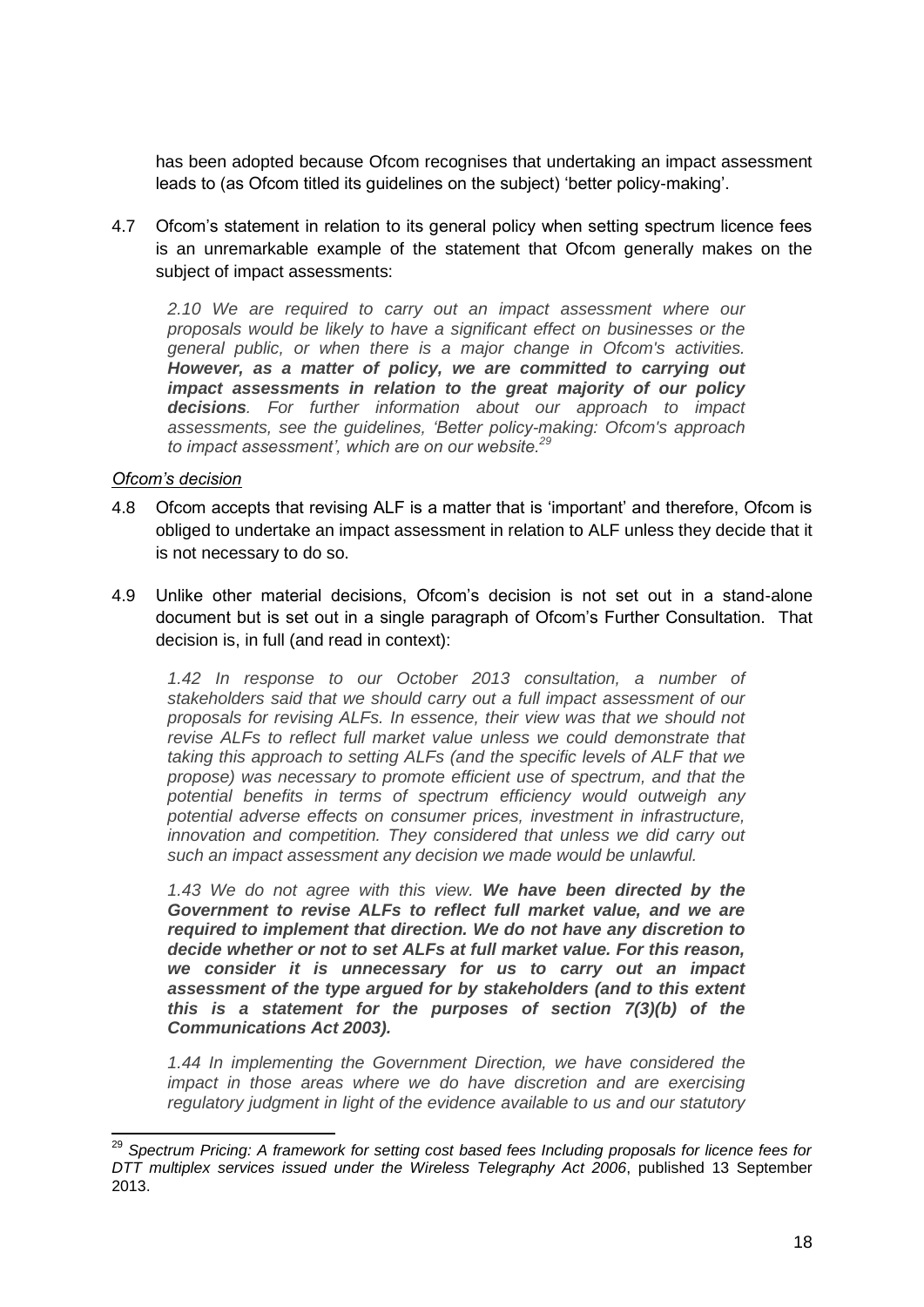*duties. We did conduct a focussed impact assessment in respect of these aspects in our October 2013 consultation. In particular, we assessed whether there was an asymmetric risk of inefficient use of spectrum from inadvertently setting ALFs below or above market value. This document contains our updated views, in light of responses, on certain aspects of how we intend to fulfil the requirements of the Government Direction including in particular a revised assessment of the asymmetry of risk. Our revised assessment, in light of the changes in our approach since the October 2013 consultation, is set out above and in Annex 5.*

- 4.10 Ofcom's decision appears to be that the degree of discretion afforded to it in giving effect to the Direction is limited to a single question, being the question of whether the risk of setting ALFs higher or lower than the full market value is symmetric. Ofcom therefore seems to have opted to pursue both arms of section 7(3) in part: Ofcom has both undertaken a limited impact assessment as set out in Annex 5 of the Further Consultation and decided that any further impact assessment is unnecessary.
- 4.11 Section 1.42 does not accurately reflect the position put in submissions to Ofcom (at least by Vodafone). Vodafone does not argue that Ofcom should '*not revise ALFs … unless [Ofcom] could demonstrate that this was necessary to promote efficient use of spectrum, and that the potential benefits in terms of spectrum efficiency would outweigh any potential adverse effects on consumer prices, investment in infrastructure, innovation and competition.*' Ofcom's mis-reading of the submissions implies that stakeholders including Vodafone were arguing that Ofcom set aside the Direction and only revise ALFs to the extent that it could see a case for doing so in light of its general duties in any event – and that an impact assessment was necessary to establish the case for such action.
- 4.12 In fact, Vodafone's submission (which remains its position) is that an impact assessment is necessary to inform the exercise of Ofcom's discretion in giving effect to the Direction. Equally critical is Ofcom's view of the objective or purpose it has in mind in setting ALFs.<sup>30</sup> This assessment should be undertaken precisely to enable Ofcom to undertake the steps it has no discretion not to take. If there is an extent to which the actions that Ofcom are obliged to take have a harmful impact, Ofcom's over-lapping duties require that tension to be addressed and if, possible, resolved – not ignored.
- 4.13 The following text, reproduced from Vodafone's January 2014 submission, illustrates Ofcom's selective reading of the point, which does not exclude that Ofcom may be compelled to a large extent by the operation of the Direction:
	- *5.98 Ofcom's impact assessment should consider:*

*5.98.1 What impact their proposals have on consumers, directly and indirectly;* 

*5.98.2 What impact their proposals have on other affected stakeholders;* 

 $\overline{a}$ 

 $30$  See Vodafone's January 2014 submission, e.g. section 5.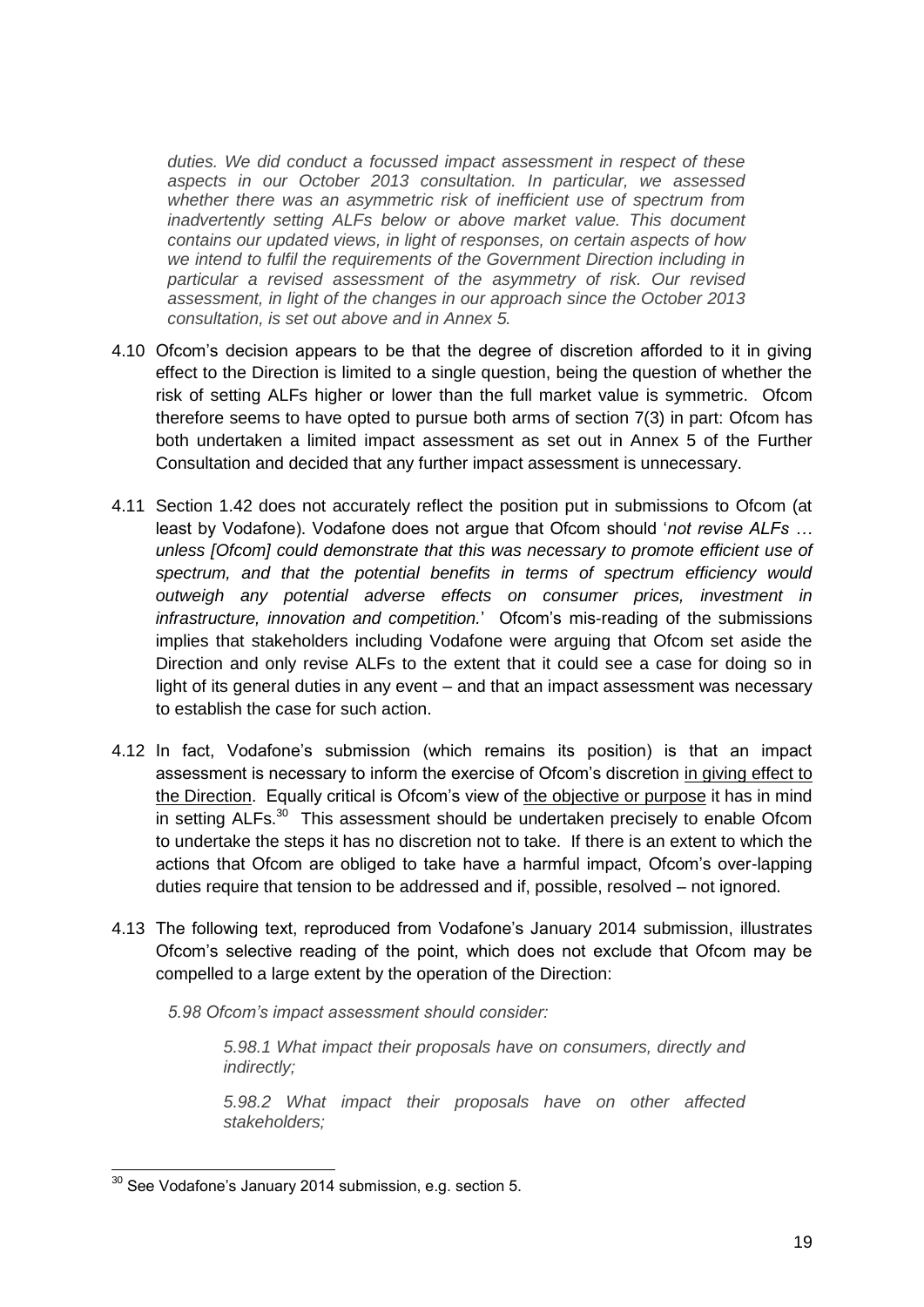*5.98.3 Whether their proposals are necessary and objectively justifiable to promote competition; and* 

*5.98.4 The effect of their proposals on regulatory certainty (particularly in light of section 2 of the Direction).* 

*5.99 It is, of course, possible that Ofcom may have formed the view that the proposals do not advance, or in fact hinder, any other statutory purpose or objective, but are lawfully required to be implemented in any event by virtue of the Direction. However, there is simply no evidence disclosed to stakeholders that Ofcom has undertaken this assessment or reached any conclusions as to the direction, scope or magnitude of any impacts on consumers or operators (positive or negative).* 

*5.100 An important reason for providing an impact assessment is that it ensures that Ofcom properly analyses the effects and impacts of a range of prices. By consulting on a single ALF price proposal plucked from the ether, Ofcom does nothing to refute the concern that it has failed to turn its mind to a range of impacts and effects which would have required it to properly understand the state of competition in the spectrum market and effects on consumers from various options.* 

- 4.14 Ofcom's position is that it does not need to conduct an impact assessment of the type contemplated by section 7 CA03 and its guidelines (or as Ofcom characterise it, '*of the type argued for by stakeholders*'). In particular, it does not need to consider (as required under section 7(4)) '*how, in OFCOM's opinion, the performance of their general duties (within the meaning of section 3) is secured or furthered by or in relation to what they propose*.'
- 4.15 Ofcom accepts that it should undertake (and considers it has undertaken) a more limited (or 'focussed') impact assessment to guide the discretion that it considers that it does have. This limited impact assessment was initially as set out in the October 2013 consultation, but Ofcom no longer holds to that reasoning and relies on a revised version of that limited impact assessment as set out in the Further Consultation in sections preceding 1.44 and in Annex 5. The scope of that assessment is limited to a single issue, which is '*whether there is an asymmetric risk of inefficient use of spectrum from inadvertently setting ALFs below or above market value*'.<sup>31</sup>
- 4.16 There are a number of errors of law evident in this position:
	- (a) Ofcom's approach misconstrues section 7, which does not provide for a distinction between an impact assessment and a 'focussed' impact assessment of the type proposed by Ofcom. Ofcom is required under section 7 to determine whether or not it is required to conduct an impact assessment. If it decides not to conduct an impact assessment, then it must explain its reasons. If it does decide to conduct an impact assessment (regardless of the degree of 'focus' involved), section 7(4) requires that the impact assessment must set out the link between the impact of Ofcom's proposals and the performance of Ofcom's duties.

 $\overline{a}$ 

<sup>&</sup>lt;sup>31</sup> Further Consultation, paragraph A5.1.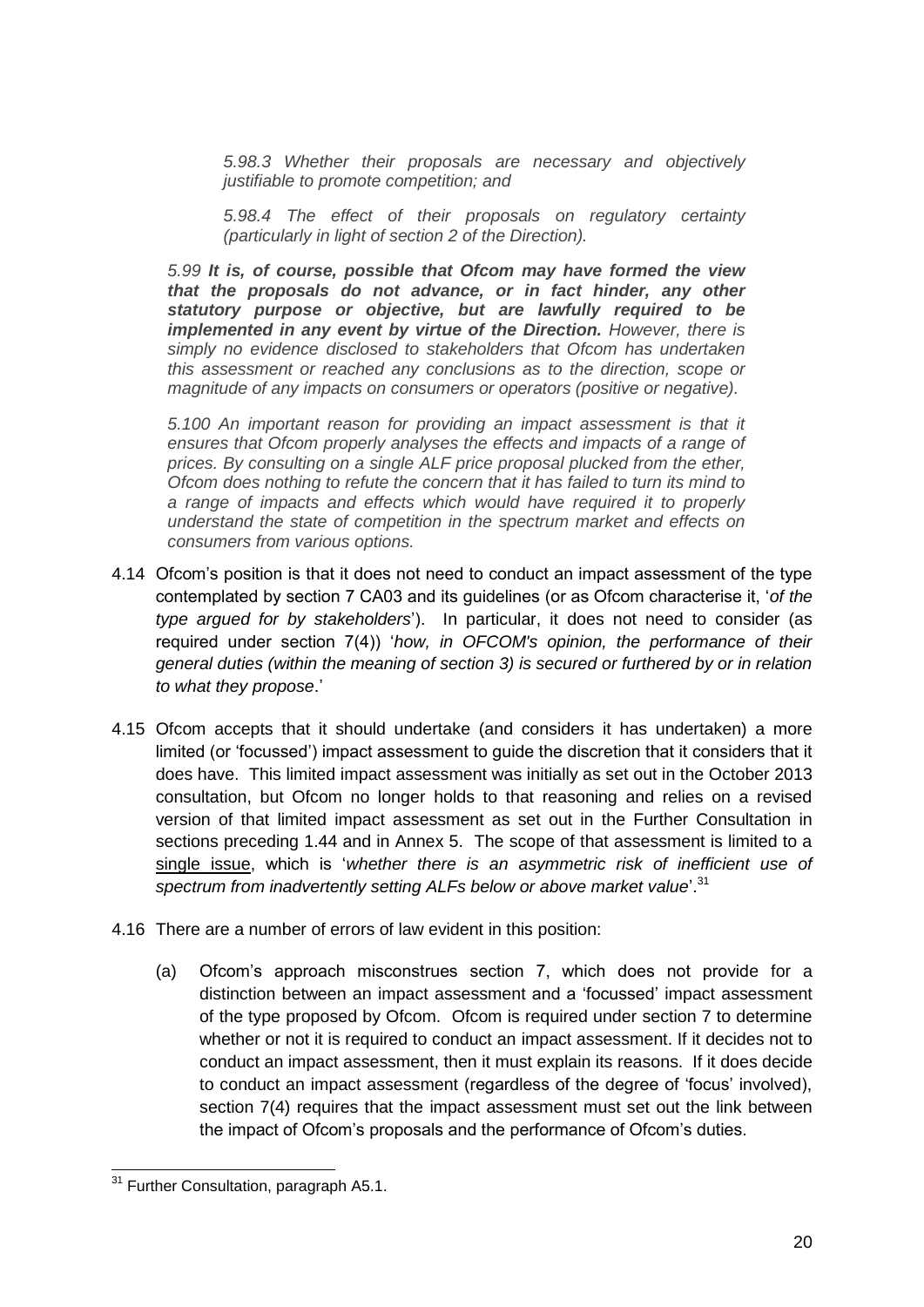- (b) Viewed in that light, Ofcom's 'focussed' impact assessment set out in Annex 5 is insufficient to discharge Ofcom's duties under section 7, even in relation to the narrowly-scoped area it covers (the question of asymmetry of risk associated with ALFs being based on higher or lower estimates of market value). Although Ofcom has wide discretion as to the form and nature of an impact assessment (as provided under section 7(5)), that discretion is not unbounded; an impact assessment must still meet the basic requirement set out in section 7(4). The reasoning in Annex 5 does not assess the impact of Ofcom's proposals and consider how those impacts could affect the performance of its general duties – in particular, Ofcom fails to assess how its proposals might affect the interests of consumers and on spectrum efficiency.
- (c) An impact assessment is necessary because, contrary to Ofcom's view, it does have statutory purposes that it must attain specifically in giving effect to the Direction (section 5 WTA06, and section 2 of the Direction). Even if these purposes entirely eclipse Ofcom's general duties, the only means that Ofcom has to determine whether or not a particular course of action is proportionate to achieve these purposes is an assessment of the impact of those proposals. Without an impact assessment in light of a particular purpose or objective, Ofcom has not equipped itself to assess whether a decision to set ALFs is consistent with Ofcom's duties.
- 4.17 In any event, Ofcom's rationale for its decision not to conduct an impact assessment under section 7(3)(b) is manifestly inadequate, lacking in sufficiency and transparency. That reasoning, in full, is that '*[Ofcom has] been directed by the Government to revise ALFs to reflect full market value, and we are required to implement that direction. We do not have any discretion to decide whether or not to set ALFs at full market value*'.
- 4.18 As addressed in section 2, and Annex 2 of this submission, Ofcom's claim that in revising ALFs it is not exercising discretion to a material extent seems inconsistent with the evidence. It is also a misconstruction of the Direction. Vodafone relies on its previous submissions, which remain unaddressed, in its January 2014 submission concerning the correct construction of the Direction.
- 4.19 Ofcom's view that 'we have no discretion' therefore:
	- (a) is contradicted on the face of the Direction, which sets out the purposes for which Ofcom should act when fulfilling the terms of the Direction. The need to properly give effect to these purposes requires Ofcom to assess the impact of its proposals in order to give effect to section 5 WTA06; and
	- (b) is contradicted by Ofcom's own reasoning in the consultation, which makes extensive reference to the exercise of discretion and regulatory judgment. This judgment is not limited to the issue considered in section 5, but applies across a range of aspects of Ofcom's decision. Like other regulatory processes, the revising of ALFs to reflect full market value involves a number of steps, each of which involves the exercise of discretion. In other contexts, the Tribunal has pointed out that separating such steps and consulting of each of them separately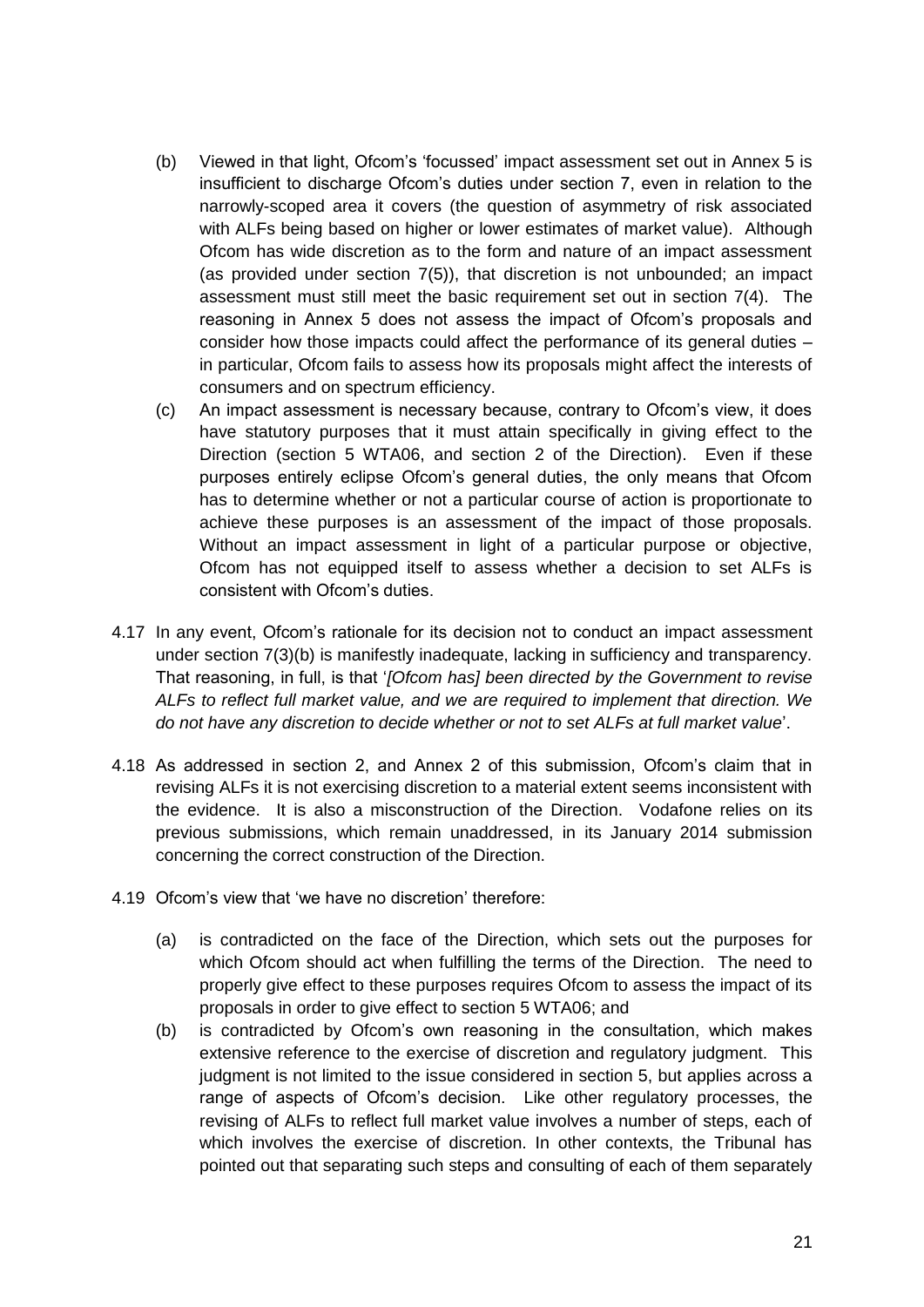may be better than simply compounding the uncertainties in a single unitary decision.<sup>32</sup> Ofcom's view that each of these discretionary steps is mechanistically or deterministically set by the Direction is an error of law.

### **Comparing Ofcom's approach to ALF with other analogous proceedings**

- 4.20 It is not unusual for Ofcom to exercise its powers in circumstances where some aspects of decision-making are discretionary, and other aspects of decision-making are legally constrained. Indeed, most of Ofcom's decisions include some elements that are set by legal instruments outside Ofcom's control (such as the Directives, Recommendations, various UK statutory instruments such as the Direction, and so on).
- 4.21 There is therefore a body of practice in analogous circumstances that can be compared with Ofcom's approach in revising ALFs. This exercise illustrates the unorthodox nature of Ofcom's approach, and the inconsistency of the approach taken in relation to ALF and other analogous cases (see Table 1).

-

 $32$  Vodafone v Ofcom [2008] CAT 22 (MNP) at 159. The Tribunal noted, in remitting back the issue of MNP back to Ofcom for consideration, that 'OFCOM should seek the fresh views of the industry on the issue of altering the current arrangements in the UK for fixed and mobile porting, on the basis of appropriate evidence and analysis in light of the findings set out in this judgment. **The Tribunal**  further considers that a staged approach to decision making in a matter of such complexity **may be advantageous**. Such an approach would enable information gathered from earlier stages to provide the basis for CBA-based decisions upon whether to proceed to the next stage(s), although by this time matters already proceeding may well enable reduced uncertainty with respect to certain factors and allow for measures of previously unknown inputs to be quantified and incorporated in OFCOM's revised analysis.' Emphasis added.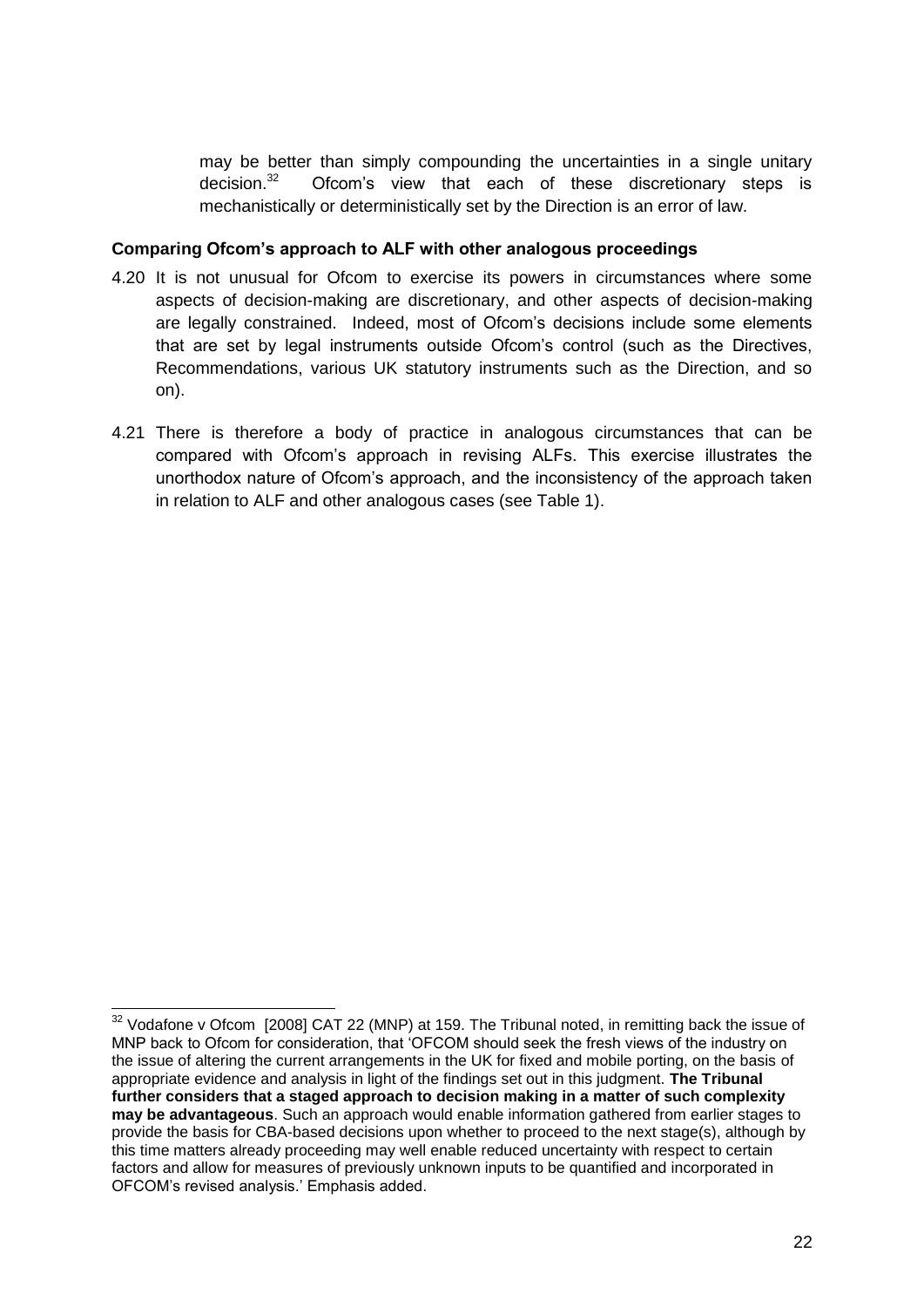| task                                                                                        |                                                                                                          |                                                                                               |                                                                                                                                                                                                                                                                                                                                                                                                     |                                                                                                                                                                                                                                                       |
|---------------------------------------------------------------------------------------------|----------------------------------------------------------------------------------------------------------|-----------------------------------------------------------------------------------------------|-----------------------------------------------------------------------------------------------------------------------------------------------------------------------------------------------------------------------------------------------------------------------------------------------------------------------------------------------------------------------------------------------------|-------------------------------------------------------------------------------------------------------------------------------------------------------------------------------------------------------------------------------------------------------|
| <b>Task</b>                                                                                 | <b>Statutory basis</b>                                                                                   | No discretion                                                                                 | <b>Discretion</b>                                                                                                                                                                                                                                                                                                                                                                                   | Ofcom's approach                                                                                                                                                                                                                                      |
| Resolve dispute                                                                             | If dispute falls within<br>criteria,<br>statutory<br>Ofcom 'must accept'<br>dispute<br>for<br>resolution | Whether to<br>$\bullet$<br>resolve the<br>dispute                                             | What framework or principles to adopt in resolving the<br>$\bullet$<br>dispute<br>What determination to make to resolve the dispute<br>$\bullet$                                                                                                                                                                                                                                                    | Extensive recourse to Ofcom's<br>duties                                                                                                                                                                                                               |
| Determine if a market is<br>effectively competitive<br>and set SMP conditions               | <b>CRF</b><br>requires<br>Ofcom to review a<br>market<br>on<br>recommended list                          | Whether to<br>$\bullet$<br>conduct a market<br>review                                         | Whether to make a market power determination<br>$\bullet$<br>What remedies to set<br>$\bullet$<br>Phasing in of remedy (glide-path)<br>$\bullet$                                                                                                                                                                                                                                                    | Extensive recourse to Ofcom's<br>duties<br>Impact<br>assessment<br>undertaken                                                                                                                                                                         |
| Set a charge control                                                                        | it<br>sets<br>price<br>control, Ofcom must<br>do so in accordance<br>with<br>statutory<br>provisions     | Whether or not<br>$\bullet$<br>to set charges at<br>cost-oriented<br>rates                    | What measure of cost to use (forward-looking vs historic;<br>$\bullet$<br>LRIC+ vs pure LRIC)<br>What cost method to use (benchmarking, cost modelling)<br>$\bullet$<br>What regulated charges to set<br>$\bullet$                                                                                                                                                                                  | Extensive recourse to Ofcom's<br>duties<br>Impact<br>assessment<br>undertaken                                                                                                                                                                         |
| Set charges for number<br>portability                                                       |                                                                                                          | Whether to set<br>$\bullet$<br>charges at cost-<br>oriented rates                             | What approach to take to assessing 'cost' (see Mobistar<br>$\bullet$<br>case)<br>What 'national measure' (ie the mechanism) used to set<br>charges                                                                                                                                                                                                                                                  | Extensive recourse to Ofcom's<br>duties                                                                                                                                                                                                               |
| combined<br>Conduct<br>auction                                                              | Sections 8 and 9 of<br>the Direction                                                                     | Whether to<br>$\bullet$<br>conduct the<br>combined<br>auction                                 | Detailed design of the auction<br>$\bullet$<br>Whether to impose spectrum ceilings/floors or other<br>$\bullet$<br>interventions to shape auction outcomes<br>Whether to set coverage obligations<br>$\bullet$<br>What reserve price to set<br>$\bullet$                                                                                                                                            | Extensive impact assessment<br>and reference<br>Ofcom's<br>to<br>statutory duties throughout its<br>decision.                                                                                                                                         |
| <b>Revised</b><br>spectrum<br>licence fees for 900<br>1800<br><b>MHz</b><br>and<br>spectrum | Section $6$<br><b>of</b><br>the<br><b>Direction</b>                                                      | Whether to<br>$\bullet$<br>revise spectrum<br>licence fees to<br>reflect full<br>market value | What approach to take to assessing 'full market value'<br>$\bullet$<br>How to assess 'full market value' taking into account<br>$\bullet$<br>UK auction results (ASM, LRP, marginal bidder<br>analysis, etc.)<br>How to take into account other evidence as to 'full<br>$\bullet$<br>market value' (international benchmarking, cost<br>modelling, other)<br>What spectrum fees to set<br>$\bullet$ | "We<br>do<br>not<br>have<br>any<br>discretion to decide whether<br>or not to set ALFs at full<br>this<br>market<br>value.<br>For<br>reason, we consider<br>it is<br>unnecessary for us to carry<br>out an impact assessment<br>$^{\prime\prime}$<br>. |

Table 1: Comparison of ALF revision with other tasks where under the CRF Ofcom has no discretion whether to undertake that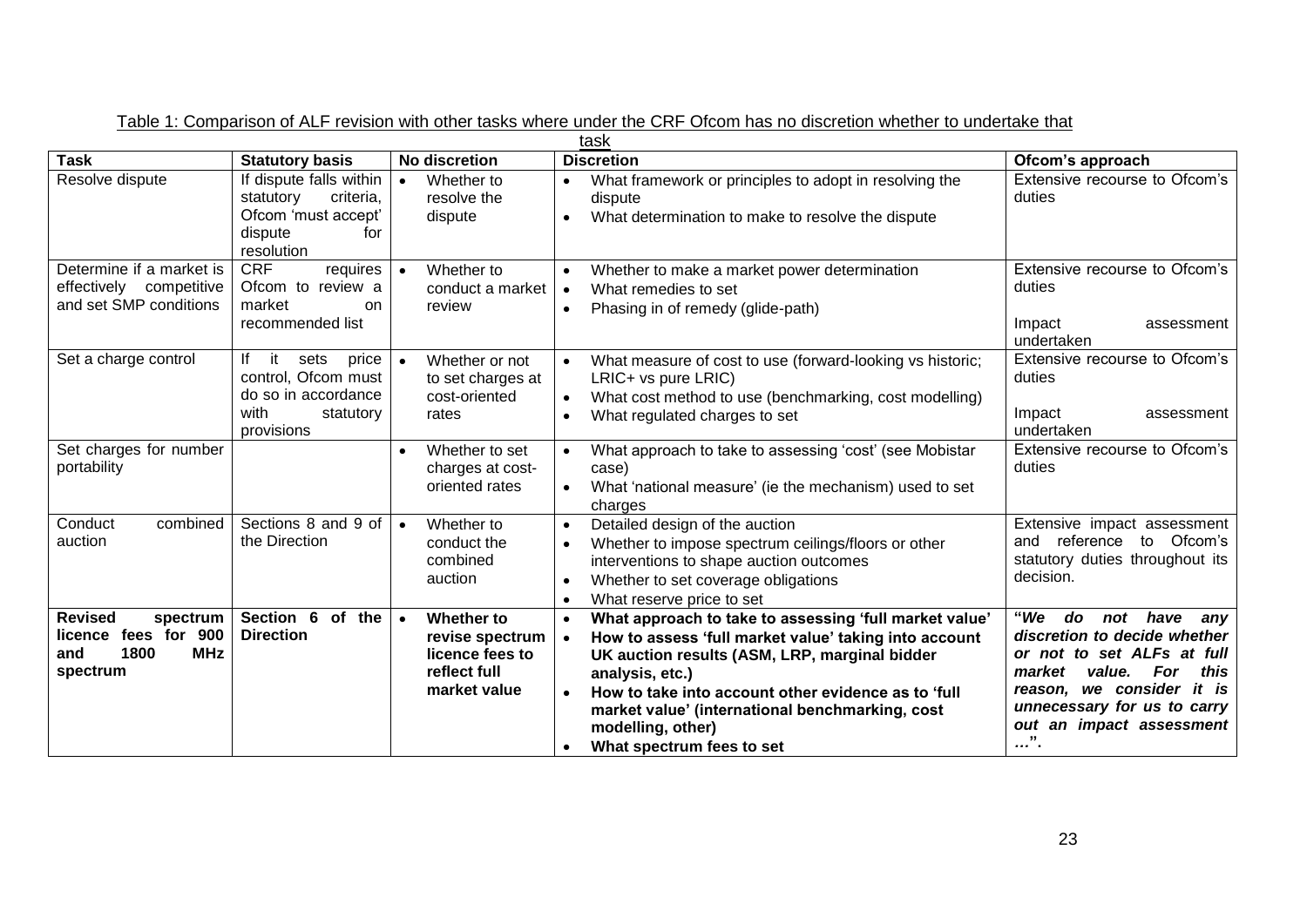4.22 Each row of Table 1 represents a task that Ofcom is required to undertake – that is, a task where, to some extent or at least in part, Ofcom has 'no discretion'. As noted in the table, each of those tasks then falls to be undertaken by Ofcom in accordance with the wider engagement of their statutory duties – and Ofcom does so. In each other case, including in the case of the design of the combined auction, Ofcom has considered that an impact assessment is required and it has undertaken that assessment.

### *Donor Conveyance Charges*

- 4.23 The example of cost-oriented charges in relation to mobile number portability (for example, Ofcom's recent action to set the 'donor conveyance charge' or 'DCC') is instructive because it is a case where Ofcom is constrained as to the high-level nature of the calculation to be undertaken: it does not have discretion as to whether or not those charges are to be cost-oriented. However, Ofcom has discretion as to the method used to establish those rates (given that 'cost-orientation', like 'full market value', is a term that requires further definition to be implemented in a specific instance) and also the nature of the 'national measure' to be adopted to achieve this outcome.
- 4.24 In choosing the method and approach to cost-orientation in relation to DCC charges, Ofcom explicitly outlined the need to be consistent across different areas of policy work, noting that:

*… in order to give full and proper consideration to the appropriate cost standard to be used in setting porting charges generally, we should (amongst other things) give careful consideration to the cost standards we have used elsewhere such as the regulation of call termination markets and interconnection.<sup>33</sup>* 

4.25 In choosing the measure that it would adopt, Ofcom's approach in DCC explicitly built in the need to preserve the wider framework of protections afforded to stakeholders, notwithstanding that Ofcom did not have any discretion whether to set cost-oriented rates or not. Ofcom saw the approach it adopted (a direction under GC18.5) as being desirable in part on the following basis:

*We also consider that a direction under GC18.5 is an appropriate measure to use in these particular circumstances as it will ensure that our proposals are subject to the statutory safeguards set out in sections 49 to 49C of the Act. In particular, these sections impose a requirement for consultation where the proposal would have a significant impact on the market and requirements that the giving of the direction is proportionate, not unduly discriminatory and transparent in relation to what it is intended to achieve.*

4.26 This is in contrast to Ofcom's approach in ALF, which is to adopt an approach that removes the equivalent safeguards afforded to Vodafone and other spectrum licensees.

 $\overline{a}$ 

 $33$  DCC statement, February 2014, paragraph 4.6.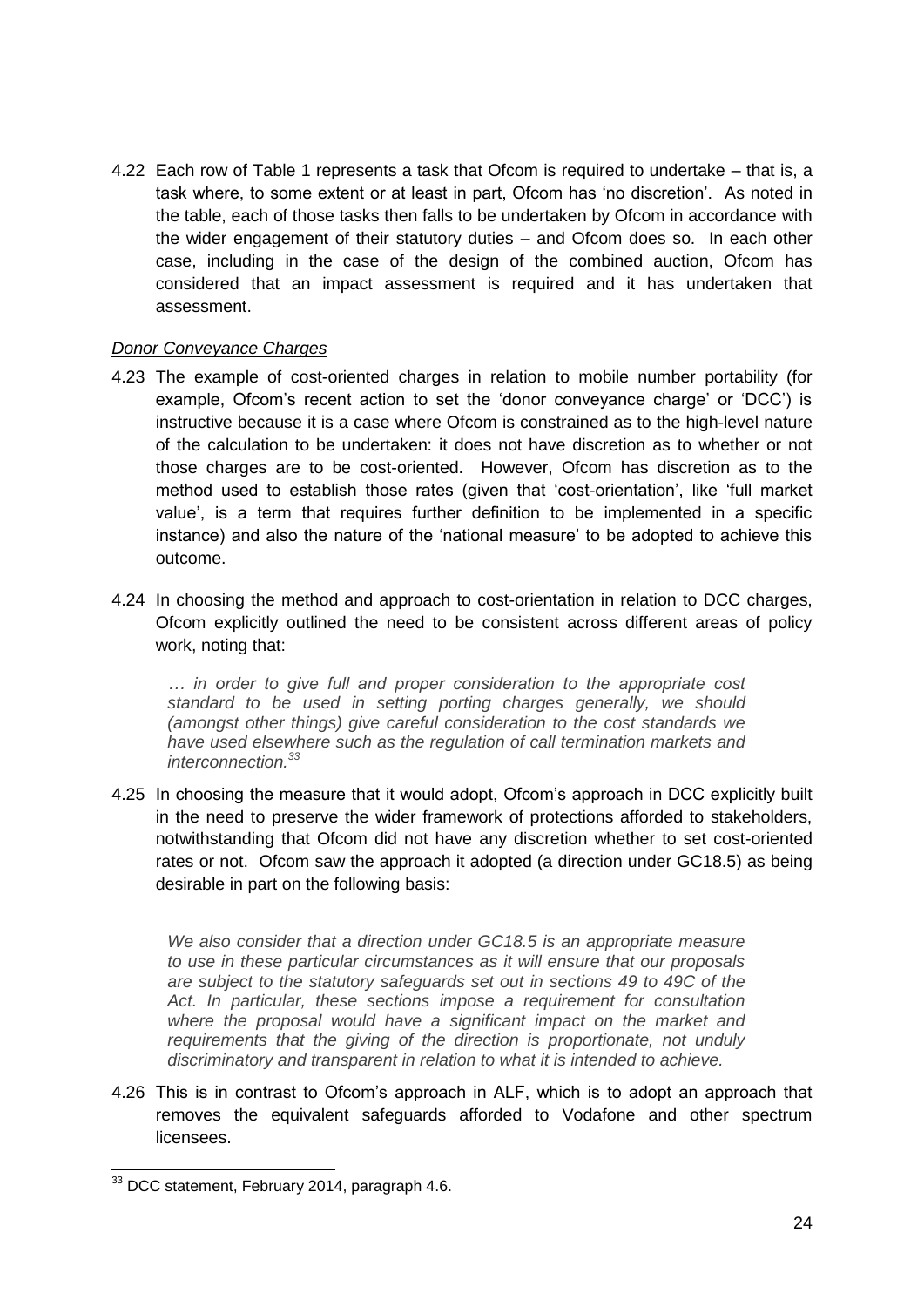4.27 Ofcom's final DCC decision illustrates the combination of discretionary and nondiscretionary elements involved in its decision-making, and that where it was left discretion to do so, it sought to closely align its decision with the wider body of decisions taken under the CRF (in the interests of consistency) and to take into account the impact on a wide set of statutory duties that might be affected by its decision:

*5.13 As set out in Section 3, we have a duty under Article 30(2) USD to ensure that pricing between operators/service providers related to the provision of number portability is cost-oriented. We may also set a maximum DCC on an ex ante, industry-wide basis using an average efficient cost model, and consider that a direction under GC18.5(a)(ii) is an appropriate means of doing so.* 

*5.14 We consider that the direction set out in Annex 2 satisfies section 49(2) of the Act as it is:*

*5.14.1 not unduly discriminatory, in that it would apply to all CPs that levy a charge for the onward conveyance of a call to a ported mobile number;*

*5.14.2 proportionate to what it is intended to achieve, in that the direction ensures that charges for mobile portability remain costoriented. In particular, we refrained from regulatory intervention for a period of time before making this direction in order to allow MCPs to enter into bilateral commercial negotiations with regard to revised DCC(s); and*

*5.14.3 transparent in what it is intended to achieve, in that the direction is explained in this consultation document and set out in full in Annex 2.* 

*5.15 We also consider that the direction is consistent with our principal duty under section 3 of the Act, and the Community requirements set out in section 4 of the Act. Ensuring that DCCs are capped at a cost oriented level serves to promote effective competition, and through this furthers the interests of consumers. We have also had regard, as required by section 3(3) of the Act, to the principle that regulatory activities should be transparent, accountable, proportionate, consistent and targeted only at cases in which action is needed, and to other principles of best regulatory practice. In particular, we have sought to ensure that our modelling approach is consistent (insofar as possible) with that used in the 2007 Determinations and we have sought to provide a degree of consistency and regulatory certainty going forward by setting the DCC until March 2016.*

4.28 Unlike the corresponding statements in the first ALF consultation, these statements are backed up by reasoning (in the decision) as to the impact of Ofcom's DCC decision and therefore represent a discharging of Ofcom's relevant duties. For example, Ofcom's ALF proposals make no statement at all explaining any link between setting ALFs and the objectives set under the Direction or the impact on effective competition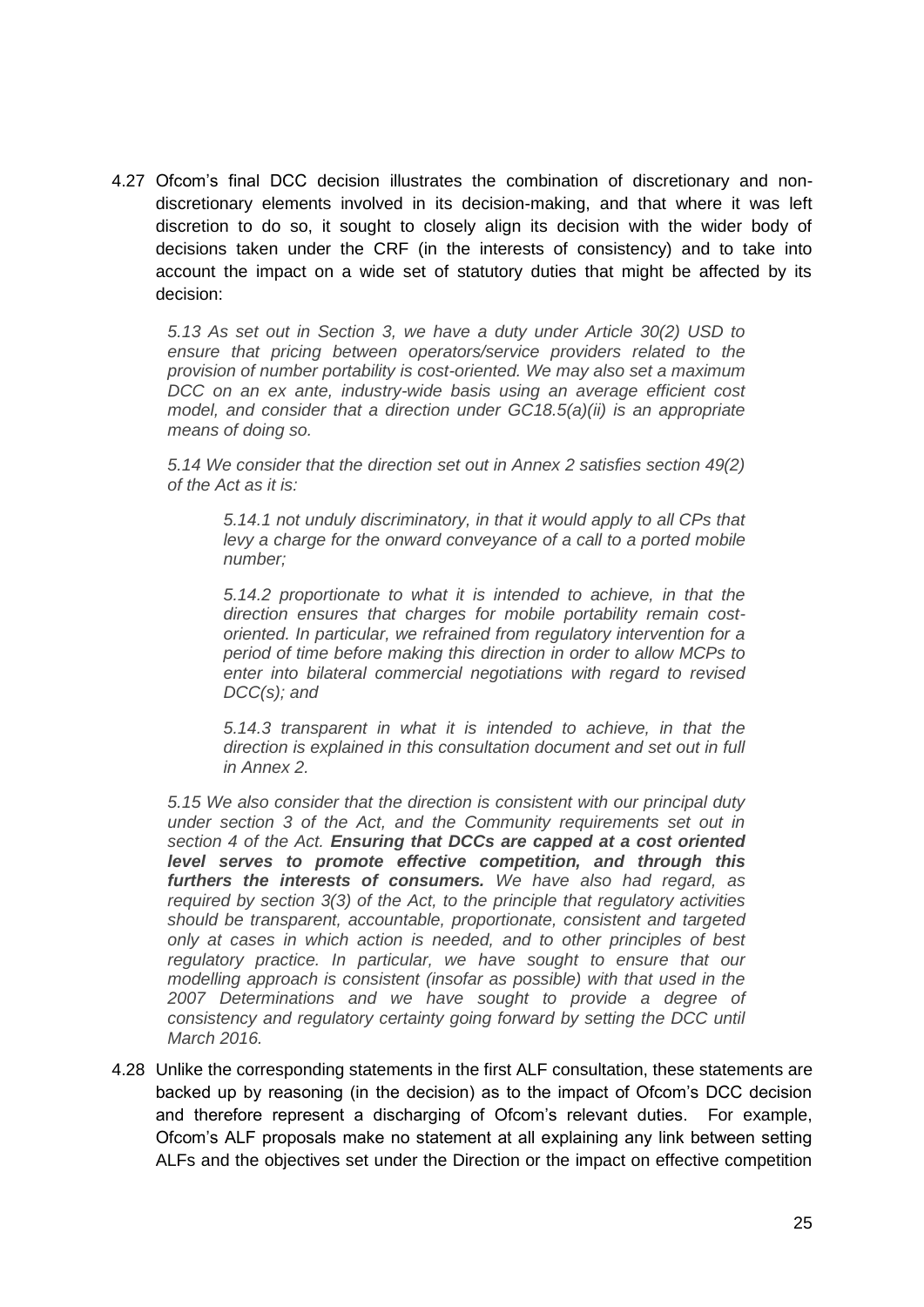or the interests of consumers, beyond the bland and unsupported statements in the first consultation.

#### *The combined auction*

4.29 Returning to Table 1, the comparison with Ofcom's approach to the combined auction is particularly apt, because in that case, Ofcom was giving effect to a different provision of the Direction but the statutory framework is in all other respects identical. In its decision to set the rules for the combined auction, Ofcom explained that (under the heading 'Impact Assessment'):

#### *Impact assessment*

*2.6 This Statement, together with its annexes, as a whole comprises an impact assessment, as defined in section 7 of the Communications Act 2003. A summary of the impact assessment is set out in Annex 1.*

*2.7 Impact assessments provide a valuable way of assessing different options for regulation and showing why the preferred option was chosen. They form part of best practice policy-making. This is reflected in section 7 of the Communications Act 2003, which means that generally Ofcom has to carry out impact assessments where its proposals would be likely to have a significant effect on businesses or the general public, or when there is a major change in Ofcom's activities. However, as a matter of policy Ofcom is committed to carrying out and publishing impact assessments in relation to the great majority of its policy decisions. For further information, see our guidelines, 'Better policy-making: Ofcom's approach to impact assessment'.*

- 4.30 Annex 1 of that Statement is a table setting out the various statutory objectives and the way in which Ofcom's assessment of the impacts of its proposals have been taken into account in the various parts of Ofcom's decision.
- 4.31 Ofcom's statement of its approach to combining its relevant statutory duties with the requirements set on it by the Direction encapsulates perfectly the approach that Vodafone considers that Ofcom ought to adopt in relation to ALF:

#### *Application of our duties to the Auction*

*3.47 Taking into account each of the above duties and the relevant facts and circumstances, we consider that our principal duty to further the interests of citizens, and the interests of consumers where appropriate by promoting competition, is of particular importance to the Auction.*

*3.48 We also consider that our duties relating to*

*3.48.1 the optimal use for wireless telegraphy of the electro-magnetic spectrum;*

*3.48.2 the desirability of encouraging investment and innovation;*

*3.48.3 the desirability of encouraging the availability and use of high speed data transfer services throughout the United Kingdom; and*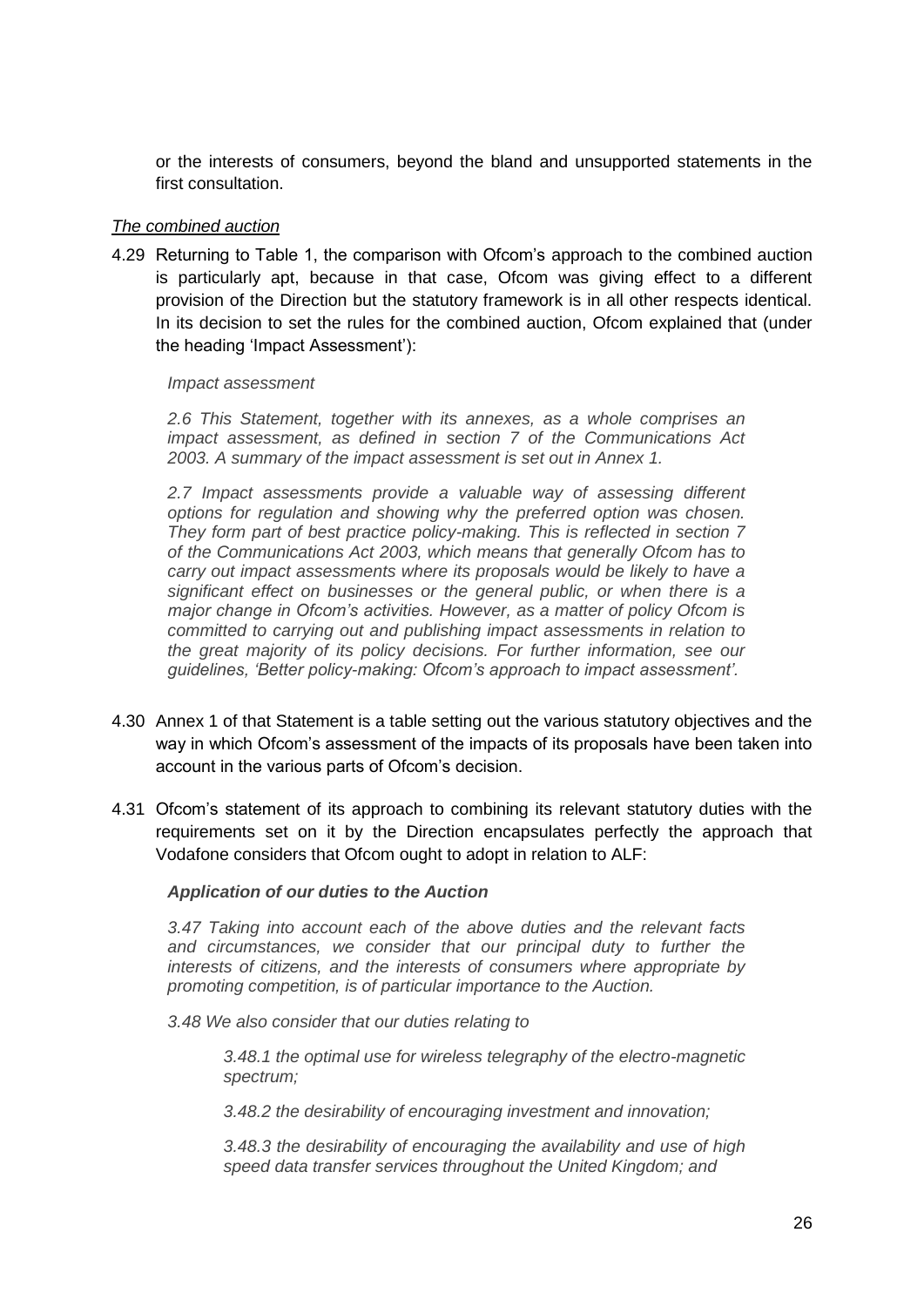*3.48.4 having regard to the interests of consumers in respect of choice, price, quality of service and value for money;*

*are particularly relevant.*

*3.49 In carrying out our competition assessment, in particular, we have taken account of the need for our proposals to be objectively justifiable, not unduly discriminatory, transparent, and proportionate. As we set out in this document, there are uncertainties surrounding a number of key factors which are relevant to our competition assessment. In light of those uncertainties, we have sought to explain why we consider that the decisions that we make are appropriate in light of our aims and duties, and comprise the least restrictive measures which we consider are reasonably capable of meeting the aims that we have identified as being of most importance.*

*3.50 Further specific duties are relevant to individual elements of the Auction, and we address them at the relevant sections of this document as they arise.*

- 4.32 Ofcom has made a similar statement in the initial consultation on ALFs, but without any of justification or reasoning – it was simply a statement of Ofcom's view and is insufficient to discharge Ofcom's duties to give consideration to these factors. $34$  This compares starkly with the approach taken to the auction, where at every stage, Ofcom appears to have sought to use its regulatory duties and the impact of its proposals to guide in the exercise of the discretion left to it in giving effect to that section of the Direction.
- 4.33 Vodafone struggles to identify any basis on which Ofcom ought to have such a radically different approach to ALFs as to the design of the 4G auction.

 $\overline{a}$ 

<sup>&</sup>lt;sup>34</sup> See also Vodafone January 2014 submission.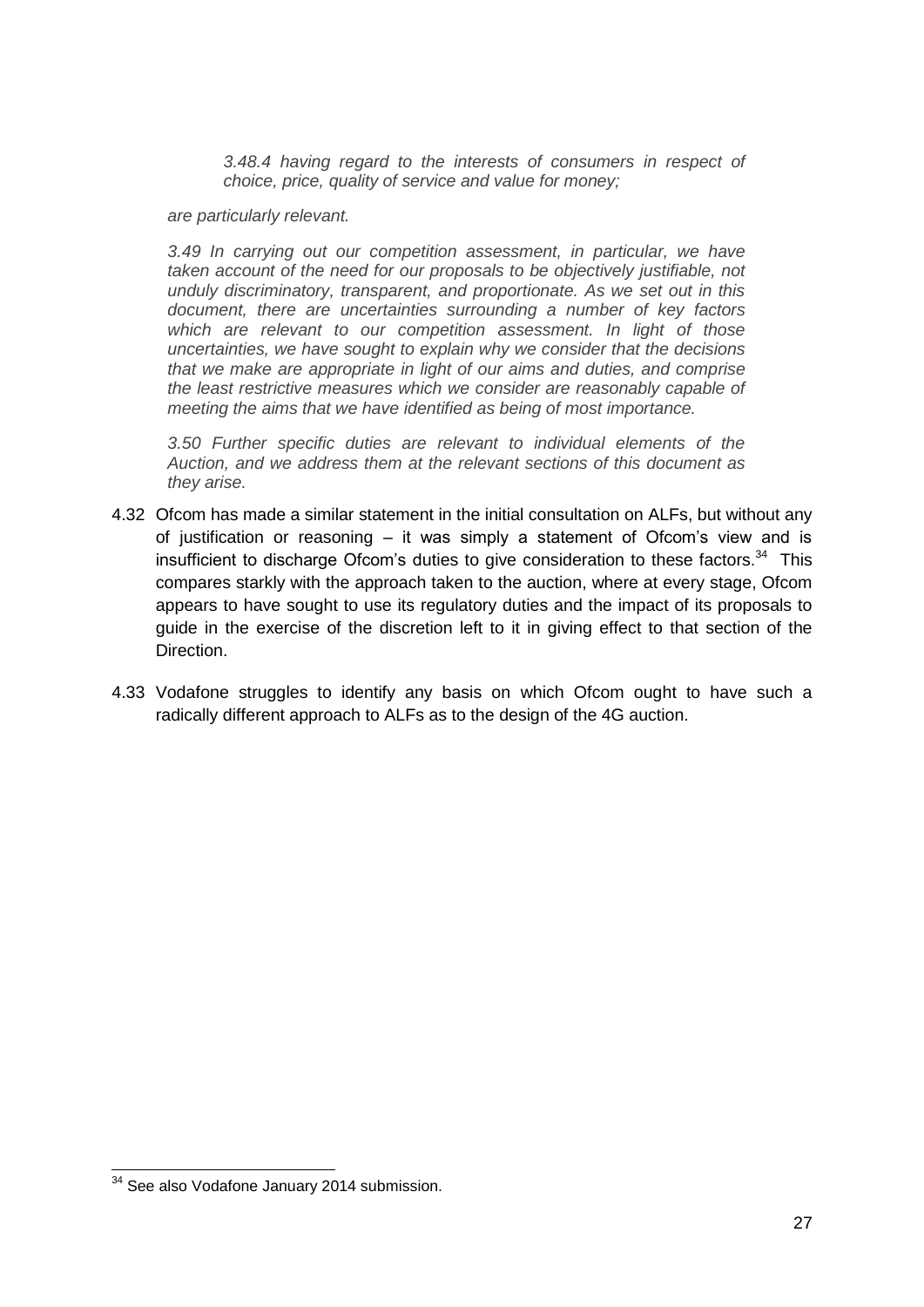## 5. **Market conditions likely to be prevailing in a 'well-functioning market'**

- 5.1 This section asks: how should Ofcom take into account the role of regulation in a future market for spectrum? In particular, given that Ofcom's definition of 'full market value' draws on the notion of a 'well-functioning market' – what, if anything, should Ofcom assume about its own role in that future well-functioning market.
- 5.2 It is not possible (as far as Vodafone can see) for Ofcom to take a decision to revise ALFs without taking some view, even if only by implication, about Ofcom's future actions and role. This is not a new problem; in at least one other context – setting rules for access and interconnection in a market review – Ofcom has a similar challenge, which is how it ought to account for the future impact of regulation in a forward-looking view of market events.
- 5.3 The assessment of full market value in the context of ALFs is distinguishable from the forward-looking assessment of market conditions for the purpose of considering significant market power. In the case of SMP, it is appropriate to *ignore* the operation of other parts of the regulatory regime, in order to expose the underlying concerns with competition in the market under review.
- 5.4 That is, in that context, a conservative approach, since it does not assume that one part of the regulatory regime will address a problem (SMP) that might otherwise not be dealt with properly. In the context of ALF, this logic runs in the opposite direction: to ignore the operation of the regulatory regime increases, not decreases, the risks of regulatory error.
- 5.5 The closest analogy for the legal task that Ofcom faces in considering the 'wellfunctioning market' for spectrum that informs its view on ALFs may be the building of a counterfactual scenario in merger analysis. In that context, it is clear that future regulation should be taken into account, even if its operation is uncertain:

*The description of the counterfactual is affected by the extent to which events or circumstances and their consequences are foreseeable, enabling the Authorities to predict with some confidence. The foreseeable period can sometimes be relatively short. The Authorities may still consider the effects of the merger in the context of an event or circumstance occurring even if that event or circumstance is not sufficiently certain to include in the counterfactual. Future changes in market conditions, such as regulation or market liberalisation, are often addressed as part of the Authorities' competitive assessment.*

*A counterfactual cannot be constructed that involves violations of competition law, e.g. a cartel.<sup>35</sup>*

 $\overline{a}$  $35$  CMA Merger Guidelines at paragraph 4.3.2 and 4.3.3.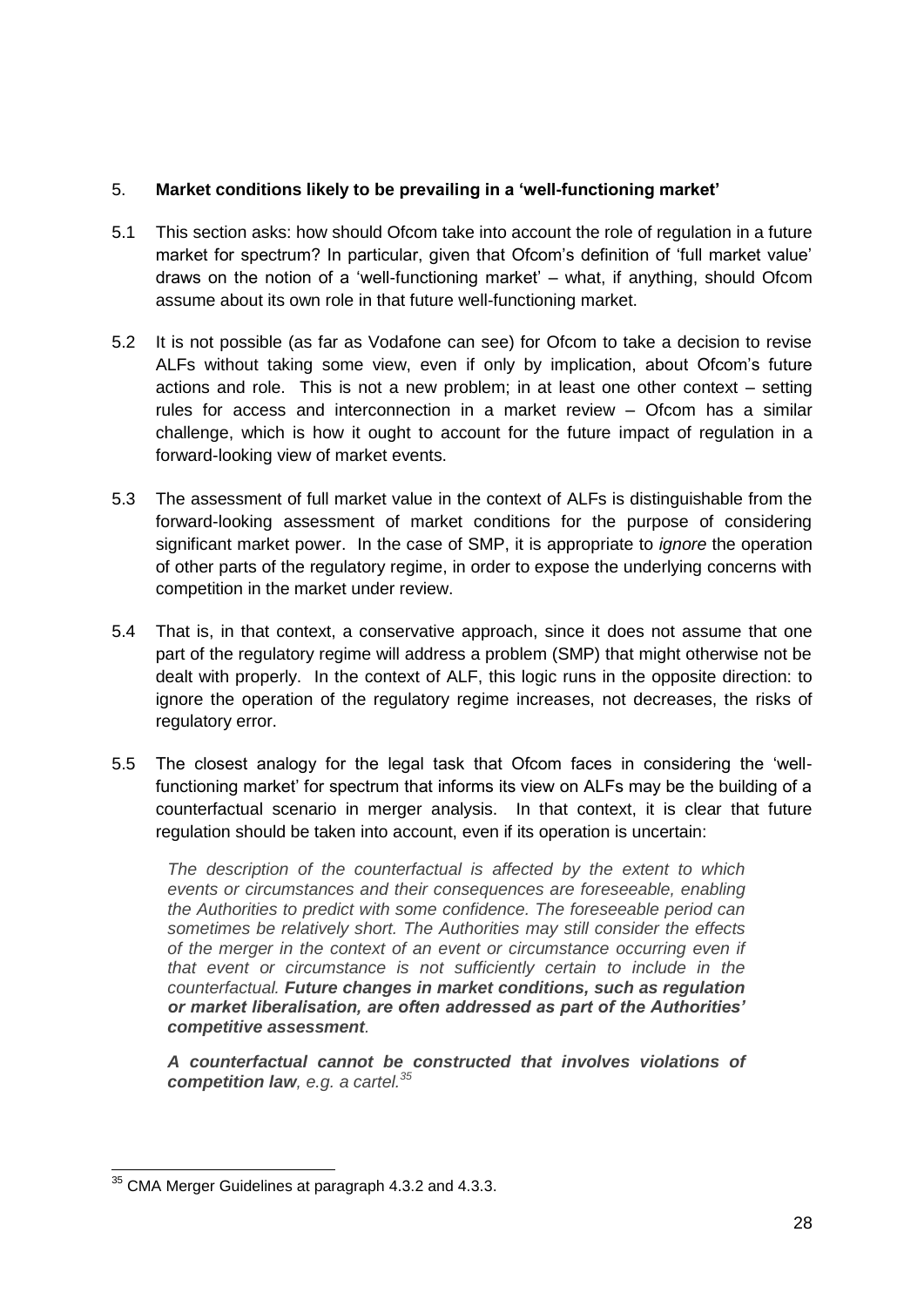5.6 Thus, Ofcom's analysis, by ignoring the restrictions that apply on spectrum trades (including on EE specifically or in general) means that 'full market values' can reach unrealistic values that could only be realised if there were a catastrophic failure of the regulatory process. Particularly in light of Ofcom's conclusion that the greatest degree of risk is associated with setting ALFs too high, not too low, this lack of grounding in reality defeats the substantive objective, which is to revise ALFs to reflect full market value.

### *Spectrum caps in the 4G auction*

5.7 It is clear that Ofcom's reasoning and views on competition in the mobile market in relation to the 4G auction form part of Ofcom's reasoning in relation to ALF. This is not surprising given the close relationship between those processes and their common grounding in law in that both give effect to different elements of a single statutory intervention (the Direction). Ofcom notes in the First Consultation that:

*We have considered evidence from stakeholders, including responses to the First Competition Assessment and the Second Competition Assessment, as to the different technical and commercial characteristics of spectrum bands, and the implications of these differences for market value. We have also considered the implications of Ofcom's technical modelling and policy conclusions in our competition assessment in advance of the 4G Auction (the July 2012 statement), and publicly available results from technical models of network costs.<sup>36</sup>*

- 5.8 It is important to be clear about the context within which spectrum caps were set in the auction. Ofcom's 4G auction statement set out a sequence of decisions that were intended to give effect to Ofcom's statutory duty to promote competition. Those decisions were, in summary:
	- *UK consumers will be likely to benefit from better services at lower prices in future if following the Auction there continue to be at least four credible national wholesalers of mobile services, Therefore, we would be concerned if as a result of the Auction fewer operators had access to sufficient spectrum to compete credibly at the wholesale level in the future than is currently the case in the UK;*
	- *it is likely that this would be the case if neither Hutchison 3G UK (H3G) nor a new entrant acquires at least a minimum amount of spectrum in the Auction. Absent intervention, there is a material risk that neither H3G nor a new entrant would acquire this minimum amount of spectrum in the Auction;*
	- *given the nature and extent of their current spectrum holdings, we do not have the same level of concern in regard to Everything Everywhere, Telefónica or Vodafone, even though they may well be able to offer better or a wider range of services and compete more aggressively if they acquire additional spectrum through the Auction;*

 $\overline{1}$  $36$  First consultation at paragraph 4.10 and see also the references to the First and Second Competition Assessment in Ofcom's substantive reasoning (e.g. at paragraph 4.41). Emphasis added.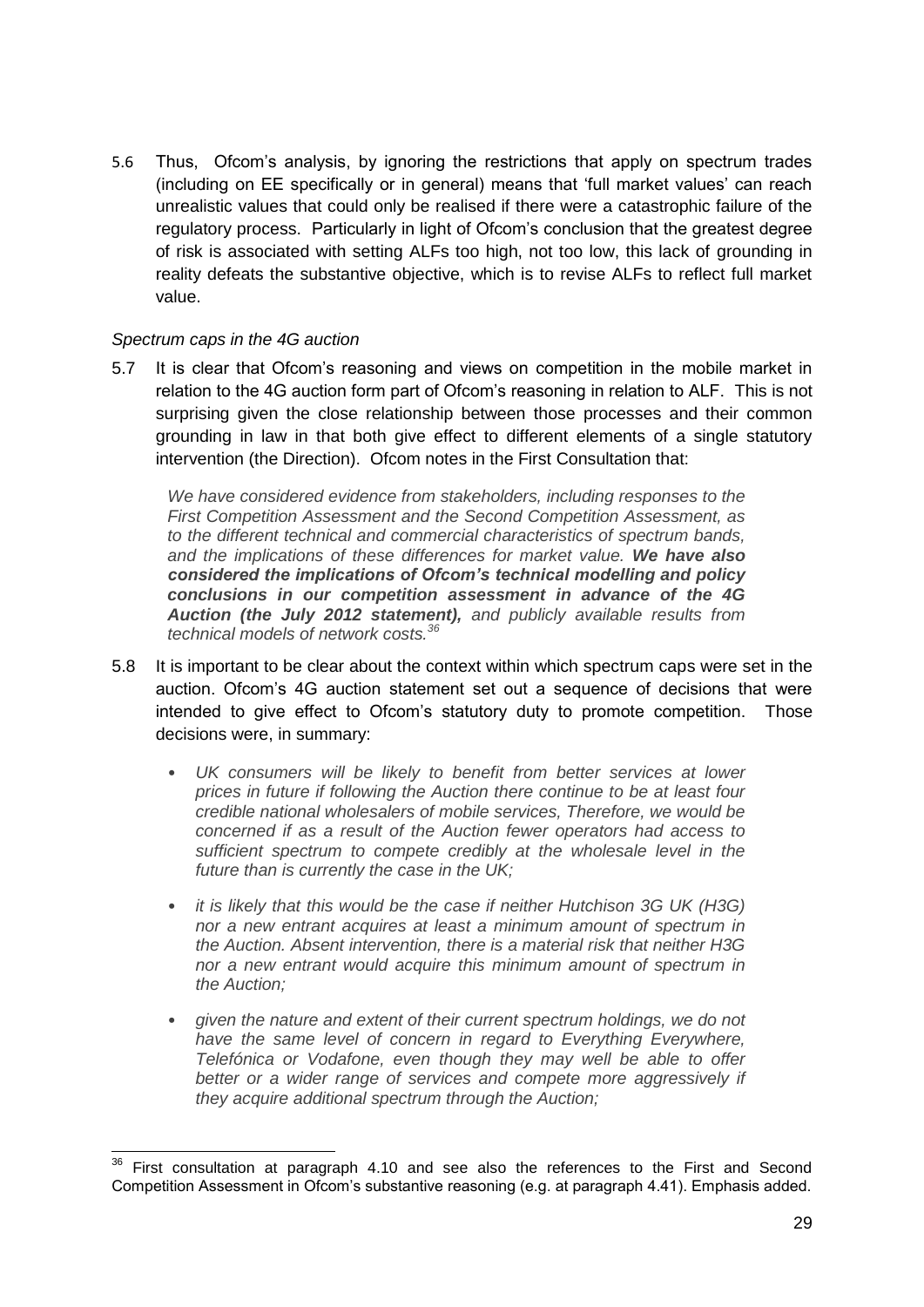- *therefore it is in our view appropriate to reserve some of the available spectrum in the Auction for a fourth national wholesaler, by which we mean a bidder other than Everything Everywhere, Telefónica or Vodafone;*
- *bidders for the reserved spectrum have to compete with each other, but provided that there is at least one such bidder that is willing to pay the reserve price for this spectrum, that bidder is guaranteed to win it. The exact quantities of spectrum that we consider to be proportionate to reserve are set out below;*
- *because of the level and nature of their current spectrum holdings, and/or the much lower risk that these national wholesalers would fail to acquire further spectrum in the Auction, we do not consider it necessary to reserve any spectrum for Everything Everywhere, Telefónica or Vodafone;*
- *we also consider that it would be appropriate and proportionate to impose limits on the amounts of spectrum that each bidder can acquire in the Auction, such that their overall holdings of 'mobile spectrum' in general, and sub-1GHz 'mobile spectrum' in particular, do not exceed certain safeguard caps. This is in order to mitigate the risk of highly asymmetric spectrum holdings after the Auction leading to lower competitive intensity. 37*
- 5.9 These caps included an overall cap of 2 x 105 MHz and a sub-1 GHz cap of 2 x 27.5 MHz of spectrum held by any one licensee.
- 5.10 Ofcom identified five possible circumstances under which harm to competition could arise from the auction:

*If one or more credible national wholesalers does not have:* 

- *sub-1 GHz spectrum, which is spectrum that is not currently held by Everything Everywhere, H3G or a new entrant;*
- *2x15 MHz in a contiguous block for LTE, which is spectrum that is not currently held by Telefónica, Vodafone, H3G or a new entrant;*
- *other LTE advantages (e.g. better latency) - spectrum providing an early route to LTE is not currently held by Telefónica, Vodafone, H3G or a new entrant; or*
- *enough spectrum for capacity and average data rates for service and customer segments with especially high demand for this quality dimension, which is a risk with the current spectrum holdings of H3G or a new entrant and also Telefónica and Vodafone to a lesser extent; or*

*If one competitor has a very large share of spectrum.*

5.11 It is this final concern – one competitor accumulating a very large share of spectrum (whether of all spectrum suitable for mobile, or of sub 1-GHz spectrum) – that is

 $\overline{a}$  $37$  Ofcom 4G auction statement at paragraph 1.10. Emphasis added.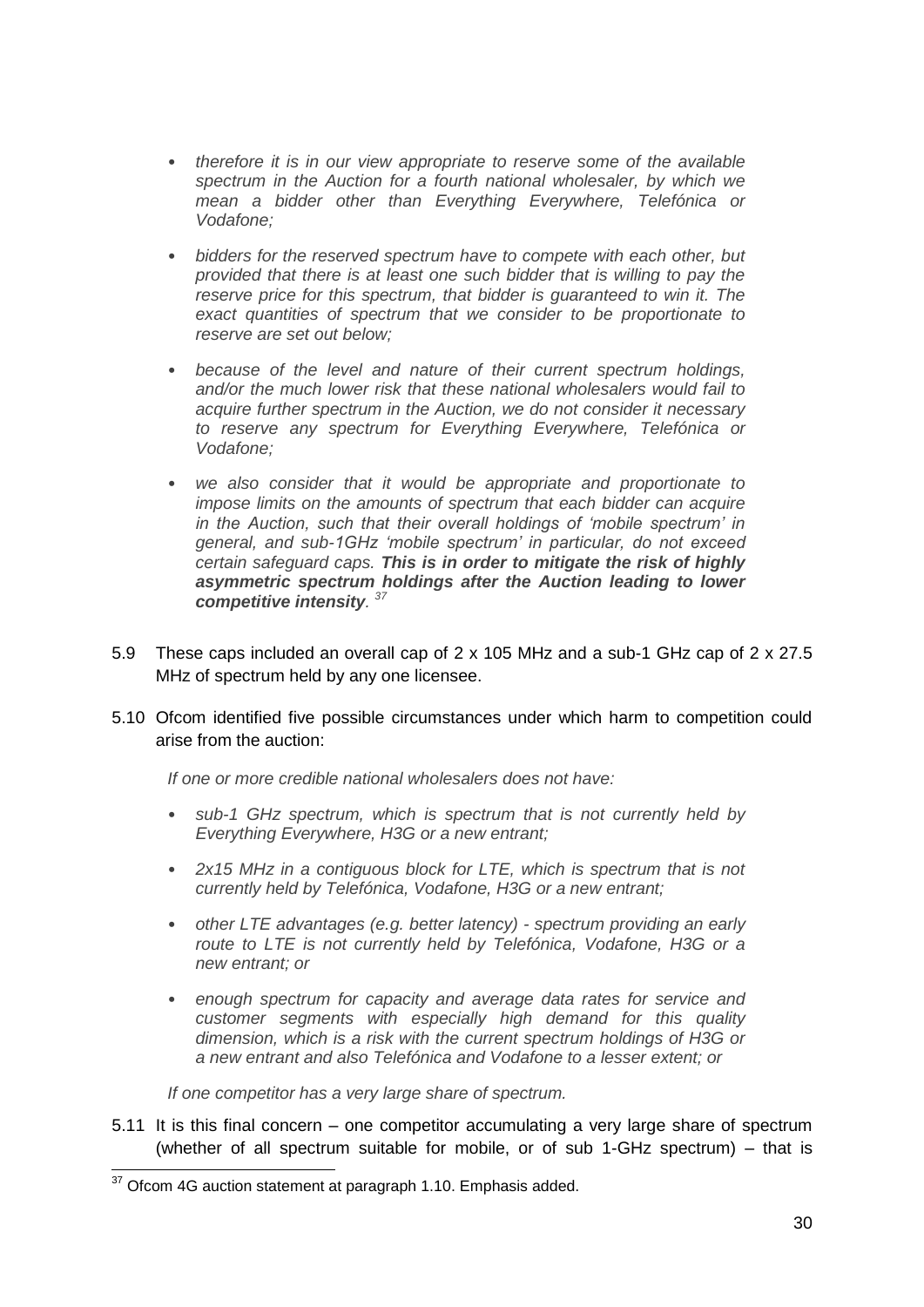particularly relevant in setting the spectrum caps in the auction. Ofcom is clear that it continues to rely on this assessment to inform its decision on ALF.

- 5.12 Setting to one side Vodafone's concerns about Ofcom doing so, that implies that the five sources of harm to competition that Ofcom had in mind in setting the auction rules remain relevant for the purposes of setting ALF.
- 5.13 At a minimum this suggests that Ofcom's decision on ALF ought to take into account Ofcom's views as to the state of competition in the mobile market and the conditions necessary to sustain effective competition. It also implies that where Ofcom has formed a view on the evidence gathered in Ofcom's competition assessment, it will take a decision in relation to ALF that takes into account that Ofcom has undertaken that assessment and the views in the 4G auction statement about competition in mobile will (in the absence of evidence to the contrary) inform Ofcom's predictions as to the future position it will take.
- 5.14 As their name suggests, Ofcom's reasoning in applying the safeguard caps was that these caps would serve as a relatively less intrusive measure than other ways of restricting access to spectrum, but that the case for these safeguard caps was robust across a wide range of scenarios:

*4.238 We also do not believe we should disregard the other potential competition concerns [i.e. separate from those addressed by reserving spectrum to ensure four national wholesalers] completely and have decided to impose safeguard caps on both sub-1 GHz and overall spectrum as a way to mitigate some of them. We consider that the costs and risks associated with these caps are likely to be low as they do not tightly prescribe what bidders may win. As such, we consider them to be proportionate.* 

- 5.15 The case for safeguard caps in the future may be equally straightforward and, given the outcome of the Auction by which EE acquired more core mobile spectrum than any other operator, there is certainly no reasonable grounds (on Ofcom's own reasoning) for believing that the case for these safeguard caps has receded or faded away. Unless and until Ofcom has a body of evidence that supports it reaching a different view, the stance adopted in the auction is the strongest signal of Ofcom's likely framework for considering whether such caps ought to limit scope for any future spectrum transfer.
- 5.16 This does not mean that Ofcom ought to fetter its discretion by deciding now whether or not EE would be permitted to purchase 900 MHz spectrum (and in fact, Ofcom could not do so lawfully). But it does suggest that it would not be reasonable to exclude the possibility that a spectrum cap may be applicable. In other words, what is excluded (because it would be inconsistent with the decision taken in relation to the 4G auction) is an approach by Ofcom that assumes that these concerns will have *no* role to play in future spectrum dealings.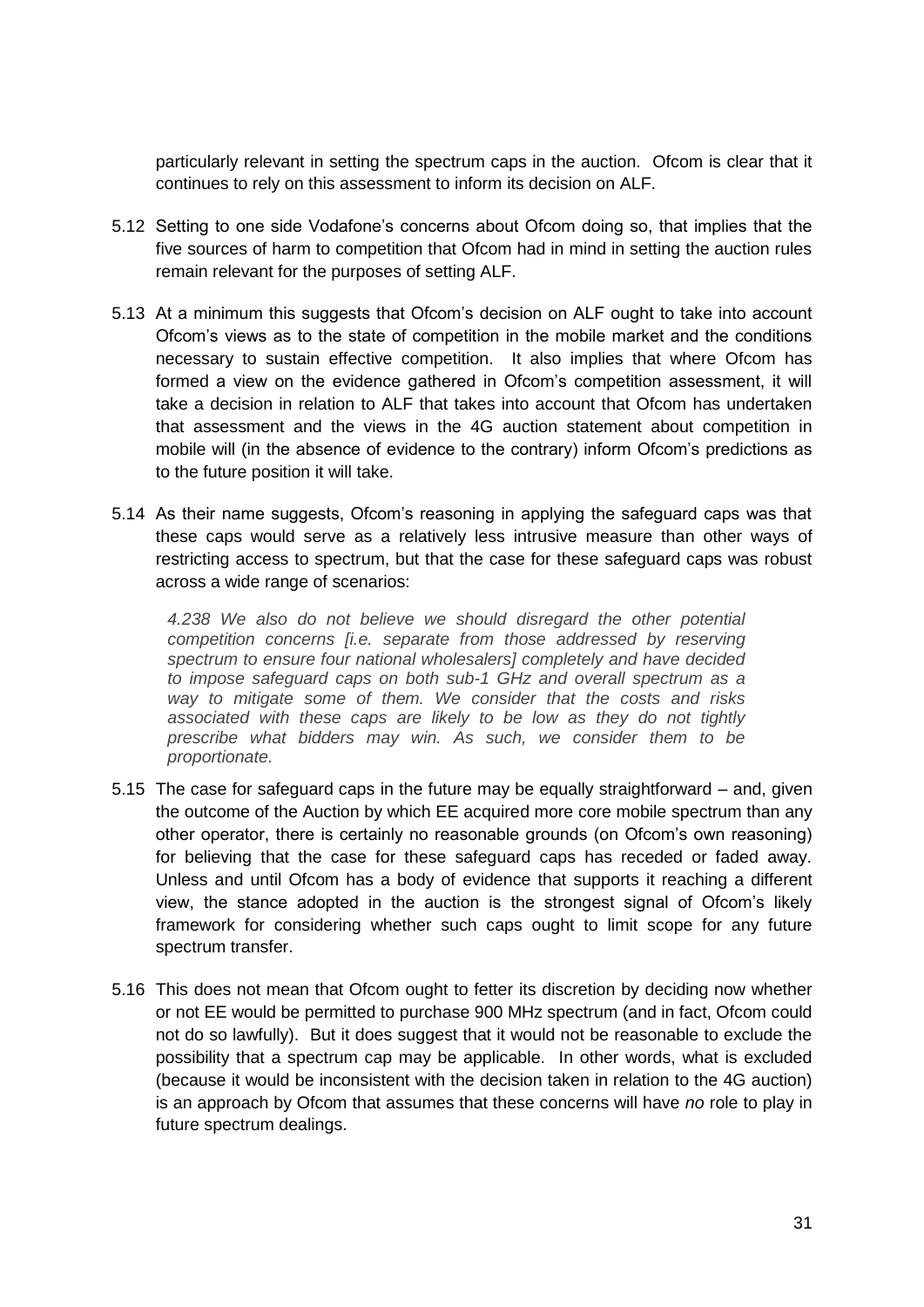5.17 Yet that is *precisely* what Ofcom proposes to do. In the Further Consultation, Ofcom expressly adopts a position that assumes, for the purposes of ALF, that no spectrum cap would apply:

*2.58 The overall spectrum cap only formally applied at the time of the 4G auction. On a forward-looking basis as more mobile spectrum becomes available (e.g. 2.3 GHz and 3.4 GHz bands), we would not expect EE to be precluded from acquiring some more spectrum. To put the point starkly, treating the overall spectrum cap in the 4G auction as binding on a forwardlooking basis would imply that EE would not be permitted to acquire any spectrum in the auction for the 190 MHz of spectrum in the 2.3 GHz and 3.4 GHz bands planned for 2015/16. Or, more directly relevant for this document, it would also imply that EE would not be permitted to acquire any 900 MHz spectrum (without also relinquishing an equal amount of spectrum*  in other bands of spectrum that it currently holds). In our view, it would not *be a reasonable assumption for the purpose of ALF to restrict EE only to its current overall spectrum holdings, given that more spectrum will soon be available for mobile use.*

- 5.18 This reasoning suffers from a number of problems:
	- (a) In relation to consideration of 900 MHz spectrum, the availability of nonharmonised, non-core spectrum at higher bands (2.3 GHz and 3.4 GHz) and the terms under which that spectrum might be auctioned is not relevant.
	- (b) Ofcom errs in combining the considerations concerning acquisition of 2.3 and 3.4 GHz spectrum with the (separate and different) considerations which may apply to EE's acquisition of 900 MHz into a single premise – that Ofcom would need to assume a future policy '*to restrict EE only to its current overall spectrum holdings, given that more spectrum will soon be available for mobile use*'.
	- (c) Regardless of whether or not it is a reasonable assumption that EE would be restricted from acquiring *any* spectrum (a question that does not seem to Vodafone to arise, and about which Vodafone makes no submission), it is far from self-evident that it would be an unreasonable assumption that EE could not acquire 900 MHz spectrum. After all:
		- (1) Under the rules set in Ofcom's 4G auction statement, EE was restricted in its acquisition of 800 MHz spectrum in the auction (or 900 MHz spectrum, had that spectrum been available in the auction) above the safeguard cap;
		- (2) Revised ALFs are being set by Ofcom in a way that is intended to leave operators indifferent as to whether they acquired spectrum at auction (and hence pay market value as revealed in that process) or pay ALF set by Ofcom. If Ofcom's approach to the setting of ALF assumes a set of market conditions that are radically different to those prevailing in the auction, this objective is defeated; and
		- (3) Any future cap is likely to focus not only on the total amount of spectrum held but also on the question of whether the spectrum in question is or is not a 'core' mobile band.
- 5.19 Ofcom, in any event, has a clear and well-established policy that it will seek to prevent harm to competition arising through spectrum trades. There is no reasonable basis for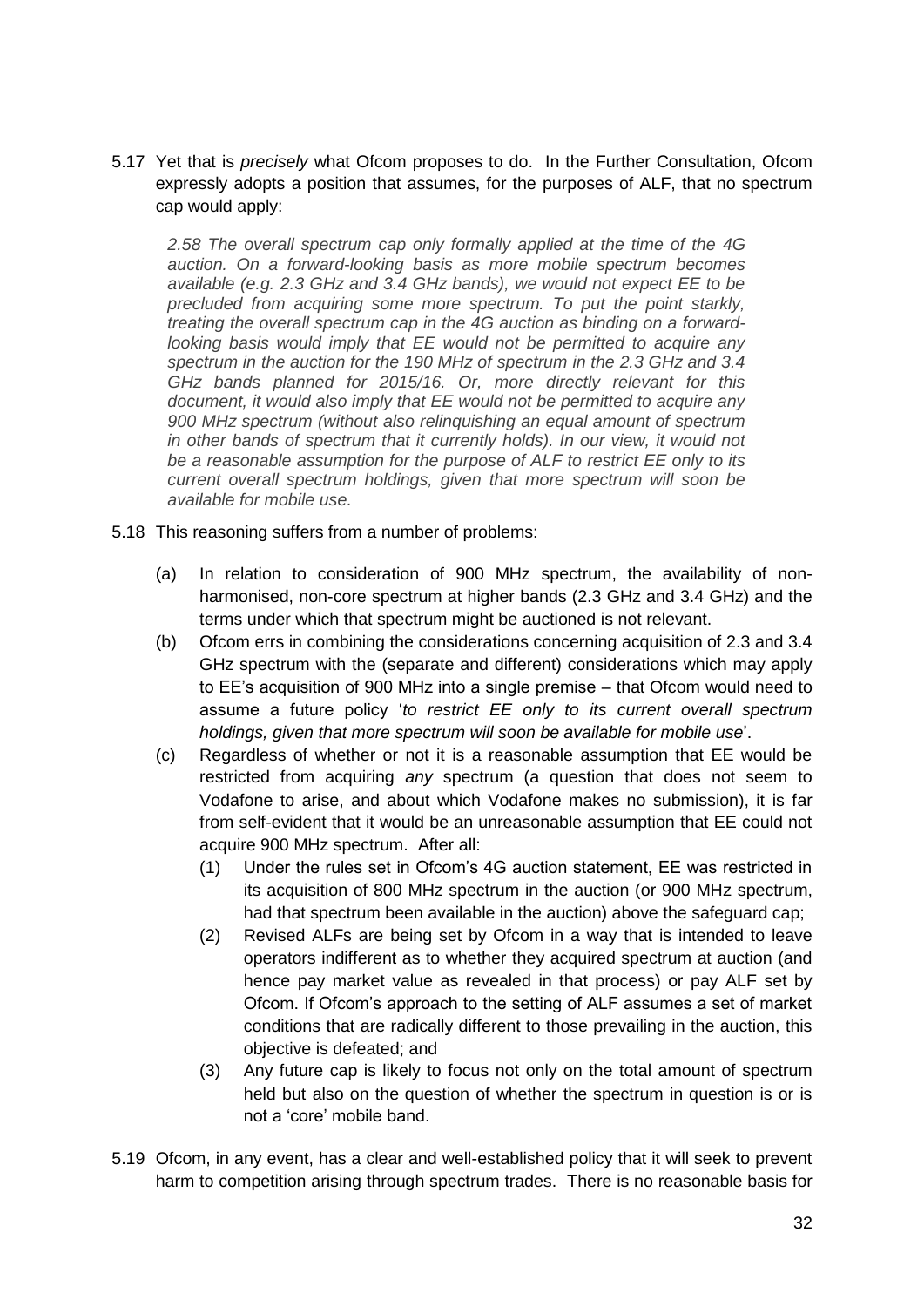Ofcom ignoring the likely impact on that policy on the future market conditions faced by existing licensees.<sup>38</sup>

- 5.20 In those circumstances, Ofcom's position seems to be an extreme view of the likely conditions that would prevail in a 'well-functioning market'. It is certainly not a conservative view – particularly given that the practical effect of ignoring the possibility of future spectrum caps (or restrictions on trading) is to hypothesise 'market values' that are no longer limited to amounts that bidders were actually prepared to pay for equivalent rights in the auction.
- 5.21 Ofcom is right to point out that in law, it cannot fetter its discretion as to the future competitive assessment of any given spectrum trade or release. But nor ought it take the opposite approach and assume (contrary to its established policy and statutory duties) that it will *never* intervene in relation to such trades. A more realistic and plausible assumption is that such interventions will have some effect on the 'full market value' of spectrum and to take this into account in reaching their view as to the revised ALF.
- 5.22 To resolve this matter, the simplest and most effective way to take this constraint into effect is to apply a view that is equivalent to that applied at the time of the auction. This would mean applying a marginal bidder analysis which is based only upon permitted bids under the auction rules and this is consistent with the overall policy approach (of identifying ALFs that leave ALF-spectrum licensees in the same position as they would have been had their spectrum been acquired in the auction).

<sup>-</sup><sup>38</sup> See, for example, Ofcom's Spectrum Management Policy Statement at paragraph 1.12. Ofcom notes in that Statement that '*regulation may be required to prevent the concentration of key spectrum assets causing competition concerns in downstream markets. For example, we carried out an extensive competition assessment of the mobile market to decide whether to put in place caps on the spectrum that existing players in the market could win in the 4G auction of spectrum at 800 MHz and 2.6 GHz*.'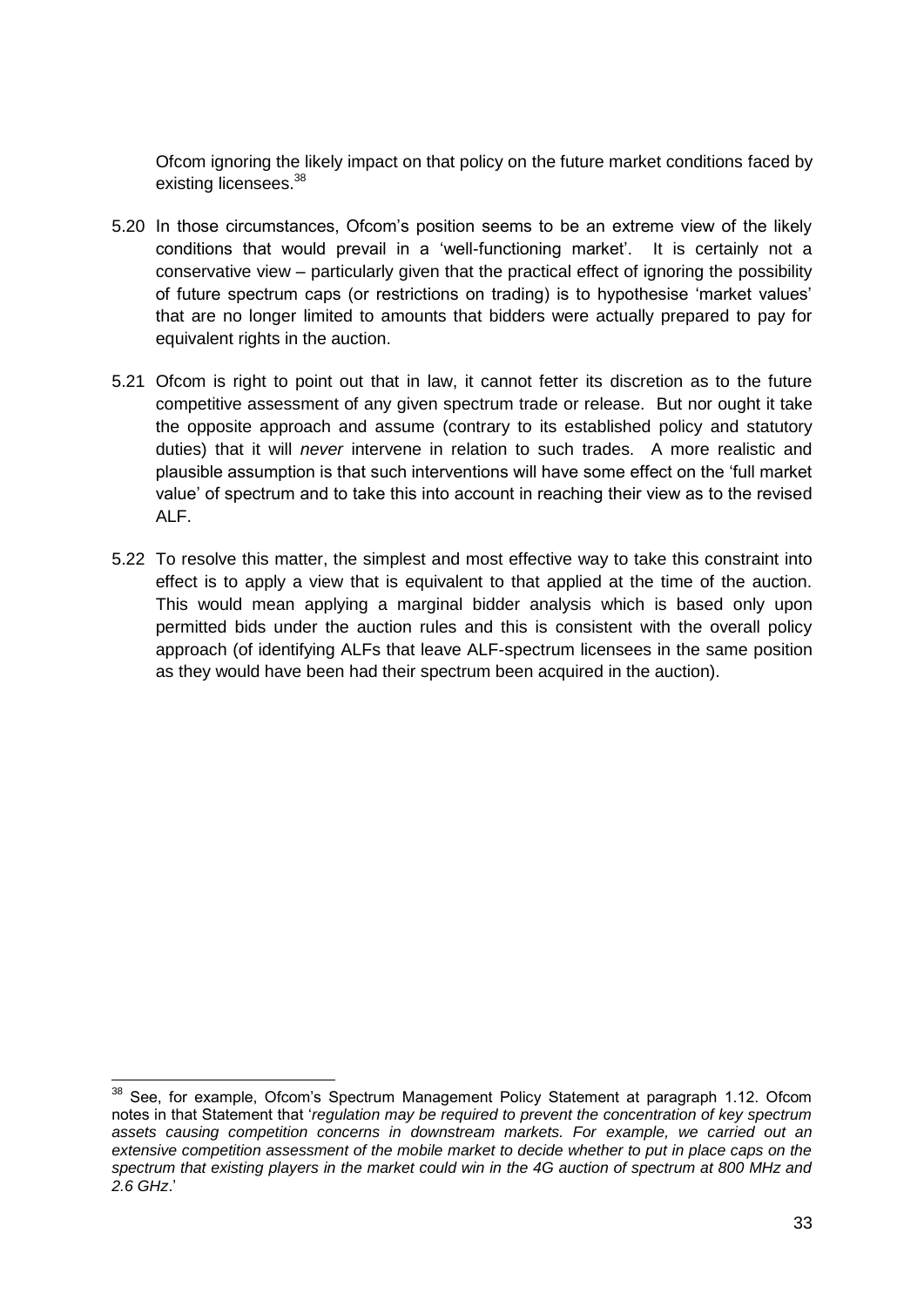# 6. **Phasing in ALFs**

- 6.1 Vodafone pointed out in its earlier submission that Ofcom's proposal not to phase in any increase in ALFs was unjustified and that Ofcom's consideration of the issue was not sufficient to address the very significant implications of Ofcom's proposals.
- 6.2 Vodafone therefore welcomes Ofcom's shift of approach to phase in any increases in ALF, in particular, to accommodate a switch to a Common Payment Date for all MNOs which then permits a phasing in of the increase from existing spectrum fee levels over two years.
- 6.3 However, simply splitting a single price shock into two steps, without addressing the core concern, is not sufficient to address the point. It merely emphasises the lack of any underlying framework for Ofcom to exercise its regulatory judgement.
- 6.4 The phasing-in of potentially disruptive price shocks has been described by Ofcom as 'an archetypal example of a policy judgement' requiring the consideration of the impacts of the regulator's decision on different stakeholders.<sup>39</sup>
- 6.5 Although the nature and basis of a cost increase imposed on a spectrum licensee under section 12 WTA06 is in some ways different from an increase in a price regulated by an SMP condition, the fundamental question facing Ofcom is the same: should a regulatory decision that will be, in economic terms, a cost shock take effect immediately, or be phased in over time?
- 6.6 Ofcom's general policy has been to phase-in regulatory decisions affecting the cost base of the sector. This approach has been endorsed by the appellate bodies – and Ofcom has been criticised in the past for approaching these questions as matters of 'pure' discretion without some clear rationale or policy framework within which to exercise its discretion. There is no reason set out in Ofcom's proposals (and none that Vodafone can see) why a decision to increase ALFs should be approached in a different way.
- 6.7 One possible answer to this line of reasoning might be that the appellate bodies reviewing decisions taken to impose an SMP condition review the appealed decision 'on the merits', whereas any appeal of a decision to revise a spectrum licence fee would proceed by way of judicial review. This concern is misplaced, for the reasons set out in Vodafone's submission to the first consultation.
- 6.8 In other contexts, Ofcom has made strong and compelling statements in favour of the need to undertake an impact assessment to weigh up the implications of different glide-paths and period of implementation of a new policy.

 $\overline{a}$ <sup>39</sup> Competition Commission, 2009 MCT Determination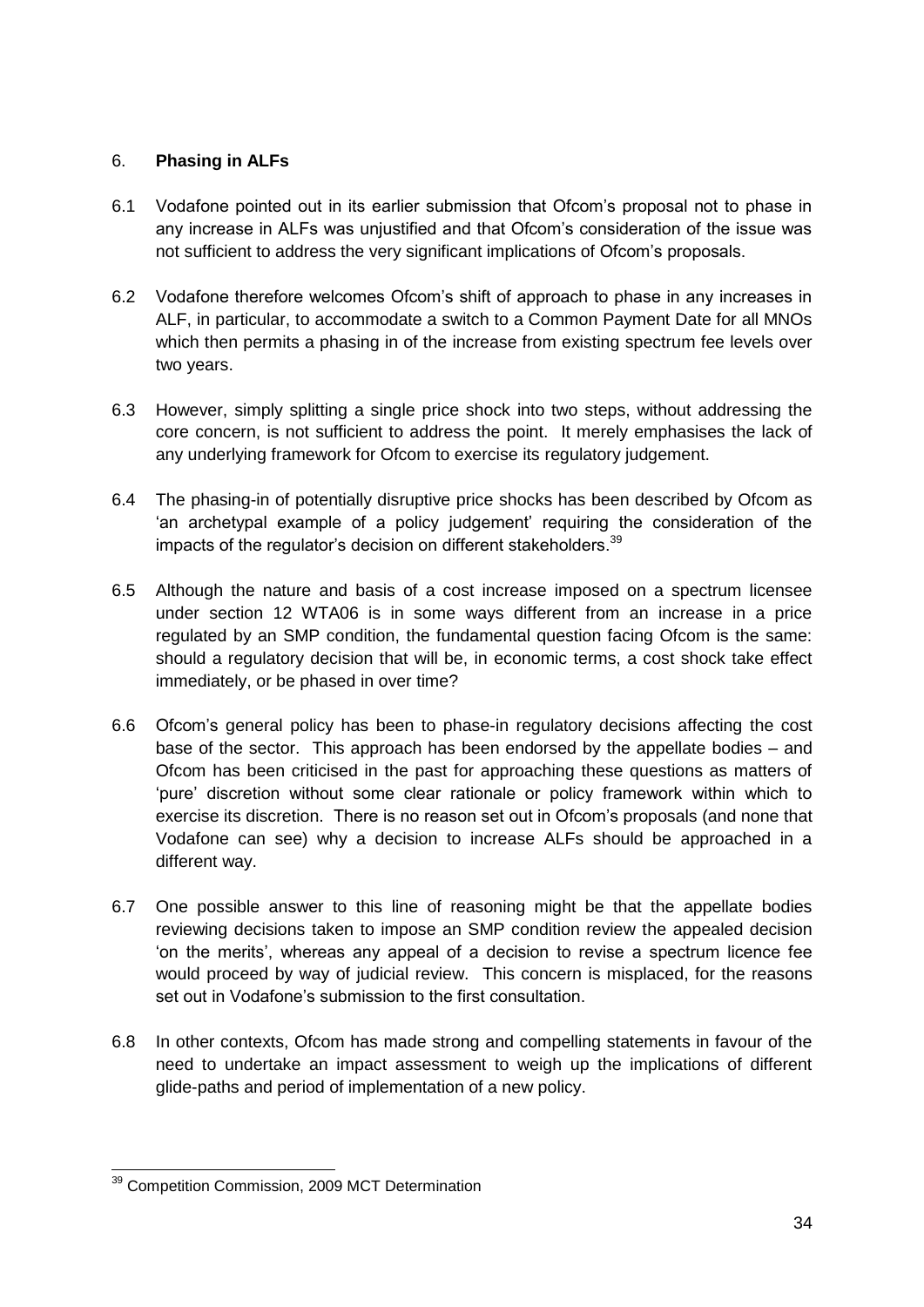- 6.9 Ofcom has in this case decided not to undertake an impact assessment. As a result, it is not in a position to assess whether, for example, the interests of consumers are best served by a longer or a shorter transition.
- 6.10 Ofcom has previously been criticised for vagueness in relation to precisely this issue in the past:

*5.48. While we accept that there is regulatory judgement involved in Ofcom's decision on the length of the glide path, this is not to say that Ofcom's choice is not open to challenge if, for example, the reasons given for its choice are manifestly unsound or if Ofcom has failed to adequately justify its choice between alternatives, particularly if, on the face of it, Ofcom appears to have adopted an inferior solution.<sup>40</sup>*

## 6.11 Here is the text from which Ofcom's reasoning in the case of ALF must be gleaned (emphasis added):

*6.13 A number of respondents (including the MNOs and Prospect) argued in their responses to the October 2013 consultation that there was a case to phase in the new fee rates over time and that we should consider the impact of different lengths of phase-in on investment, notably the deployment of 4G networks. Some of the responses drew attention to other cases where increased fees have been phased in over time.* 

*6.14 We have considered these arguments carefully. We are conscious that a significant period of time has passed since the Government direction was made in December 2010, and since the conclusion of the UK 4G auction in March 2013. Taking that into account, in light of these responses we think that a fair and reasonable approach for us to take is to set a common effective date as soon as practicable after the new fees regulations come into force, with a two-stage phase-in of revised ALF. This phase-in would consist of the following (abstracting from indexation for inflation for simplicity):* 

*• one half of the increase (from the current ALF rate to the proposed new ALF rate coming into effect on the CED; and* 

*• the second half of the increase becoming effective one year later (which as set out above would be the common actual payment date). From this date ALF rates would be at the proposed revised level.* 

6.12 In the MCT case, Ofcom had a clear view as to where the interests of consumers lay, and used that view to inform the exercise of regulatory judgement. It simply (in the view of the CC) made an error in the exercise of that judgement as a result of, in

 $\overline{a}$ <sup>40</sup> Competition Commission, 2009 MCT Determination.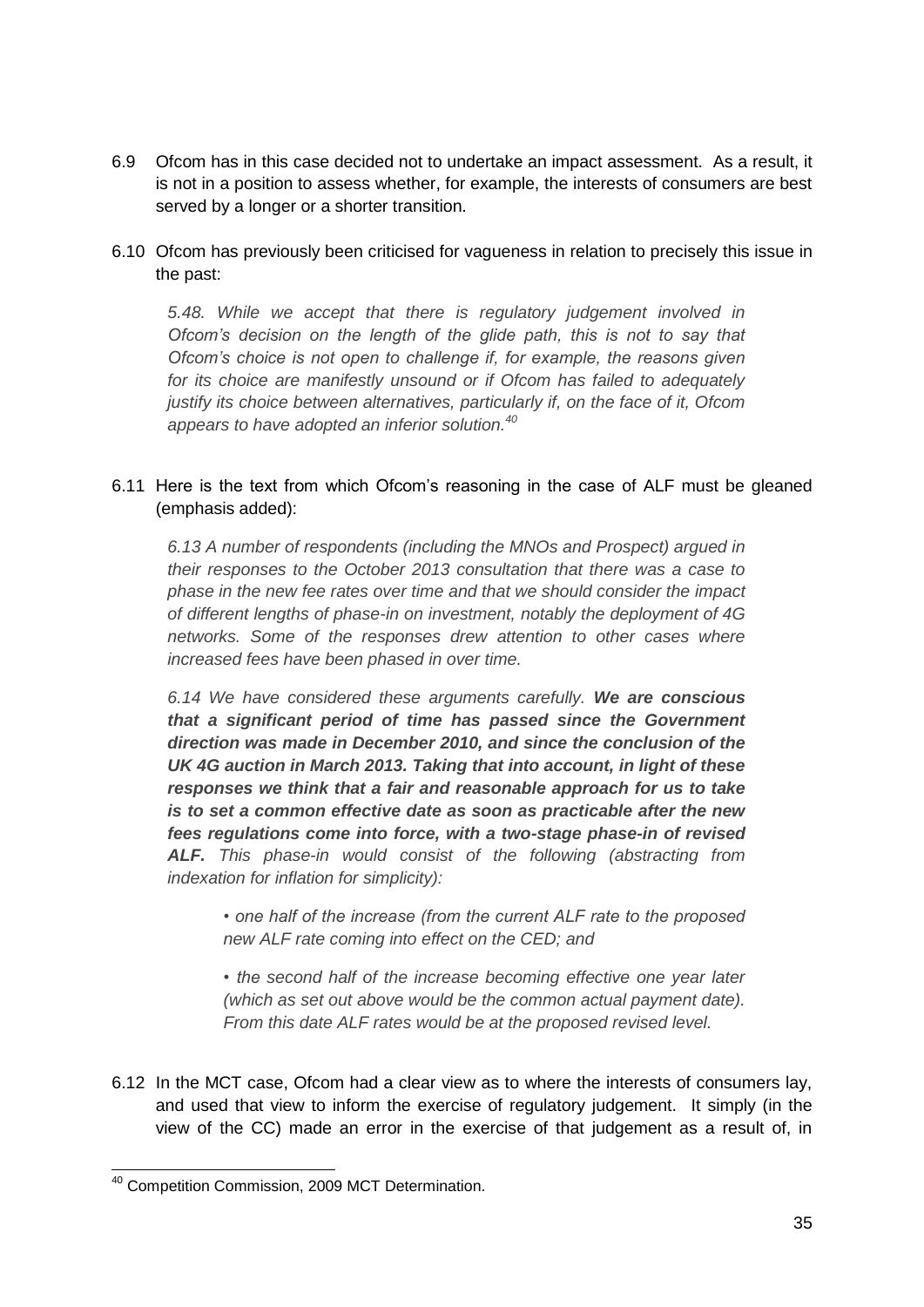summary, inconsistency in the application of evidence of the impact of MCT proposals in different parts of the decision.

- 6.13 Vodafone is at a loss to understand how any analogous exercise of regulatory judgement can be sufficiently informed in relation to ALFs, where Ofcom has decided not to undertake an impact assessment.
- 6.14 In the event that Ofcom were considering the impacts of its proposals, then Vodafone would expect that Ofcom would need to begin by considering basic questions (consolidating Ofcom's various duties) such as:
	- (a) What effect would the revised ALF proposals have on consumers?
	- (b) What effect would the revised ALF proposals have on competition? For example, does Ofcom still hold to the view, expressed to Government in 2010, that setting ALFs to reflect full market value will have very little impact on any competitive distortions between licensees in different spectrum bands?
	- (c) What effect would the revised ALF proposals have on incentives to use spectrum efficiently over time (beyond simply 'more incentive')?
	- (d) What effect would the revised ALF proposals have on investment?
	- (e) What effect would the revised ALF proposals have on innovation?
	- (f) Over what range of values might ALFs be set in each band and still reflect full market value? (With the answers to the other questions informing Ofcom's judgement as to where within that range ALFs ought to be set).
- 6.15 Ofcom, by virtue of its decision not to conduct an impact assessment, has no answers to these questions. Consequently, on the basis of Ofcom's current proposals, any decision about the period over which to phase in ALFs is simply a stab in the dark.
- 6.16 Vodafone would support a pragmatic approach for example, phasing in ALFs over a longer period that reduced the likely negative impacts on consumers of the price increases flowing from higher ALFs. For instance, Ofcom might consider linking the phasing in of ALFs to the period of time during which Ofcom has indicated it is not minded to consider revising ALFs – that is, five years.
- 6.17 In any event, when reaching that judgement, one of Ofcom's guiding principles should be: what approach most furthers the interests of consumers? At the moment, Ofcom does not know the answer, and has decided that it will take a decision without undertaking any investigation to find out. Apart from the legal concerns with that course of action, the scope for falling into regulatory error, harming the interests of consumers, seems self-evident.
- 6.18 The only principle that does flow from the limited impact assessment that Ofcom has undertaken is that Ofcom should prefer to risk setting ALFs too low than too high – a principle that Ofcom express in terms of being 'conservative'.
- 6.19 It follows that Ofcom ought to prefer a longer period over which to phase-in ALFs over a faster transition.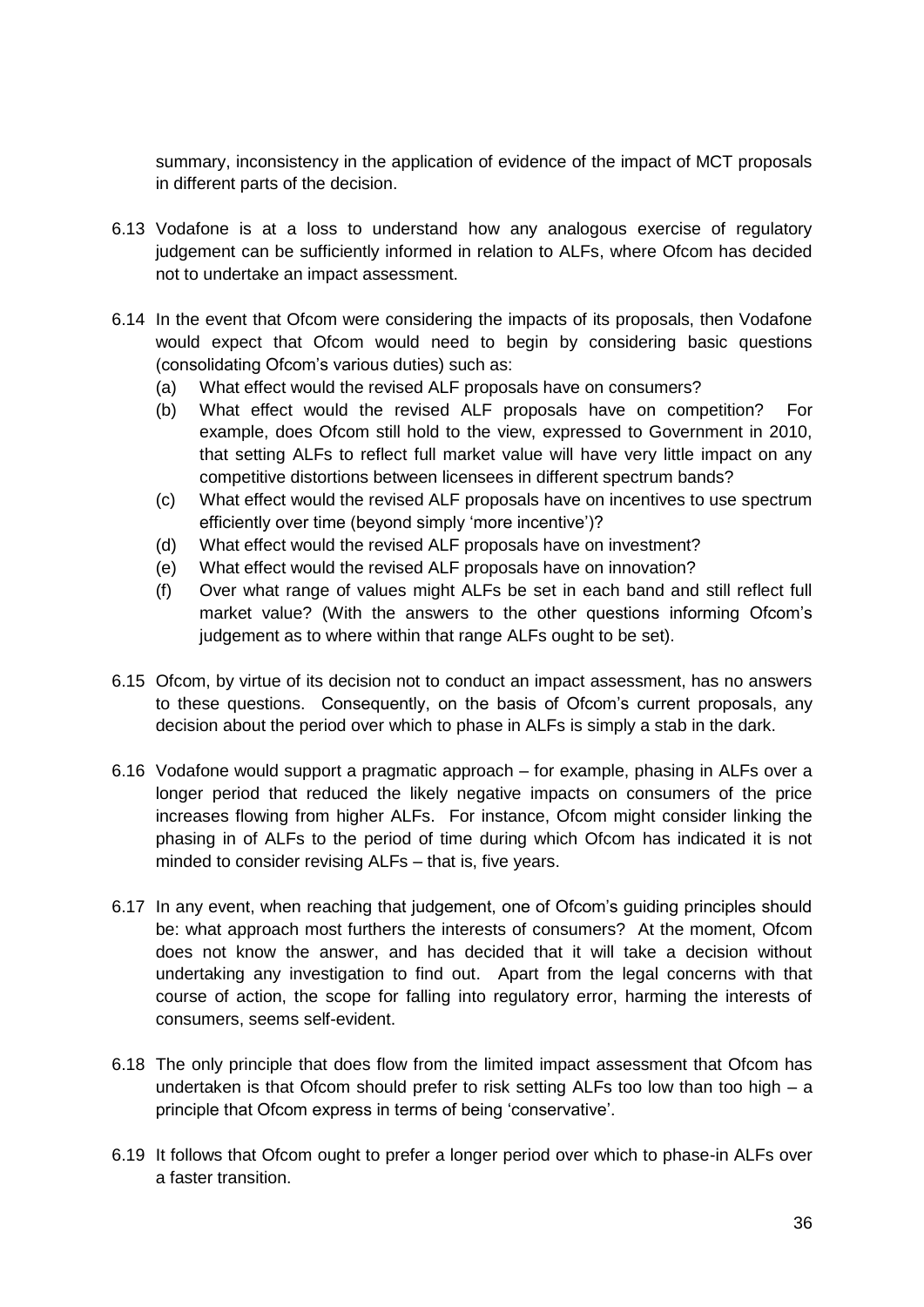- 6.20 Other relevant factors that Ofcom ought to consider include, at least:
	- (a) Consistency with practice in other analogous decisions dealing with the mobile sector. A one-year transition to a significantly different cost base for an essential input would be very unusual in, for example, the regulation of access prices. Spectrum licence fees have a number of economic points of similarity to essential access services – it is an essential input – and the disruptive effects of a cost increase to industry are a product of the quantum of the price increase, not the rationale for allowing it to occur. In MCT, the CC opted for a 2-year transition over a 3-year transition, but this was unusual (call termination is a twoway access service provided on a reciprocal basis, for example). A closer match is with the one-way access services (such as LLU, PIA or leased lines) where Ofcom's policy is to have prices change over the life of the market review period – generally four years or more (albeit with recent decisions imposing a glide-path over three years, reflecting the effect of the 2009 reforms to the CRF which required market reviews to be undertaken every three years – which is obviously not a relevant factor in relation to the ALF decision).
	- (b) Consistency with practice in relation to other spectrum licence fee decisions. Implementation of AIP for DTT is expected to be over a 4-5 year glide-path (that is, introducing AIP from around 2020). The issues in that proceeding closely map onto the issues in ALF (see Table 2 below). There, Ofcom's starting point that there it was appropriate to use AIP as a tool for spectrum efficiency in relation to spectrum used for broadcasting (akin to the starting point that it is required to revise ALFs so that they reflect full market value) and then considered timing issues as a distinct concern.

| <b>Starting point</b>                                         | Question remaining to<br>be determined              | Ofcom's approach                                                   |
|---------------------------------------------------------------|-----------------------------------------------------|--------------------------------------------------------------------|
| It is appropriate to introduce<br>broadcasting<br>AIP.<br>for | What is the right period<br>over which to implement | Weigh up<br>0f<br>range<br>a<br>options. <sup>41</sup>             |
| spectrum<br>(Government/Ofcom)                                | that change?                                        | Consider<br>impacts<br>on<br>different stakeholders. <sup>42</sup> |
|                                                               |                                                     | Explain<br>for<br>reasons<br>reaching that view. <sup>43</sup>     |
| It is appropriate to revise                                   | What is the right period                            | No impact assessment is                                            |
| ALFs so that they reflect full<br>market value                | over which to implement<br>that change?             | necessary                                                          |

Table 2: Comparing Ofcom's approach to introducing AIP for DTT to ALF

Taking its decision in 2013, Ofcom summarised its approach in the following terms, which make it clear that all of the elements missing in Ofcom's assessment of ALF – such as identifying a clear regulatory objective and an

<sup>-</sup><sup>41</sup> AIP consultation, paragraph 4.5.

<sup>&</sup>lt;sup>42</sup> AIP consultation, section 4.

<sup>43</sup> AIP statement, paragraph 4.2.,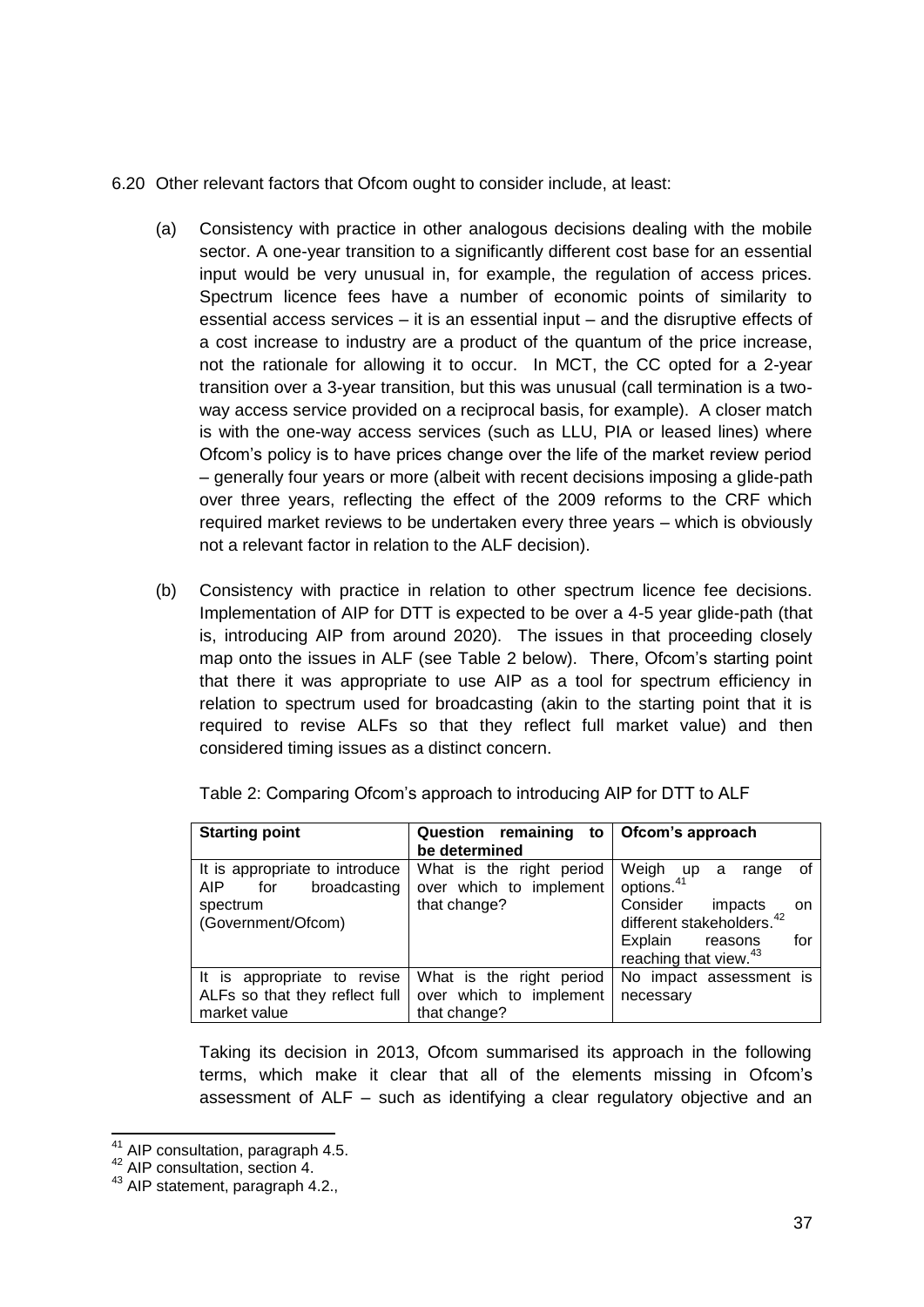assessment of the impact of different options – were adopted by Ofcom in relation to the choice of implementation path:

*2.11 Accordingly, the Consultation made it clear that we were not seeking to re-address the principles behind spectrum charging for broadcasting, or the application of AIP in particular. The Consultation stated: "We see no reason to revise our approach to the principle of applying AIP, as set out in the 2007 statement". Instead, we said the Consultation was being published in order to set out revised proposals for the implementation of charges.* 

*2.12 We considered first whether 2014 was the appropriate time to introduce AIP to spectrum used for national DTT. We assessed this in*  light of likely changes to the international environment affecting *DTT use of spectrum. We asked whether AIP would achieve its objective of delivering greater efficiency in spectrum use in the new circumstances, and whether there would be scope for broadcasters to respond effectively.* 

(c) The special characteristics of spectrum pricing are relevant to these questions – particularly the fact that spectrum pricing changes do not need to be brought in the short term to have their beneficial effects, but are designed to change the long-term incentives on spectrum users to change spectrum use to make it more efficient. Therefore, other factors weighing in favour of a shorter transition (which are relevant in the context of the access regime) do not apply in the case of spectrum policy. As Ofcom noted in the context of AIP for DTT:

*1.9 It is important to understand in this context that Ofcom's primary purpose in applying AIP is not, in general, to achieve any specific shortterm change in the use of spectrum. Rather, our aim is to ensure that the holders of spectrum fully recognise the costs that their use imposes on society by holding spectrum (or seeking to acquire additional spectrum), when making decisions. We fully appreciate that many holders of spectrum are not in a position to make rapid changes to their use of spectrum in response to the application of AIP, but note that in practically every case the holders of spectrum have opportunities to change their use of spectrum in the longer term, albeit in some cases the longer term may be many years away. The use of AIP is, in our view, justified by the benefits that should materialise in the longer term, as better decisions are made in light of increased awareness and appreciation of the value of spectrum – better decisions that should lead to more efficient use of the spectrum.*

Similar reasoning applies in the case of the implementation of revised ALFs, where MNOs have analogous (if perhaps somewhat weaker) constraints on their ability to use alternative spectrum (although that may change when 700MHz band frequencies become available – which could make the availability of more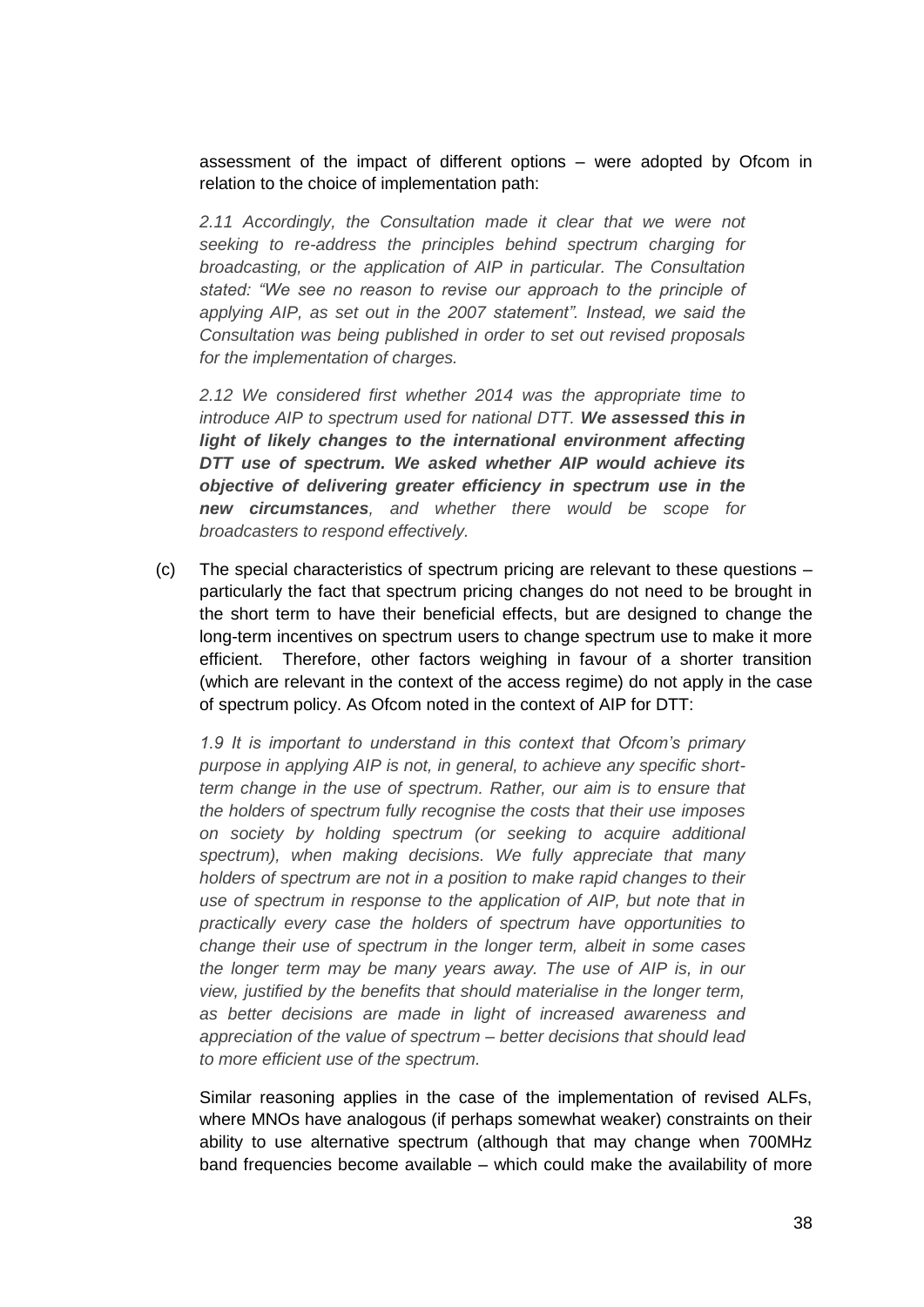spectrum a sensible trigger point for the phasing-in of revised ALFs). There is therefore no policy imperative to introduce revised ALFs in a way that creates undue harm or disruption – the policy purposes of the Direction can be achieved in a less harmful (and hence, more proportionate) way via a longer transition.

(d) Finally, it is appropriate to consider the constraints that apply to retail contracts (including the operation of GC9) and the speed with which the market can adjust to a fresh price shock.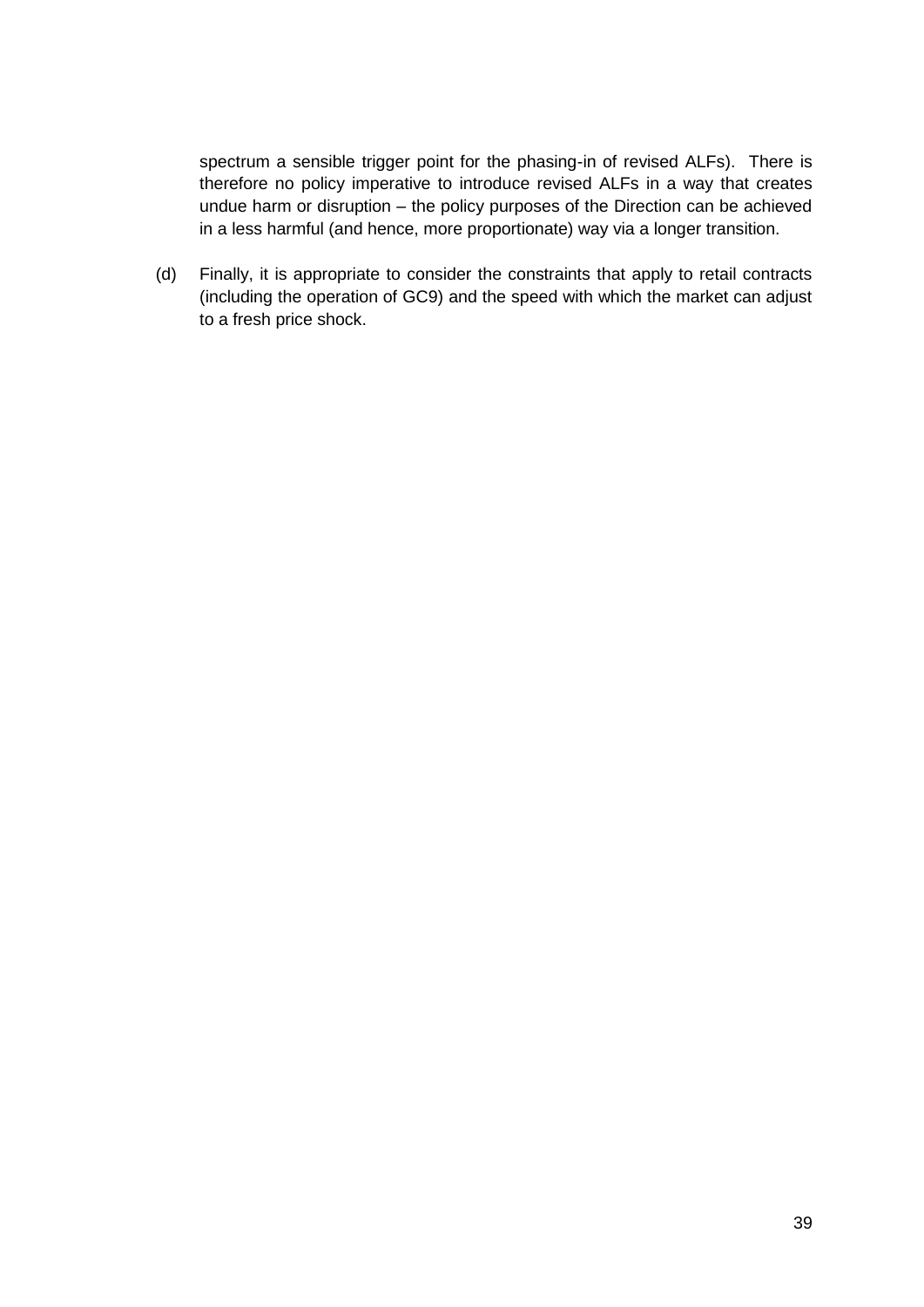

Annexure 1: Evidence as to discretion or judgement exercised by Ofcom in giving effect to section 6 of the Direction The 'stage in Ofcom's reasoning' refers to the framework set out by Ofcom in Figure 1.1 on page 6 of the Further Consultation.

This analysis is not exhaustive and merely highlights some of the most significant judgements that fall to Ofcom to be resolved exercising their regulatory discretion. This table sets out this material for the purpose of illustrating the degree of discretion and is separate from Vodafone's submissions on the merits of the views Ofcom proposes to reach on each issue. Specifically, inclusion of any text here does not imply that Vodafone agrees with or supports Ofcom's position.

| Stage in Ofcom's<br>reasoning                                                                        | <b>Issue</b>                                                                                                                                    | Text illustrative of Ofcom's exercise of discretion                                                                                                                                                                                                                                                                                                                                                                                                                                                                                                                                                                                                                                                                                                                                                                                                                                                                                                  |
|------------------------------------------------------------------------------------------------------|-------------------------------------------------------------------------------------------------------------------------------------------------|------------------------------------------------------------------------------------------------------------------------------------------------------------------------------------------------------------------------------------------------------------------------------------------------------------------------------------------------------------------------------------------------------------------------------------------------------------------------------------------------------------------------------------------------------------------------------------------------------------------------------------------------------------------------------------------------------------------------------------------------------------------------------------------------------------------------------------------------------------------------------------------------------------------------------------------------------|
| Step 1<br>- Market<br>value of 800MHz<br>and 2.6GHz in the<br>UK                                     | Choosing a method used to<br>derive market value                                                                                                | 2.13 In the October 2013 consultation we discussed several different methods to derive market values of<br>the auction bands from the bids in the auction. We still consider a range of methods (indeed a wider range<br>than previously). However, as noted above, we have revised our view on the appropriate methodology<br>and our estimates of market values of the auction bands for the purpose of ALF in light of stakeholder<br>responses.                                                                                                                                                                                                                                                                                                                                                                                                                                                                                                  |
|                                                                                                      | definition of<br>'full<br>Adopting a<br>market value'                                                                                           | 2.9 As in the October 2013 consultation, we interpret full market value for the purpose of ALF to mean the<br>market-clearing price in a well-functioning market, or the marginal opportunity cost of the spectrum. This is<br>also the highest losing bid for the marginal increment of spectrum in a (competitive) auction. We also take<br>account of adjustments which stakeholders proposed were needed (such as for a contiguity and/or<br>coverage premium) when using the auction results as a basis for valuing the ALF bands.                                                                                                                                                                                                                                                                                                                                                                                                              |
| Step<br>2a<br>International<br>benchmarks<br>for<br>MHz,<br>800<br>900MHz,<br>1800MHz,<br>2.6<br>GHz | Whether to adjust international<br>benchmark data to render it<br>more directly comparable to the<br>UK data                                    | 3.19 Some stakeholders argued that we should adjust the auction prices to take account of country-<br>specific factors (in addition to those set out in paragraph 3.17 above). We have considered the potential<br>role of a range of country-specific factors in determining auction prices, in particular differences in market<br>profitability, demand for 2G spectrum and urbanisation. For each of these factors, we have considered<br>both the strength of arguments for considering that, in principle, the value of a spectrum band (or relative<br>values between bands) in other countries risks being understated or overstated as an indicator of the<br>value of spectrum in the UK, and whether such arguments are supported by the available evidence. In<br>doing so we recognise the limitations of this evidence, particularly given the limited number of available<br>data points (i.e. prices for each band in each country). |
|                                                                                                      | Whether to give greater weight<br>to relative values than absolute<br>values when taking into account<br>international<br>benchmark<br>evidence | 3.20  in view of the considerable scope for country-specific factors to influence differences in absolute<br>values of spectrum between countries, our analysis now focuses primarily on benchmarks that are derived<br>using relative values between bands (see Annex 7 paragraphs A7.37 to A7.41). This is because the<br>impact of most country-specific factors is likely to be reduced when looking at the relative value of different<br>bands in the country concerned (in the same way the ratio between the value of 900 MHz and 800 MHz in                                                                                                                                                                                                                                                                                                                                                                                                 |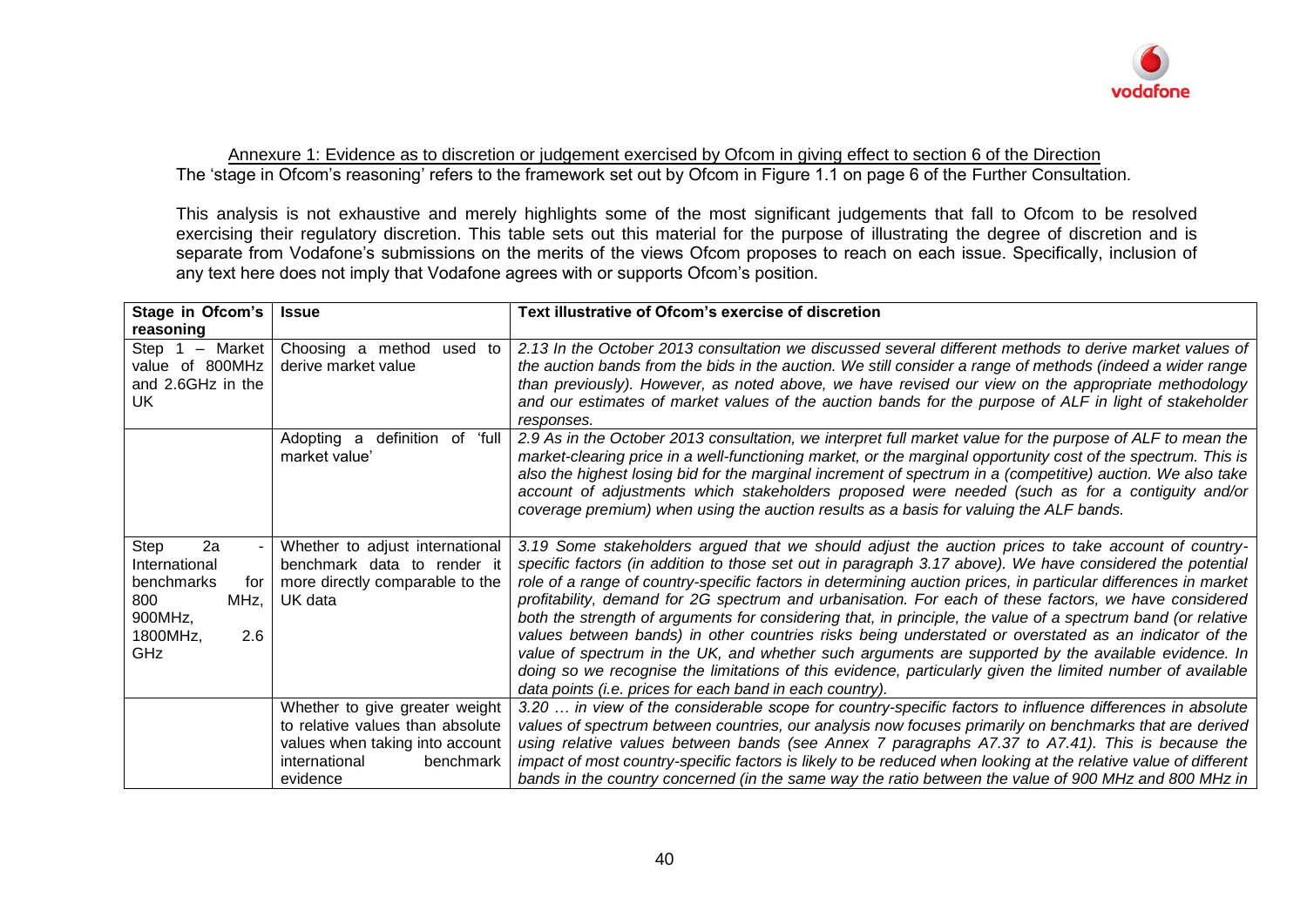|                                | the country in question is not affected by whether we use contemporaneous exchange rates or purchasing<br>power parity to convert the auction prices into $E$ sterling, for example). Our assessment considers (in<br>qualitative terms) the extent to which benchmarks that are derived from relative values might be affected<br>by country-specific factors (see paragraphs 3.36 and 3.43 to 3.44 below).<br>3.21 We continue to consider the implications of the absolute values (i.e. the European auction prices of<br>900 MHz and 1800 MHz bands themselves) – but only as one of the cross-checks we make on our<br>assessment of the lump-sum values from the relative benchmarks. |
|--------------------------------|---------------------------------------------------------------------------------------------------------------------------------------------------------------------------------------------------------------------------------------------------------------------------------------------------------------------------------------------------------------------------------------------------------------------------------------------------------------------------------------------------------------------------------------------------------------------------------------------------------------------------------------------------------------------------------------------|
| Which comparison is the most   | 3.22 Our revised approach is to focus on relative benchmarks, derived from the international auction                                                                                                                                                                                                                                                                                                                                                                                                                                                                                                                                                                                        |
| relevant<br>when<br>assessing  | prices. We therefore derive benchmark evidence points for UK values based on the measure of relativity                                                                                                                                                                                                                                                                                                                                                                                                                                                                                                                                                                                      |
| relative values                | which we consider to be the most appropriate for each of the 900 MHz and 1800 MHz bands in turn.                                                                                                                                                                                                                                                                                                                                                                                                                                                                                                                                                                                            |
|                                | 3.23 For the 900 MHz band, we have focused on the relative value of 900 MHz to 800 MHz licences. We                                                                                                                                                                                                                                                                                                                                                                                                                                                                                                                                                                                         |
|                                | consider this is likely to be the most informative benchmark evidence for the value of 900 MHz in the UK,                                                                                                                                                                                                                                                                                                                                                                                                                                                                                                                                                                                   |
|                                | particularly in light of the similar underlying technical characteristics of these two bands. Therefore, for                                                                                                                                                                                                                                                                                                                                                                                                                                                                                                                                                                                |
|                                | example, in Ireland we estimate the value of 900 MHz spectrum at £39.6m/MHz and the value of 800 MHz<br>at £63.5m/MHz, so the 900 MHz value is just over 62% of the 800 MHz value. Applying this ratio to our                                                                                                                                                                                                                                                                                                                                                                                                                                                                               |
|                                | estimate of the value of 800 MHz in the UK net of co-existence costs and without coverage obligations                                                                                                                                                                                                                                                                                                                                                                                                                                                                                                                                                                                       |
|                                | (£32.63m/MHz) suggests a UK value of 900 MHz spectrum of £20.3m/MHz (i.e. 62% of £32.63m).                                                                                                                                                                                                                                                                                                                                                                                                                                                                                                                                                                                                  |
|                                | 3.24 Turning to 1800 MHz, we consider that, in view of its technical and commercial characteristics, the                                                                                                                                                                                                                                                                                                                                                                                                                                                                                                                                                                                    |
|                                | market value of this band is likely to be between the values of 800 MHz and 2.6 GHz spectrum                                                                                                                                                                                                                                                                                                                                                                                                                                                                                                                                                                                                |
| Whether to adopt the 'distance | 3.27 We consider this distance method to be more appropriate than the use of ratios of 1800 MHz to 800                                                                                                                                                                                                                                                                                                                                                                                                                                                                                                                                                                                      |
| method'                        | MHz and 1800 MHz to 2.6 GHz (as in the October 2013 consultation). It focuses on the question of where                                                                                                                                                                                                                                                                                                                                                                                                                                                                                                                                                                                      |
|                                | the value of 1800 MHz lies between the values of 800 MHz and 2.6 GHz. We consider this to be more                                                                                                                                                                                                                                                                                                                                                                                                                                                                                                                                                                                           |
|                                | relevant than the ratio of 1800 MHz to either 800 MHz or to 2.6 GHz on their own. It generates a                                                                                                                                                                                                                                                                                                                                                                                                                                                                                                                                                                                            |
|                                | benchmark for each country using all of the information on spectrum values in these bands to do so, and it                                                                                                                                                                                                                                                                                                                                                                                                                                                                                                                                                                                  |
| Adopting a framework for using | produces one (and only one) benchmark for each country.<br>3.33 Having derived a set of country benchmarks based on relative values as described above, next we                                                                                                                                                                                                                                                                                                                                                                                                                                                                                                                             |
| benchmarks to assess UK        | develop proposals for UK market value in light of this set of benchmarks. To do so, we:                                                                                                                                                                                                                                                                                                                                                                                                                                                                                                                                                                                                     |
| market value                   | First, group the benchmarks into tiers, according to the extent to which we consider them to be                                                                                                                                                                                                                                                                                                                                                                                                                                                                                                                                                                                             |
|                                | informative of UK market values. We place more weight on benchmarks in a higher tier as we regard them                                                                                                                                                                                                                                                                                                                                                                                                                                                                                                                                                                                      |
|                                | as providing better quality evidence as a basis for ALF.                                                                                                                                                                                                                                                                                                                                                                                                                                                                                                                                                                                                                                    |
|                                | Second, assess the risk that individual benchmarks may be understated or overstated estimates of                                                                                                                                                                                                                                                                                                                                                                                                                                                                                                                                                                                            |
|                                | market value in the UK and characterise the nature of that risk in terms of extent, scale and direction of                                                                                                                                                                                                                                                                                                                                                                                                                                                                                                                                                                                  |
|                                | any potential understatement or overstatement. This assessment affects our interpretation of the                                                                                                                                                                                                                                                                                                                                                                                                                                                                                                                                                                                            |
|                                | benchmark.                                                                                                                                                                                                                                                                                                                                                                                                                                                                                                                                                                                                                                                                                  |
|                                | Third, reach a view as to the lump-sum value of 900 MHz and 1800 MHz in the UK, in light of these                                                                                                                                                                                                                                                                                                                                                                                                                                                                                                                                                                                           |
|                                | benchmarks, taking account of the quality and nature of each benchmark evidence point (reflecting,                                                                                                                                                                                                                                                                                                                                                                                                                                                                                                                                                                                          |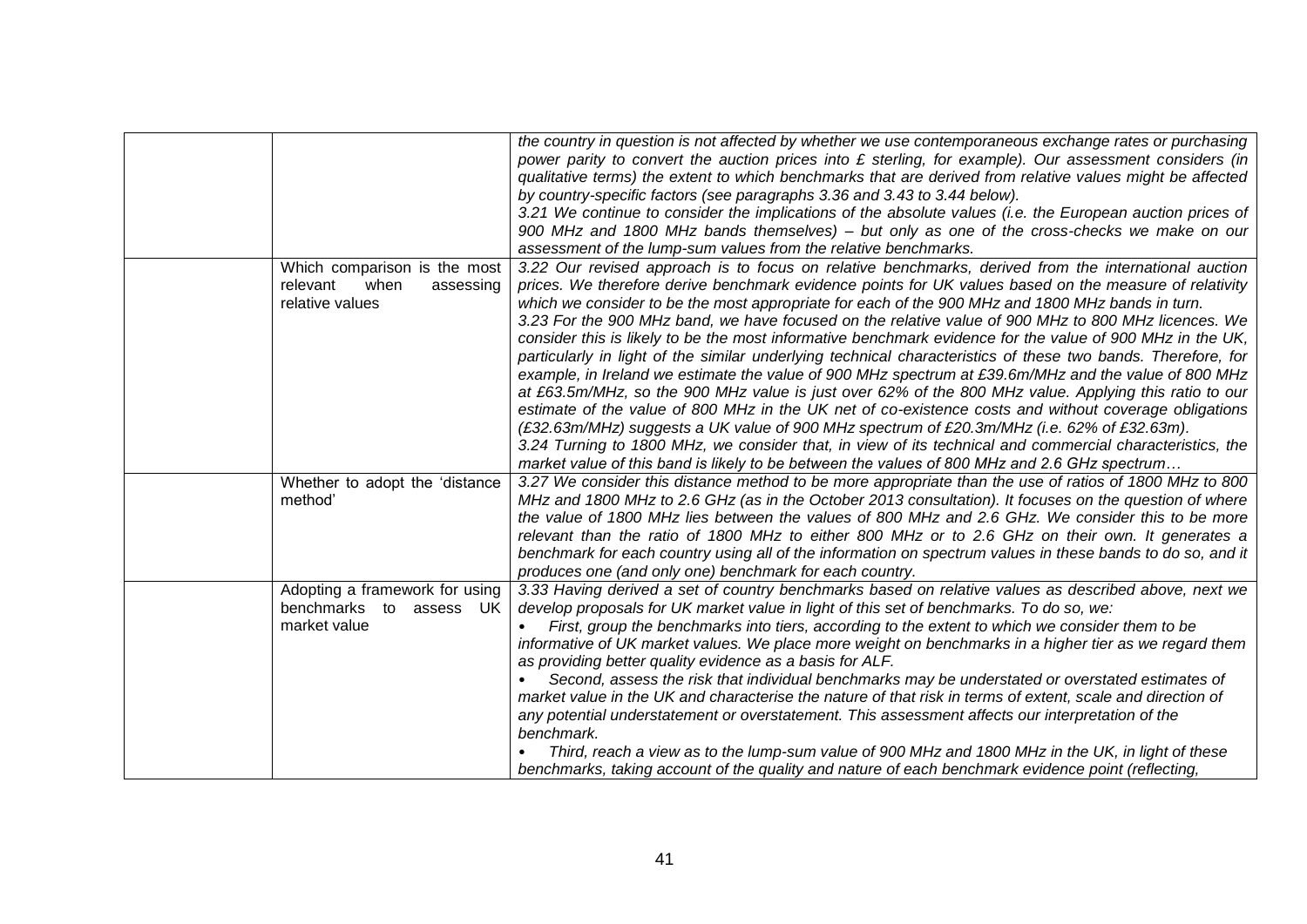|                   |                                              | respectively, the tier of the evidence point and its risk of understatement or overstatement referred to                                                                                                   |
|-------------------|----------------------------------------------|------------------------------------------------------------------------------------------------------------------------------------------------------------------------------------------------------------|
|                   |                                              | above).                                                                                                                                                                                                    |
|                   |                                              | Fourth, apply cross-checks to our estimates of the lump sum values for 900 MHz and 1800 MHz in                                                                                                             |
|                   |                                              | UK, including calculation of an illustrative weighted average and consideration of absolute benchmarks.<br>We also consider the 1800 MHz / 900 MHz ratio.                                                  |
|                   |                                              |                                                                                                                                                                                                            |
|                   | Interpreting<br>international<br>benchmarks, | 3.51 In interpreting the Austrian and Irish evidence points, we note that some stakeholders suggested that                                                                                                 |
|                   | given<br>country-<br>specific concerns       | strategic behaviour by bidders may have taken place, which could introduce an overstatement to our 900<br>MHz / 800 MHz benchmarks. We discuss these suggestions in more detail in Annex 8. As regards the |
|                   |                                              | direction of any potential overstatement or understatement, we consider that the strategic behaviour                                                                                                       |
|                   |                                              | alleged in Ireland might lead this benchmark to be overstated, while in the Austrian case the direction of                                                                                                 |
|                   |                                              | any understatement or overstatement is less clear. In our view, the available evidence is inconclusive                                                                                                     |
|                   |                                              | about strategic bidding in either of these awards, and we consider that our assessment should treat the                                                                                                    |
|                   |                                              | risk and scale of any such understatement of overstatement as being unknown in each case.                                                                                                                  |
|                   |                                              | 3.52 In interpreting the Portugal and Spain evidence points there are reasons for considering that they                                                                                                    |
|                   |                                              | might overstate market value - namely that in Portugal some 900 MHz was unsold at reserve price, while                                                                                                     |
|                   |                                              | in Spain 800 MHz spectrum sold above the reserve price.57 However, in Portugal there are also factors                                                                                                      |
|                   |                                              | pointing in the opposite direction (non-contiguity of the 900 MHz lots may have reduced their value). Our                                                                                                  |
|                   |                                              | view is that there is a larger risk of overstatement in the case of Spain; and that the risk of understatement                                                                                             |
|                   |                                              | or overstatement in Portugal is unknown and could be in either direction. In both cases our view is that our                                                                                               |
|                   |                                              | assessment should treat the scale of any such understatement or overstatement as unknown.                                                                                                                  |
|                   |                                              | 3.53 In Denmark, we consider there is a larger risk that the benchmark is a larger understatement, due to                                                                                                  |
|                   |                                              | the exclusion of the three incumbent operators as noted above. In Romania we consider there is a risk of                                                                                                   |
|                   |                                              | understatement or overstatement, but that the risk and scale of any such understatement or                                                                                                                 |
|                   |                                              | overstatement should be treated as unknown.                                                                                                                                                                |
| Step 2b -<br>Lump | Estimating the market value of               | 3.55 We have two first-tier benchmarks (Austria and Ireland), of which the higher is almost double that of                                                                                                 |
| Sum Value (LSV)   | 900 MHz spectrum                             | the lower. The average of these benchmarks is around £29.8m per MHz.                                                                                                                                       |
| for 900MHz and    |                                              | 3.56 We consider that an appropriate estimate for UK market value should be towards the lower end of                                                                                                       |
| 1800 MHz in UK    |                                              | the range of first-tier benchmarks because:                                                                                                                                                                |
|                   |                                              | We consider that we should adopt a conservative approach when interpreting the evidence; and                                                                                                               |
|                   |                                              | There is a risk that the Irish benchmark overstates the UK market value, although we treat the level of<br>risk and the scale of potential overstatement as unknown.                                       |
|                   |                                              | 3.57 On this basis, we consider that an appropriate estimate of UK market value would be between the                                                                                                       |
|                   |                                              | average of the first tier benchmarks, and the lower of these two benchmarks, i.e. between around £20m                                                                                                      |
|                   |                                              | and £30m per MHz. A figure of around £25m per MHz could be appropriate if we were solely considering                                                                                                       |
|                   |                                              | first-tier benchmarks.                                                                                                                                                                                     |
|                   |                                              | 3.58 We next consider second-tier benchmarks. The average of the first-tier and second-tier benchmarks                                                                                                     |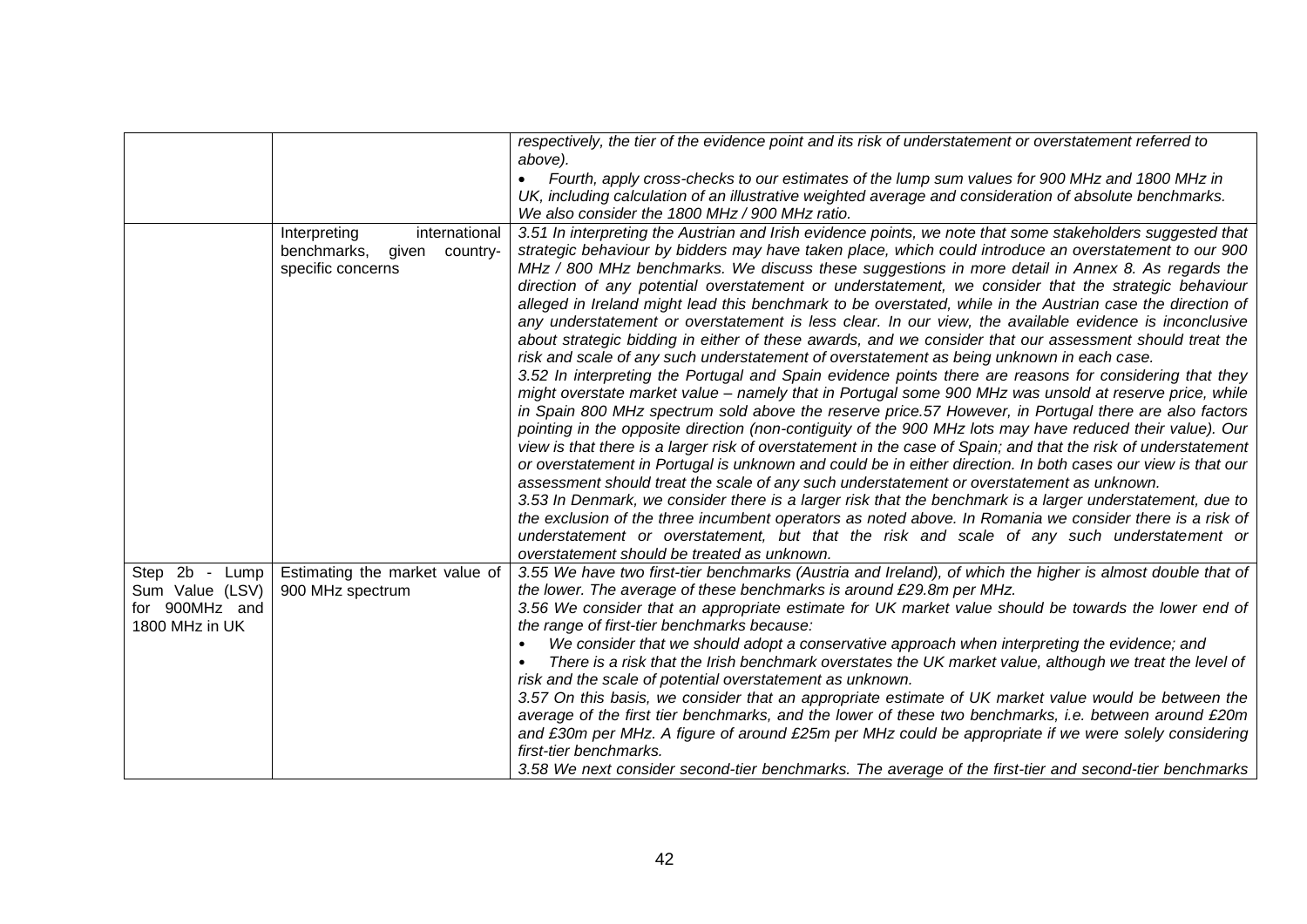|                                                       | is about £26m per MHz. This average includes both the Spain benchmark of £23.2m per MHz (which<br>reflects the sale of a single block of 900 MHz spectrum sold at reserve price, and is likely to be an<br>overstatement) and the Portugal benchmark of around £22m per MHz (for which there is a risk of<br>understatement or overstatement - see paragraph 3.52). Adding in these benchmarks suggests that our<br>estimate should be lower than the £25m mentioned above.<br>3.59 Considering the third tier of evidence, the low Denmark benchmark is well below the Irish benchmark,<br>while Romania is closer to the Austria benchmark. However we place considerably less weight on these<br>third tier benchmarks for the reasons given above, and explained in Annex 8.<br>3.60 On balance, we consider that £23m per MHz is an appropriate estimate of the market value of 900<br>MHz spectrum in UK for the purpose of setting ALF, adopting a conservative approach to interpreting the<br>benchmark evidence It is significantly lower than the average of the first-tier benchmarks and reflects a<br>downward revision adjustment to take account of the second-tier benchmarks.58 It is close to (though<br>above) the lowest first-tier benchmark |
|-------------------------------------------------------|--------------------------------------------------------------------------------------------------------------------------------------------------------------------------------------------------------------------------------------------------------------------------------------------------------------------------------------------------------------------------------------------------------------------------------------------------------------------------------------------------------------------------------------------------------------------------------------------------------------------------------------------------------------------------------------------------------------------------------------------------------------------------------------------------------------------------------------------------------------------------------------------------------------------------------------------------------------------------------------------------------------------------------------------------------------------------------------------------------------------------------------------------------------------------------------------------------------------------------------------------------------------|
| Estimating market<br>value<br>of<br>1800 MHz spectrum | 3.76 We have three first-tier benchmarks, in Austria, Ireland and Italy. The highest, Austria, is around 90%<br>higher than the lowest, Italy, while Ireland is much closer to Italy than Austria. The average of the Austria,<br>Ireland and Italy benchmarks is £17.8m per MHz.<br>3.77 We consider that an appropriate estimate for the UK market value of 1800 MHz should be towards<br>the lower end of the range of first-tier benchmarks because:<br>We consider that we should adopt a conservative approach when interpreting the evidence;<br>Two of the three benchmarks are at the lower end of the range, while only one is at the top;<br>$\bullet$<br>There is a risk that the Irish benchmark overstates the UK market value, and we have categorised this<br>$\bullet$<br>as a larger risk, although the scale of potential overstatement is unknown.                                                                                                                                                                                                                                                                                                                                                                                             |
|                                                       | 3.78 We consider that there are stronger reasons for preferring a figure towards the lower end of the first-<br>tier range than in the case of 900 MHz (as set out in paragraph 3.57 above), since there are two<br>benchmarks around the lower end of the range, and there is a larger risk, rather than an unknown risk, of<br>overstatement in Ireland.<br>3.79 We consider that an appropriate estimate of UK market value would be between the average of the<br>first tier benchmarks and the lowest benchmarks, i.e. between around £13.5m and £17.5m per MHz. We<br>consider that a figure of around £14m per MHz could be appropriate if we were solely considering first-tier<br>benchmarks.<br>3.80 We next consider second-tier benchmarks. We note there is less consistency in the second-tier<br>benchmarks than in the case of 900 MHz. The average of the first-tier and second-tier benchmarks is<br>about £15m per MHz. The German benchmark is at larger risk of being a larger understatement, but it is<br>substantially lower than £14m per MHz. The Sweden benchmark could be seen as indicating a higher<br>value than £14m per MHz. However, the two benchmarks in the second tier have implications in different                        |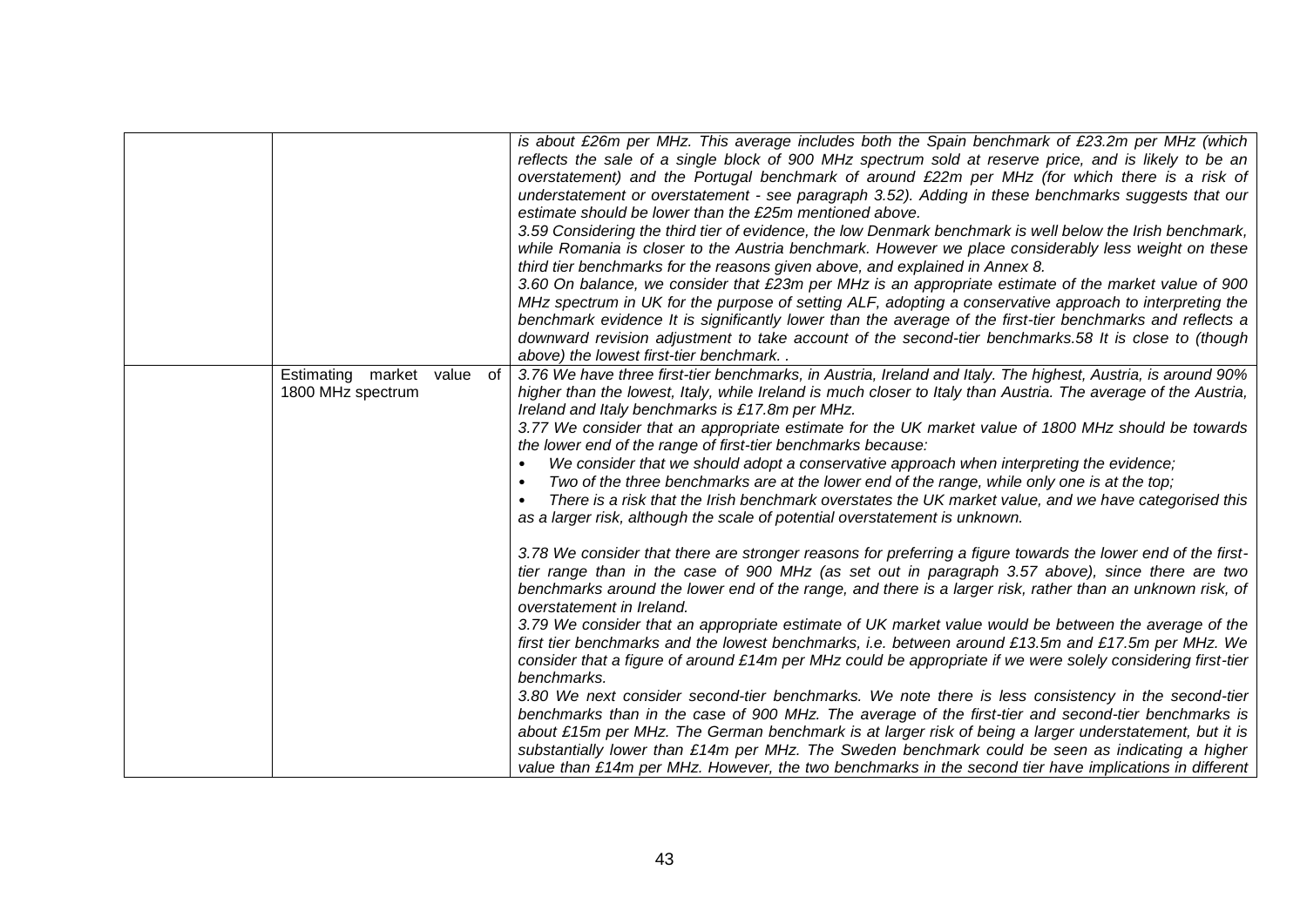|                                           |                                        | directions. Their inclusion in the second tier also indicates that we consider these benchmarks to be less<br>informative of the UK value than the benchmarks in the first tier. Therefore, on the basis of the second-tier<br>evidence we do not consider it appropriate to adjust the £14m per MHz figure suggested by a<br>conservative interpretation of the first-tier benchmarks.<br>3.81 All four of the third-tier benchmarks are materially lower than £14m. However, we place considerably<br>less weight on these benchmarks for the reasons given in paragraph 3.72 above, and further explained in<br>Annex 8.<br>3.82 On balance, we consider that £14m per MHz is an appropriate estimate of the market value of 1800<br>MHz spectrum in the UK for the purpose of setting ALF, adopting a conservative approach to interpreting<br>the benchmark evidence. . It is significantly lower than the average of the first-tier benchmarks and we do<br>not consider that the second- or third-tier benchmarks provide a strong reason for a higher or lower<br>estimate.63 It is close to (though slightly above) the lowest first-tier benchmark. |
|-------------------------------------------|----------------------------------------|---------------------------------------------------------------------------------------------------------------------------------------------------------------------------------------------------------------------------------------------------------------------------------------------------------------------------------------------------------------------------------------------------------------------------------------------------------------------------------------------------------------------------------------------------------------------------------------------------------------------------------------------------------------------------------------------------------------------------------------------------------------------------------------------------------------------------------------------------------------------------------------------------------------------------------------------------------------------------------------------------------------------------------------------------------------------------------------------------------------------------------------------------------------|
| Step 3 - Discount                         | Adopting an inflation index            | 4.7 We are now minded to use CPI as the measure of inflation in calculating ALFs, both for the purposes                                                                                                                                                                                                                                                                                                                                                                                                                                                                                                                                                                                                                                                                                                                                                                                                                                                                                                                                                                                                                                                       |
| (used<br>for<br>rate<br>deriving annuity) |                                        | of (i) the discount rate that we adopt at various stages of our ALF methodology (in estimating the lump-<br>sum value of spectrum and also in annualising such lump sums into ALF), and (ii) the way we derive the<br>change in ALF each year in line with this measure of inflation.                                                                                                                                                                                                                                                                                                                                                                                                                                                                                                                                                                                                                                                                                                                                                                                                                                                                         |
|                                           | Adopting a discount rate               | 4.10 These three exercises have slightly different purposes and so, for reasons explained below, we<br>consider that it is appropriate to apply a different discount rate for each. In summary, we propose to apply:<br>The cost of debt for the purposes of deriving ALFs. This is a change from our October 2013<br>consultation in which we proposed to use a WACC for these purposes;<br>The 2011 MCT WACC, converted to a CPI-adjusted real WACC, for the purposes of adjusting licence<br>duration. This is the same approach as in the October 2013 consultation, aside from the change in the<br>inflation index used; and<br>The 2011 MCT cost of debt, converted to a CPI-adjusted real cost of debt, for adjusting benchmark<br>auction results for the presence of annual fees. This is a change from our October 2013 consultation in<br>which we proposed to use a WACC for these purposes.                                                                                                                                                                                                                                                     |
|                                           | Adopting<br>a tax adjustment<br>factor | 4.33 We have made a number of adjustments to our modelling of the TAF [tax adjustment factor]. Rather<br>than using the latest forecasts for corporation tax for each year between 2013/14 and 2015/16 then a<br>constant rate of 20% thereafter, we use a flat rate of 20%. This simplifies the calculation and makes a very<br>small difference only to the resulting ALF. We assume a CPI inflation rate of 2% (as discussed above) and<br>(as before) amortise the lump-sum payment over 20 years. The tax adjustment is calculated from the<br>difference in tax benefits from ALF payments compared to the amortisation tax deductions available<br>through a lump-sum payment, converted to present values using the after-tax discount rate of 2.6% (as<br>discussed above). The TAF is thus calculated as:<br>TAF=1+ $\square$ (PV of taxx benefits of ALF - PV of taxx benefits of the amortisation of LSV)LSV $\square$<br>4.34 We calculate that the impact of the tax adjustment is equivalent to an increase of 8% in the lump-sum                                                                                                              |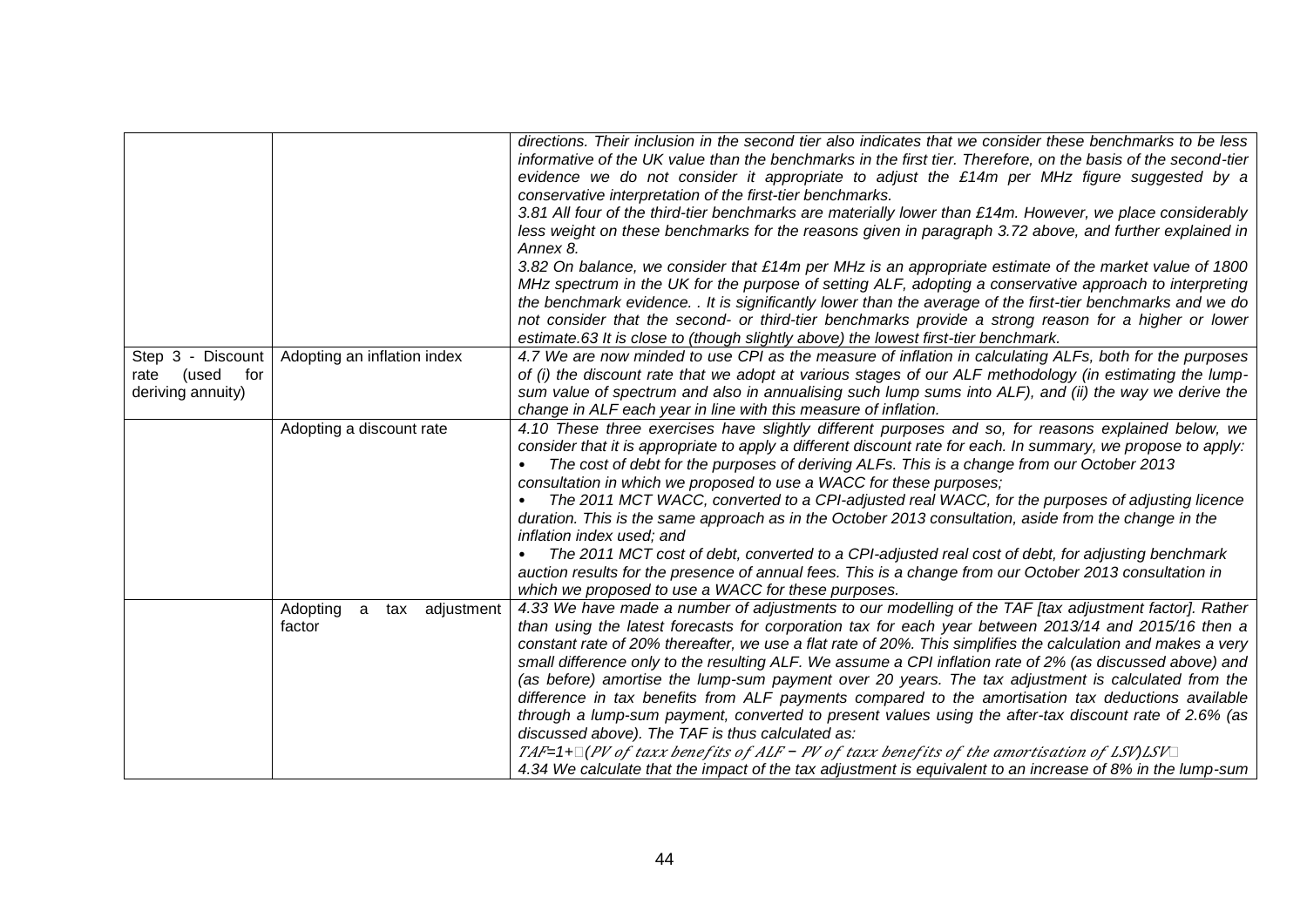|                                                                                                                   |                                                         | value (compared to 11% in the October 2013 consultation). The full derivation of our ALF proposals<br>incorporates a TAF of this amount.                                                                                                                                                                                                                                                                                                                                                                                                                                                                                                                                                                                                                                                                                                                                                                                                                                                                                                                                                                                                                                                                                                                                                                                                                                                                                                                                                                                                                                                                                                                                                                                                                                                                                                                                                                                          |
|-------------------------------------------------------------------------------------------------------------------|---------------------------------------------------------|-----------------------------------------------------------------------------------------------------------------------------------------------------------------------------------------------------------------------------------------------------------------------------------------------------------------------------------------------------------------------------------------------------------------------------------------------------------------------------------------------------------------------------------------------------------------------------------------------------------------------------------------------------------------------------------------------------------------------------------------------------------------------------------------------------------------------------------------------------------------------------------------------------------------------------------------------------------------------------------------------------------------------------------------------------------------------------------------------------------------------------------------------------------------------------------------------------------------------------------------------------------------------------------------------------------------------------------------------------------------------------------------------------------------------------------------------------------------------------------------------------------------------------------------------------------------------------------------------------------------------------------------------------------------------------------------------------------------------------------------------------------------------------------------------------------------------------------------------------------------------------------------------------------------------------------|
|                                                                                                                   |                                                         | 4.35 We are still considering whether the TAF appropriately captures the tax effects of levying ALFs, and<br>whether there are simpler and more transparent ways of capturing such effects. An alternative, equivalent<br>approach would be to treat the ALF as a standard leasing arrangement and calculate the break-even<br>lease rate where the average efficient operator would be indifferent between buying the asset (i.e. an<br>upfront payment) and leasing (i.e. paying annual fees). The break-even lease payments are determined<br>by:<br>PV of after taxx lease payments+PV of amortisation taxx benefits=purchase price of asset i.e.LSV<br>4.36 In such a calculation, all discounting is done at the after-tax debt rate. If a rate higher than the debt<br>rate were used it would similarly be an after-tax rate that would be used to discount the incremental after-<br>tax cash flows arising from switching from a lump sum to ALF.74 As can be seen from the two equations,<br>the TAF and the standard lease approach both incorporate the same elements (PV of tax benefits of lease<br>payments, PV of amortisation tax benefits, lump-sum value, discounting at the after-tax rate). Our current<br>judgment is therefore that this would not give a different answer than that given by the current approach,                                                                                                                                                                                                                                                                                                                                                                                                                                                                                                                                                                                       |
|                                                                                                                   |                                                         | but it would show how the TAF arises in a standard discounted cash flow analysis.                                                                                                                                                                                                                                                                                                                                                                                                                                                                                                                                                                                                                                                                                                                                                                                                                                                                                                                                                                                                                                                                                                                                                                                                                                                                                                                                                                                                                                                                                                                                                                                                                                                                                                                                                                                                                                                 |
| Step 4 - Annual<br>Licence<br>Fees<br>(ALF) for 900 MHz<br>and 1800 MHz in<br>UK<br>(including<br>implementation) | Adopting a common date for<br>implementing revised ALFs | 6.10 We said in the October 2013 consultation that we recognised that changing the payment dates<br>applying to the licences so that they are identical (i.e. having a common actual payment date) may be<br>unnecessarily disruptive to licensees, recognising that arrangements for licence fee payments under these<br>licences are of longstanding duration. However, since then we have considered further how we would<br>implement our proposal to increase ALF each year in line with inflation (see further Section 4 of this<br>document and paragraphs 6.22-6.25 below). We now consider that it would be better to move licensees to<br>a common actual payment date as the way to ensure consistent treatment between the licensees. It would<br>simplify the regulations and their implementation by comparison with the alternative of having to specify<br>and implement different inflation adjustments across the year (to reflect different licensee payment dates).<br>However, recognising that changing the fee payment date may cause some disruption to licensees, we<br>don't think we should do this at the same time as we introduce revised ALF.<br>6.11 We are therefore minded to have a common date for the introduction of revised ALF, and we think<br>that it would be pragmatic, fair and reasonable to implement this common date by:<br>a) setting a common effective date for the introduction of revised ALF with each licensee's payment date<br>remaining as it currently stands for payment of the first ALF following this common effective date; and<br>b) after the first payment of revised ALF, for subsequent ALF payments to be made on a common actual<br>payment date (i.e. by changing each licensee's payment date so that they are all on the same date). We<br>propose that the common actual payment date would be the first anniversary of the common effective<br>date. |
|                                                                                                                   |                                                         | Whether to phase in revised $\vert$ 6.13 A number of respondents (including the MNOs and Prospect) argued in their responses to the                                                                                                                                                                                                                                                                                                                                                                                                                                                                                                                                                                                                                                                                                                                                                                                                                                                                                                                                                                                                                                                                                                                                                                                                                                                                                                                                                                                                                                                                                                                                                                                                                                                                                                                                                                                               |